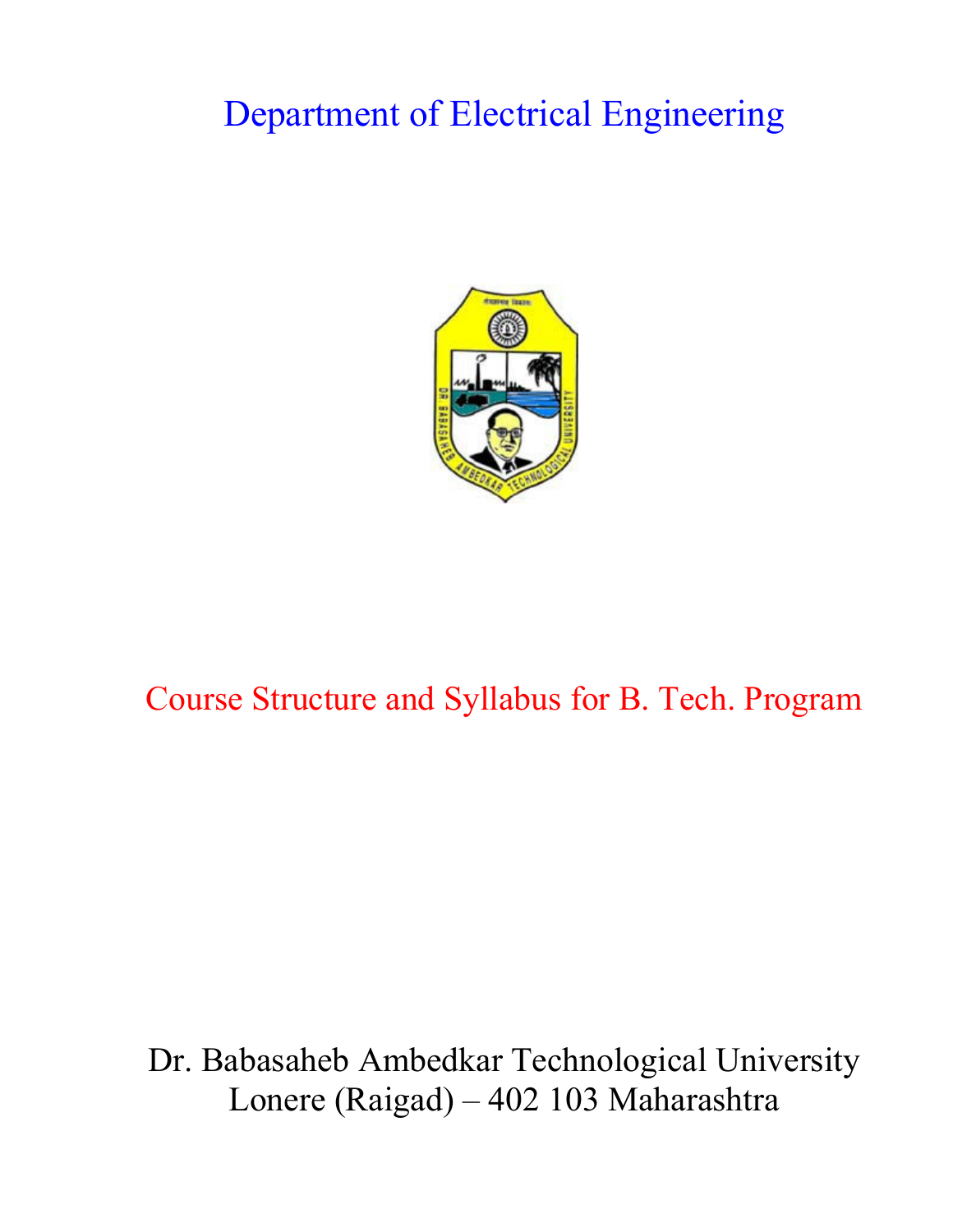| Code          | Course                                | Lecture        | Practical      | Credits        | <b>MSE</b> | <b>ESE</b> |
|---------------|---------------------------------------|----------------|----------------|----------------|------------|------------|
| <b>BH101</b>  | Basic course in Communicative English | 3              |                | 6              | 30         | 70         |
| <b>BH102</b>  | Engineering Mathematics – I           | $\overline{4}$ |                | 8              | 30         | 70         |
| <b>BH103</b>  | Engineering Physics $-I$              | 3              |                | 6              | 30         | 70         |
| <b>BH103L</b> | Engineering Physics - I Laboratory    |                | 2              | $\overline{2}$ |            | 50         |
| <b>BH104</b>  | Engineering Chemistry $-I$            | 3              |                | 6              | 30         | 70         |
| <b>BH104L</b> | Engineering Chemistry - I Laboratory  |                | 2              | $\overline{2}$ |            | 50         |
| EM105         | <b>Engineering Mechanics</b>          | 3              |                | 6              | 30         | 70         |
| ID106         | Energy and Environmental Engineering  | $\overline{2}$ |                | 4              | 30         | 70         |
| WS107         | <b>Workshop Practice</b>              |                | $\overline{4}$ | 4              |            | 50         |
| <b>XB108</b>  | Branch Specific Course*               | 3              |                | 6              | 30         | 70         |
| <b>XC109</b>  | NSS/NCC/Sports/Arts                   |                |                |                |            |            |
|               | <b>TOTAL</b>                          | 21             | 8              | 50             |            | 850        |

# **Teaching & Evaluation Scheme Semester – I : B. Tech. Electrical Engineering**

\*EL108 Introduction to Electrical Engineering, for Electrical Engineering Department

| <b>Teaching &amp; Evaluation Scheme</b>         |
|-------------------------------------------------|
| Semester – II : B. Tech. Electrical Engineering |

| Code              | Course                                     | Lecture        | Practical      | Credits        | <b>MSE</b> | <b>ESE</b> |  |  |
|-------------------|--------------------------------------------|----------------|----------------|----------------|------------|------------|--|--|
| <b>BH201</b>      | Basic course in Human Rights               | 2              |                | 4              | 30         | 70         |  |  |
| <b>BH202</b>      | Engineering Mathematics - II               | 4              |                | 8              | 30         | 70         |  |  |
| <b>BH203</b>      | Engineering Physics – II                   | 3              |                | 6              | 30         | 70         |  |  |
| <b>BH203L</b>     | Engineering Physics - II Laboratory        |                | $\overline{2}$ |                | 50         |            |  |  |
| <b>BH204</b>      | Engineering Chemistry – II                 | 3              |                | 6              | 30         |            |  |  |
| <b>BH204L</b>     | Engineering Chemistry – II Laboratory      |                | $\mathfrak{D}$ | $\overline{2}$ |            | 50         |  |  |
| CL <sub>205</sub> | <b>Basic Civil Engineering</b>             | $\overline{2}$ |                | $\overline{4}$ | 30         | 70         |  |  |
| <b>ME206</b>      | <b>Basic Mechanical Engineering</b>        | $\overline{2}$ |                | $\overline{4}$ | 30         | 70         |  |  |
| <b>ME207</b>      | Engineering Graphics***                    |                |                | $\overline{2}$ | 30         | 70         |  |  |
| <b>ME207L</b>     | Engineering Graphics Laboratory            |                | 4              | $\overline{4}$ |            | 50         |  |  |
| <b>XA208</b>      | Branch Specific Programming and Software** | 3              |                | 6              | 30         | 70         |  |  |
| XC209             | NSS/NCC/Sports/Arts                        |                |                |                |            |            |  |  |
|                   | <b>TOTAL</b>                               | 20             | 8              | 48             |            | 950        |  |  |

\*\*EL208 Electrical Engineering: Programming and Softwares, for Electrical Engineering Department \*\*\* Four Hours End Semester Examination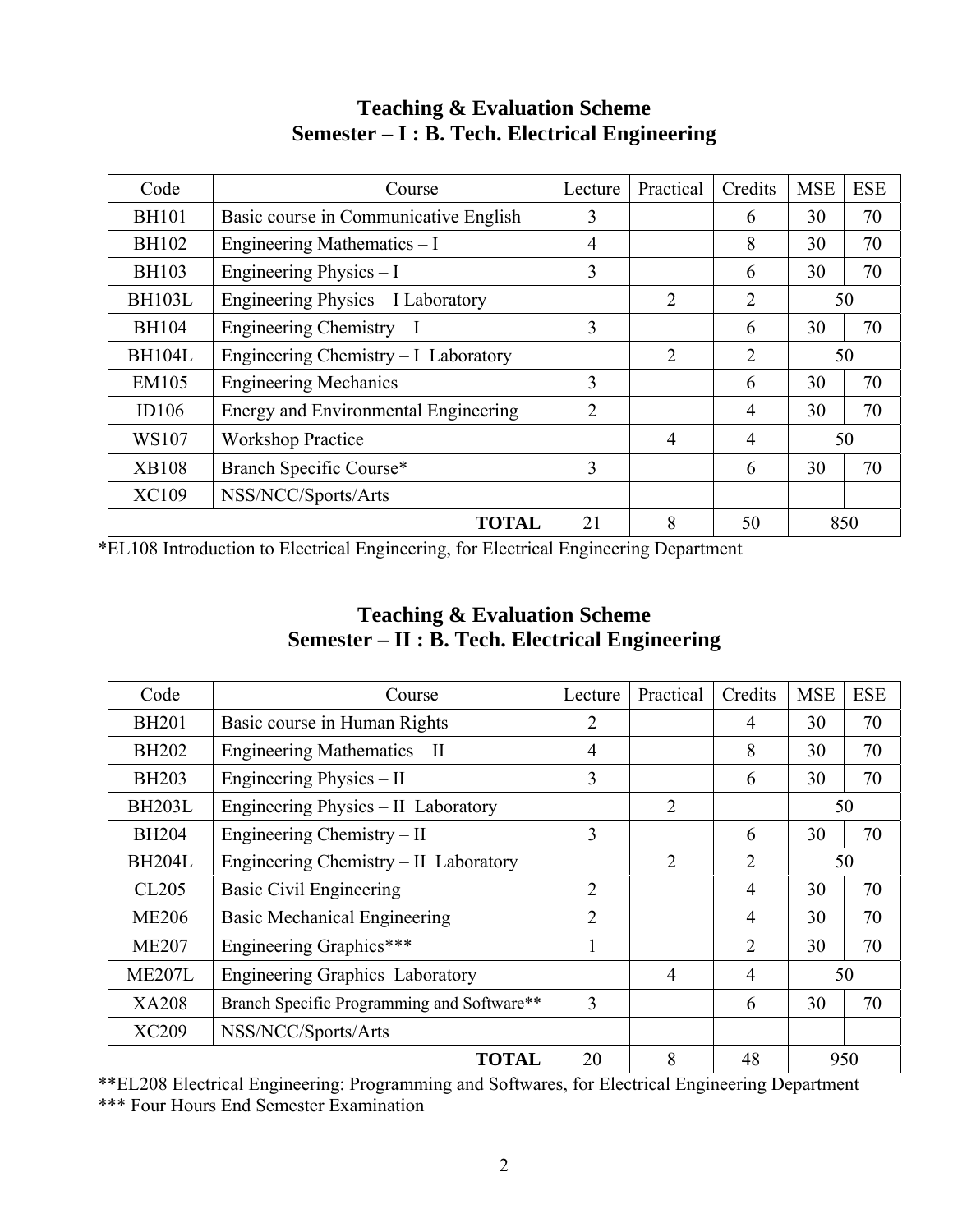# **Teaching & Evaluation Scheme Semester – III : B. Tech. Electrical Engineering**

| Code           | Course                                     | Lecture        | Practical      | Credits        | <b>MSE</b> | <b>ESE</b> |
|----------------|--------------------------------------------|----------------|----------------|----------------|------------|------------|
| <b>BH301</b>   | Engineering Mathematics – III              | 4              |                | 8              | 30         | 70         |
| <b>EE302</b>   | <b>Numerical Methods</b>                   | $\overline{4}$ |                | 8              | 30         | 70         |
| <b>EE303</b>   | Network Analysis                           | $\overline{4}$ |                | 8              | 30         | 70         |
| <b>EE304</b>   | Network Analysis Laboratory practices      |                | $\overline{2}$ | $\overline{2}$ | $25^*$     | $25^{#}$   |
| <b>EE305</b>   | Electrical Machines - I                    | 4              |                | 8              | 30         | 70         |
| <b>EE306</b>   | Electrical Machines-I Laboratory Practices |                | 2              | $\overline{2}$ | $25^*$     | $25^{#}$   |
| <b>EE307</b>   | <b>Electrical Measurements</b>             | 3              |                | 6              | 30         | 70         |
| <b>MEEE308</b> | Fluid Mechanics & Thermal Engineering      | 3              |                | 6              | 30         | 70         |
| <b>EE309</b>   | Seminar report & presentation              |                |                | $\overline{4}$ | $20^*$     | $30^{#}$   |
| <b>EE310</b>   | NSS/NCC/Sports/Arts                        |                |                |                |            |            |
|                | <b>TOTAL</b>                               | 22             |                | 52             | 250        | 500        |

\* Term work evaluation  $# \text{ Practical/Viva Voce}$ 

| <b>Teaching &amp; Evaluation Scheme</b>         |
|-------------------------------------------------|
| Semester – IV : B. Tech. Electrical Engineering |

| Code         | Course                                        | Lecture | Practical      | Credits        | <b>MSE</b> | <b>ESE</b> |
|--------------|-----------------------------------------------|---------|----------------|----------------|------------|------------|
| <b>EE401</b> | Electrical Machines - II                      | 4       |                | 8              | 30         | 70         |
| <b>EE402</b> | Power System $-I$                             | 4       |                | 8              | 30         | 70         |
| <b>EE403</b> | Instrumentation                               | 4       |                | 8              | 30         | 70         |
| <b>EE404</b> | Electronic Devices and Circuits (E D C)       | 4       |                | 8              | 30         | 70         |
| <b>EE405</b> | $Electric - I$                                | 4       |                | 8              | 30         | 70         |
| <b>EE406</b> | Electrical Machines - II Laboratory Practices |         | $\overline{2}$ | $\overline{2}$ | $25^*$     | $25^{#}$   |
| <b>EE407</b> | Meas. & Inst. Laboratory Practices            |         | 2              | $\overline{2}$ | $25^*$     | $25^{#}$   |
| <b>EE408</b> | <b>Electrical Workshop</b>                    |         | $\overline{2}$ | $\overline{2}$ | $25^*$     | $25^{#}$   |
| <b>EE409</b> | NSS/NCC/Sports/Arts                           |         |                |                |            |            |
|              | <b>TOTAL</b>                                  | 20      | 6              | 46             | 225        | 425        |

 $*$  Term work evaluation  $*$  Practical/Viva Voce

# **Elective - I**

- 1. Introduction to Non conventional Sources of Energy
- 2. Electrical Engineering Materials
- 3. Ergonomics
- 4. Power Plant Engineering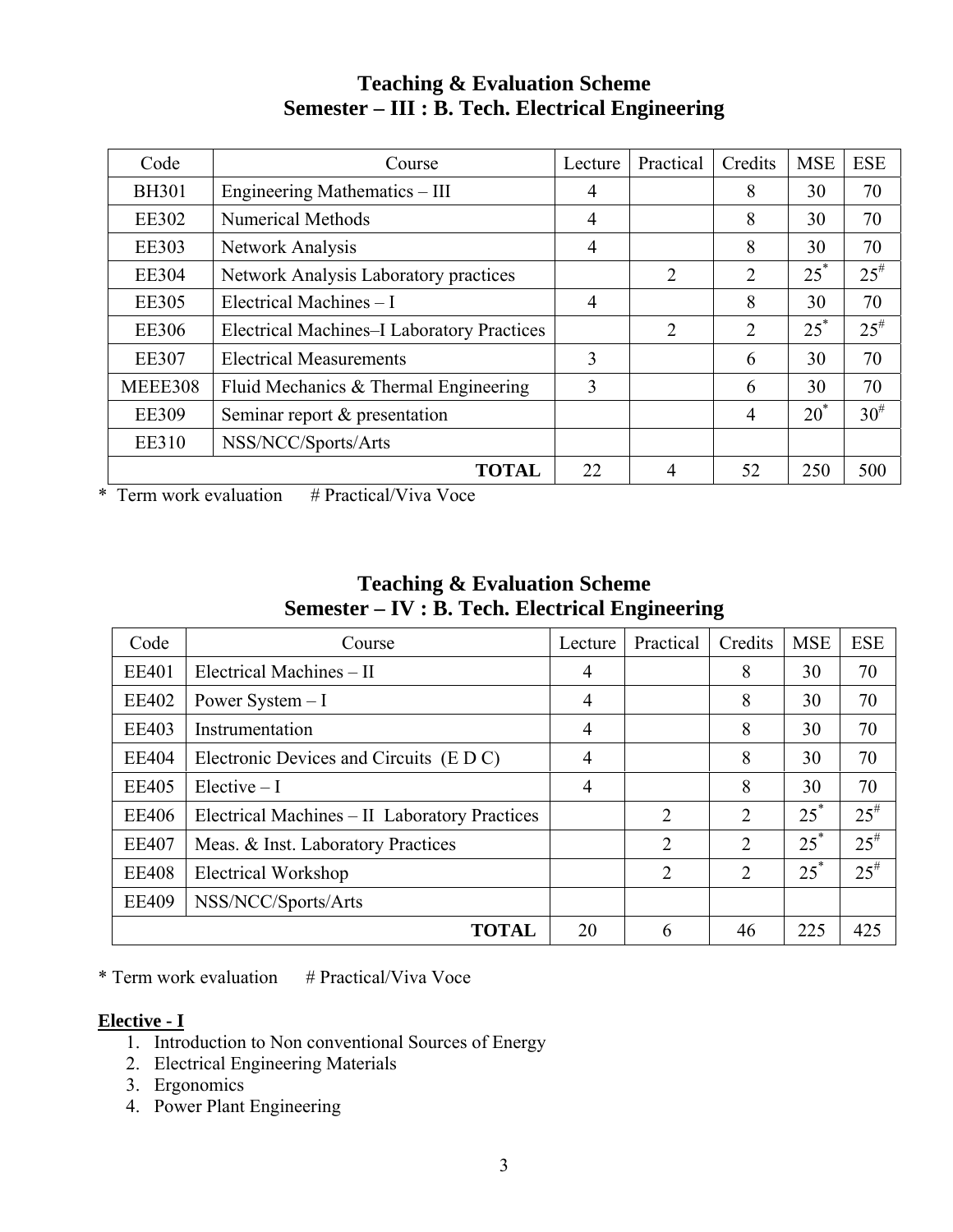# **Teaching & Evaluation Scheme Semester – V : B. Tech. Electrical Engineering**

| Code         | Course                                          | Lecture        | Practical      | Credits        | <b>MSE</b> | <b>ESE</b> |
|--------------|-------------------------------------------------|----------------|----------------|----------------|------------|------------|
| <b>EE501</b> | <b>Alternating Current Synchronous Machines</b> | 4              |                | 8              | 30         | 70         |
| <b>EE502</b> | Power System Operation and Control              | 4              |                | 8              | 30         | 70         |
| <b>EE503</b> | Microprocessor Microcontrollers                 | $\overline{4}$ |                | 8              | 30         | 70         |
| <b>EE504</b> | Electrical Installation and Estimation (E I E)  | 3              |                | 6              | 30         | 70         |
| <b>EE505</b> | $Elective - II$                                 | 4              |                | 8              | 30         | 70         |
| <b>EE506</b> | AC Syn. Machines Laboratory Practices           |                | $\overline{2}$ | 2              | $25^*$     | $25^{#}$   |
| <b>EE507</b> | Power System Laboratory Practices (I & II)      |                | $\overline{2}$ | $\overline{2}$ | $25^*$     | $25^{#}$   |
| <b>EE508</b> | Microcontroller Laboratory Practices            |                | $\overline{2}$ | $\mathfrak{D}$ | $25^*$     | $25^{#}$   |
| <b>EE509</b> | <b>Industrial Training</b>                      |                |                |                |            |            |
| <b>EE510</b> | NSS/NCC/Sports/Arts                             |                |                |                |            |            |
|              | <b>TOTAL</b>                                    | 19             | 6              | 44             | 225        | 425        |

 $*$  Term work evaluation  $*$  Practical/Viva Voce

# **Elective - II**

- 1. Industrial Instrumentation
- 2. Introduction to Non-conventional Energy Sources (Introduction To Biomass and Geothermal Energy)
- 3. Biomedical Instrumentation

# **Teaching & Evaluation Scheme Semester – VI : B. Tech. Electrical Engineering**

| Code         | Course                                          | Lecture | Practical      | Credits        | <b>MSE</b> | <b>ESE</b> |
|--------------|-------------------------------------------------|---------|----------------|----------------|------------|------------|
| <b>EE601</b> | Switch Gear and Protection                      | 4       |                | 8              | 30         | 70         |
| <b>EE602</b> | Power Electronics                               | 4       |                | 8              | 30         | 70         |
| <b>EE603</b> | Principles of Electrical Machine Design         | 4       |                | 8              | 30         | 70         |
| <b>EE604</b> | Control Systems - I                             | 4       |                | 8              | 30         | 70         |
| <b>EE605</b> | $Electric - III$                                | 4       |                | 8              | 30         | 70         |
| <b>EE606</b> | <b>SGP</b> Laboratory Practices                 |         | $\overline{2}$ | $\overline{2}$ | $25^*$     | $25^{\#}$  |
| <b>EE607</b> | <b>Power Electronics Laboratory Practices</b>   |         | $\overline{2}$ | $\overline{2}$ | $25^*$     | $25^{\#}$  |
| <b>EE608</b> | <b>Electrical Workshop Laboratory Practices</b> |         | 2              | 2              | $25^*$     | $25^{\#}$  |
| <b>EE609</b> | NSS/NCC/Sports/Arts                             |         |                |                |            |            |
| <b>TOTAL</b> |                                                 | 20      | 6              | 46             | 225        | 425        |

\* Term work evaluation  $# \text{ Practical/Viva Voce}$ 

# **Elective - III**

- 1. Industrial Automation and Control
- 2. Design of Experiments for Engineers and Managers
- 3. Artificial Neural Network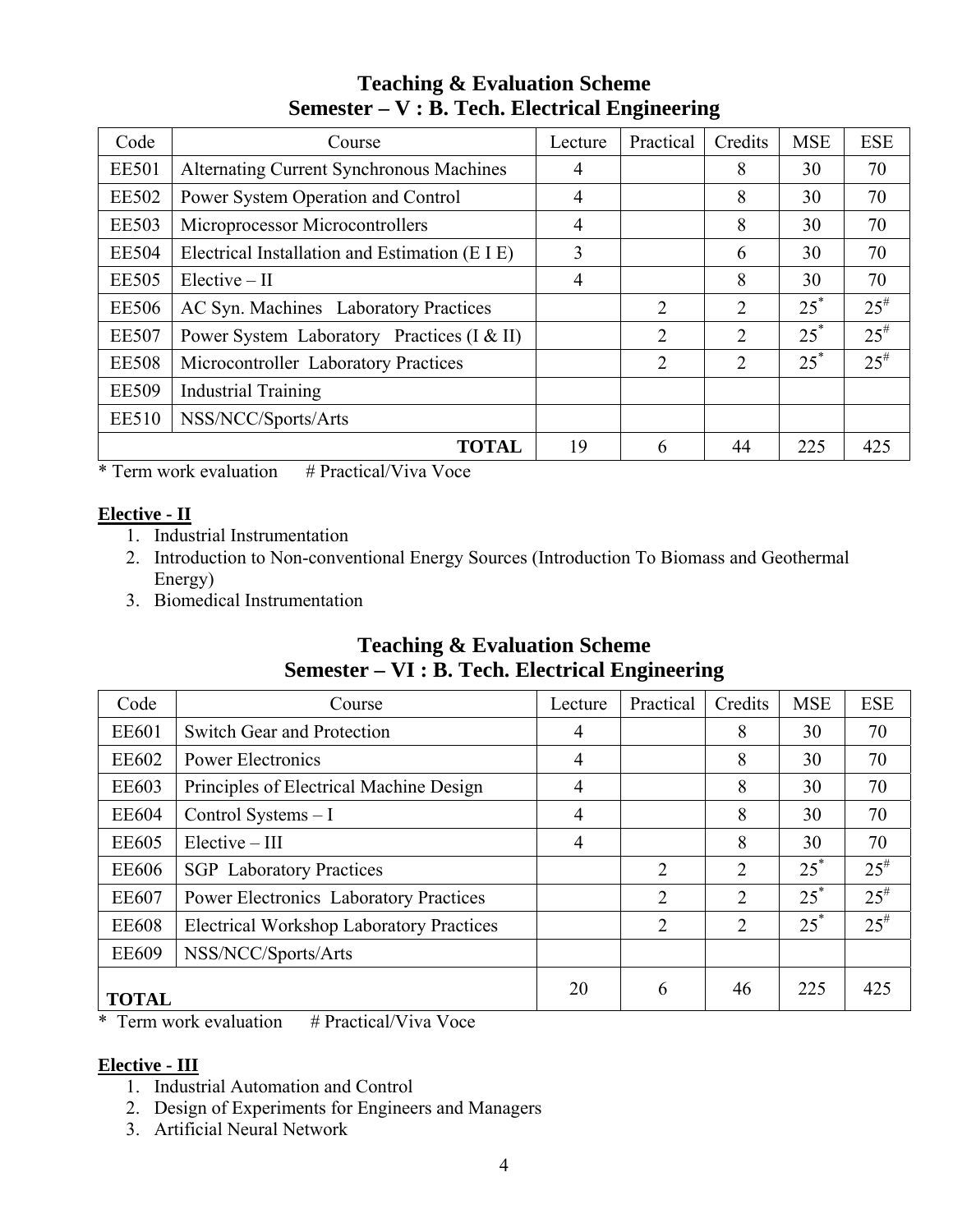# **Teaching & Evaluation Scheme Semester – VII : B. Tech. Electrical Engineering**

| Code         | Course                                          | Lecture        | Practical      | Credits | <b>MSE</b> | <b>ESE</b> |
|--------------|-------------------------------------------------|----------------|----------------|---------|------------|------------|
| <b>EE701</b> | <b>Special Purpose Electrical Machines</b>      | 4              |                | 8       | 30         | 70         |
| <b>EE702</b> | Control System - II                             | $\overline{4}$ |                | 8       | 30         | 70         |
| <b>EE703</b> | <b>Control Drives</b>                           | 4              |                | 8       | 30         | 70         |
| <b>EE704</b> | $Electric - IV$                                 | 4              |                | 8       | 30         | 70         |
| <b>EE705</b> | Introduction to Power System Component Modeling | 4              |                | 8       | 30         | 70         |
| <b>EE706</b> | S.P.E.M. Laboratory Practices                   |                | $\overline{2}$ | 2       | $25^*$     | $25^{#}$   |
| <b>EE707</b> | Control System Laboratory Practices (I & II)    |                | $\overline{2}$ | 2       | $25^*$     | $25^{#}$   |
| <b>EE708</b> | Seminar                                         |                | 2              | 4       | $25^*$     | $25^{\#}$  |
| <b>EE709</b> | Project Phase - I                               |                | 2              | 6       | $50^*$     | $50^{#}$   |
| <b>EE710</b> | <b>Industrial Training</b>                      |                |                |         |            |            |
| EE711        | NSS/NCC/Sports/Arts                             |                |                |         |            |            |
|              | <b>TOTAL</b>                                    | 20             | 8              | 54      | 275        | 475        |

 $*$  Term work evaluation  $*$  Practical/Viva Voce

# **Elective – IV**

- 1. Power Quality Issues
- 2. Artificial Intelligence
- 3. Entrepreneurship Development
- 4. HVDC Transmission and FACTs

# **Teaching & Evaluation Scheme**

# **Semester – VIII : B. Tech. Electrical Engineering**

| Code         | Course                                        | Lecture | Practical      | Credits        | <b>MSE</b> | <b>ESE</b> |
|--------------|-----------------------------------------------|---------|----------------|----------------|------------|------------|
| <b>EE801</b> | <b>Electrical Utilization</b>                 | 4       |                | 8              | 30         | 70         |
| <b>EE802</b> | Energy Audit & Conservation                   | 4       |                | 8              | 30         | 70         |
| <b>EE803</b> | <b>High Voltage Engineering</b>               | 4       |                | 8              | 30         | 70         |
| <b>EE804</b> | $Elective - V$                                | 4       |                | 8              | 30         | 70         |
| <b>EE805</b> | Power System Stability and Analysis           | 4       |                | 8              | 30         | 70         |
| <b>EE806</b> | Electrical Utilization - Laboratory practices |         | $\overline{2}$ | 2              | $25^*$     | $25^{#}$   |
| <b>EE807</b> | HV Engineering Laboratory Practices           |         | $\overline{2}$ | $\overline{2}$ | $25^*$     | $25^{#}$   |
| <b>EE808</b> | <b>Controlled Drives Laboratory Practices</b> |         | $\overline{2}$ | $\overline{2}$ | $25^*$     | $25^{#}$   |
| <b>EE809</b> | Project Phase - II                            |         | 4              | 12             | $50^*$     | $50^{#}$   |
| <b>EE810</b> | NSS/NCC/Sports/Arts                           |         |                |                |            |            |
|              | <b>TOTAL</b>                                  | 20      | 10             | 58             | 275        | 475        |

 $*$  Term work evaluation  $*$  Practical/Viva Voce **Elective – V**

- 1. Microcontroller And Interfacing
- 2. Robotics and Automation
- 3. Digital Signal Processing
- 4. Elements of Project Management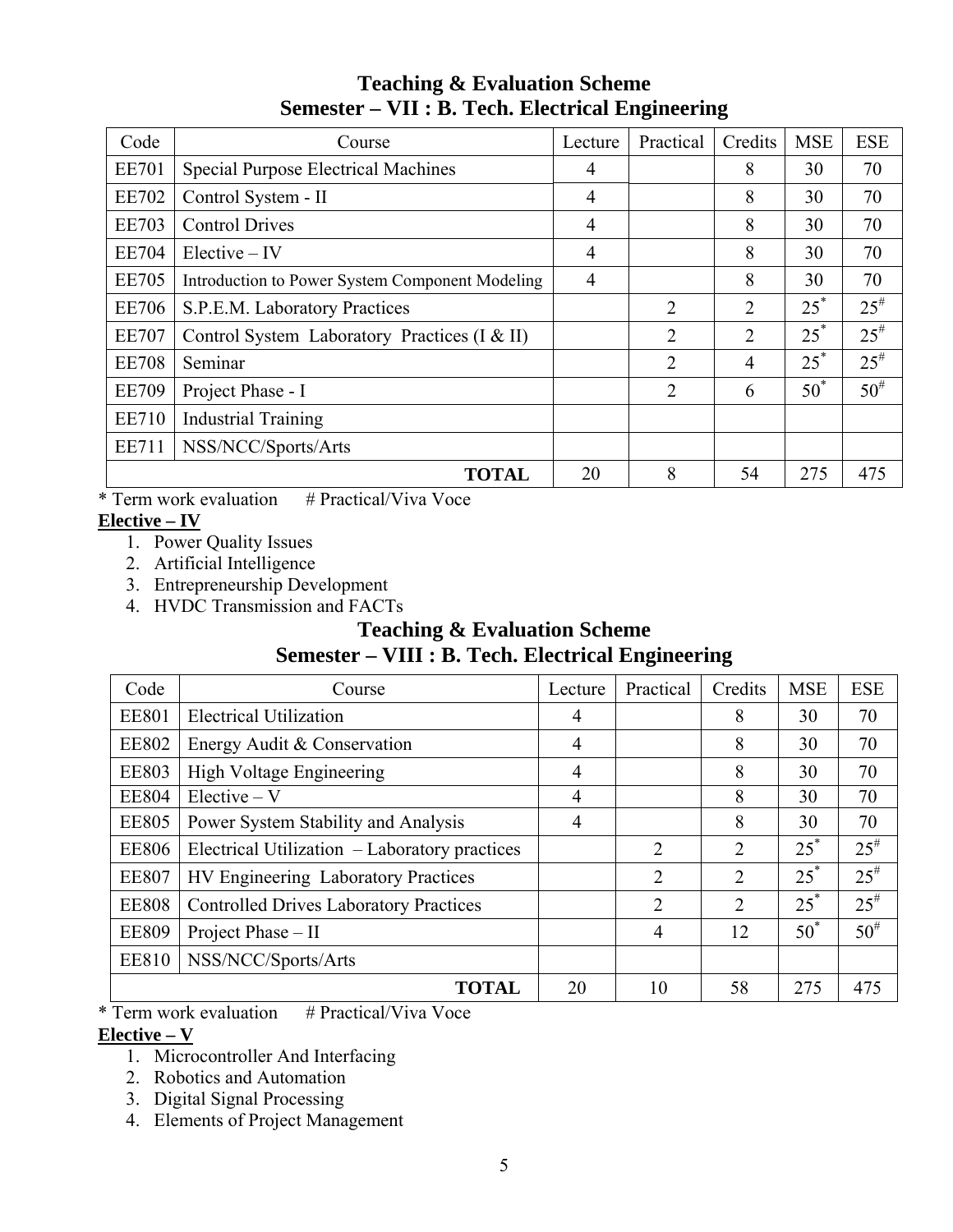# **SEMESTER – III**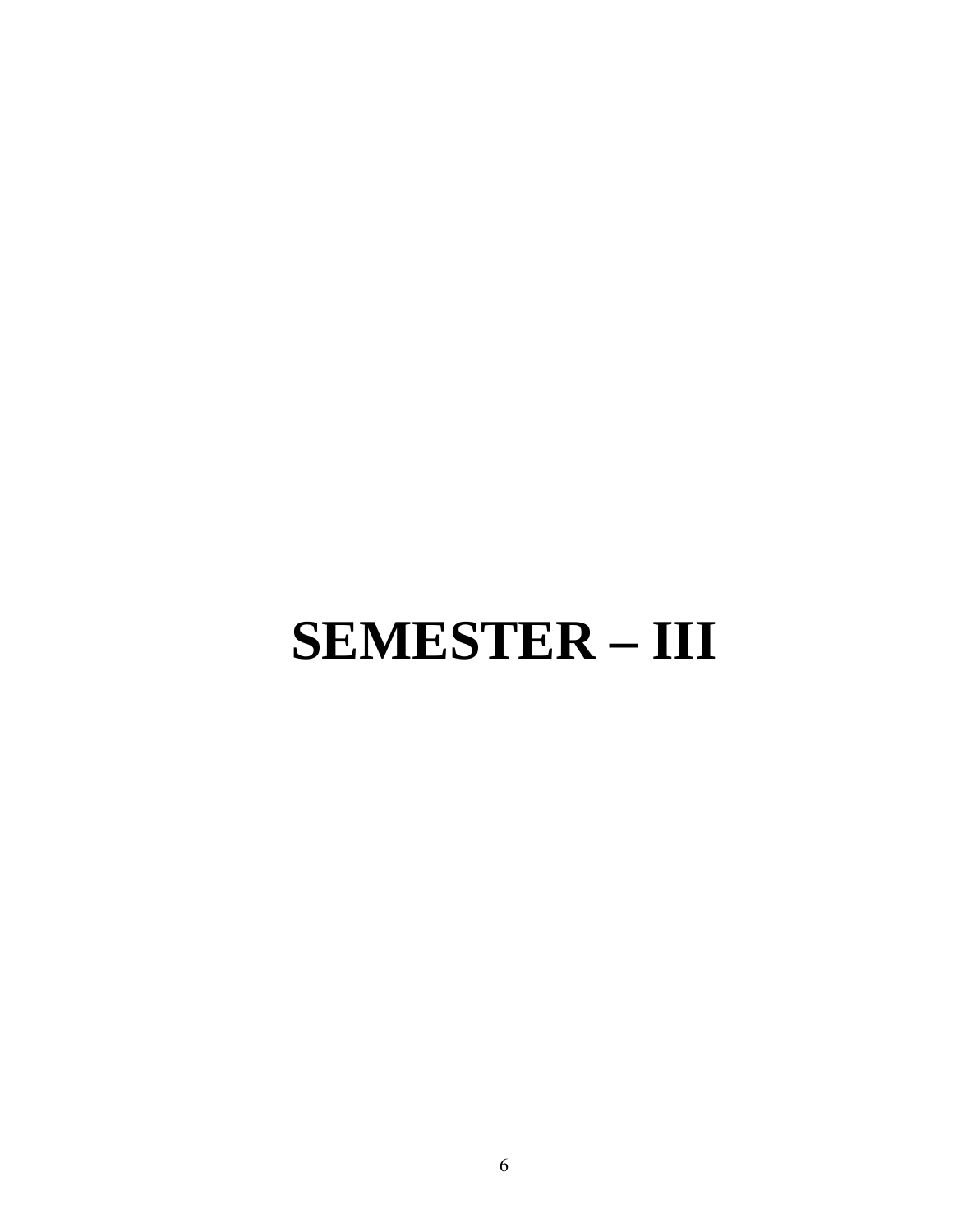# **(BH301) ENGINEERING MATHEMATICS-III**

- Unit 1 Power series method for solution of ordinary differential equation; Legendary equation & Legendary polynomial, Bessel's equations, & Bessel's functions of first & second kind, Orthogonally, Sturm- Liouville problems.
- **Unit 2** Laplace transformation
- Unit 3 Inverse transformations, shifting on s & t axes, Convolutions, Partial fractions.
- **Unit 4** Fourier Series, Half range expansions, Approximation by trigonometric polynomials, Fourier Integrals.
- Unit 5 Partial Differential Equations First & second order partial differential equation with variable coefficients, wave equation  $\&$  Heat equation in one  $\&$  two Dimensions (criterion of co-ordinates only) Transform Technique in p.o.d.e. & p.d.e.
- Unit 6 Infinite sequence &series of numbers, Improper integrals, Cauchy criterion, Test of convergence, Absolute & conditional convergence, series of functions, Uniform convergence, power series, Radius of convergence
- **References** 1. Grewal B. S., "Higher Engg. Mathematics", ( Khanna Publications)
	- 2. Kreyszig F, "Advance Engg. Mathematics", (Wiley Publications)
		- 3. Wartikar P N & J N, "Engg. Mathematics (Vol I & II)", (Poona Vidyarthi Griha publications)

#### **Subject : EE302 – Numerical Methods**

#### **Course Objectives :**

- 1. To prepare students for successful career in industries, for Post Graduate programmes and to work in research institutes.
- 2. To understand different numerical techniques used for solving algebraic and transcendental equations.
- 3. To understand numerical integration and differentiation techniques, numerical methods to solve a system of linear equations.

#### **(EE302) NUMERICAL METHODS**

- Unit 1 Solution of equation for engineering design and analysis and numerical research for roots of algebraic and transcendental equation: introduction, Taylor's series expansion of function, digital computers, number representation, floating point and fixed point, algorithms and flow charts, error considerations, sequences, incremental search, Bisection method, method of false position, Newton Raphson method, modified Newton Raphson method, Secant method, Complex Roots of equations, practical application
- Unit 2 Method to solve linear simultaneous equation: properties of matrices, Gaussion Elimination, Pivoting Techniques, Gauss-Jordan method, matrix factorization Techniques, Jacobin method, Gauss-seidel method.
- Unit 3 Function approximation or interpolation : Discrete least squares approximation, Least square function approximation. Interpolation with divided differences, Langrange polynomials, Cubic spline approximation
- **Unit 4** Numerical Integration and Differentiation: Introduction, Trapezoidal rule, Simpson's rule, Newton-cotes formulas, Romberg Integration, Gauss Quadrature, Central Difference, Backward difference, Error consideration
- **Unit 5** Matrix Eigenvalue problems and solution of equation Gerschgorin circle theorem, characteristics equation, power method, Inverse power method, Jacobin's method, Householder-Q, L method, Householder-Q, R method, Newton's method for engineering design and analysis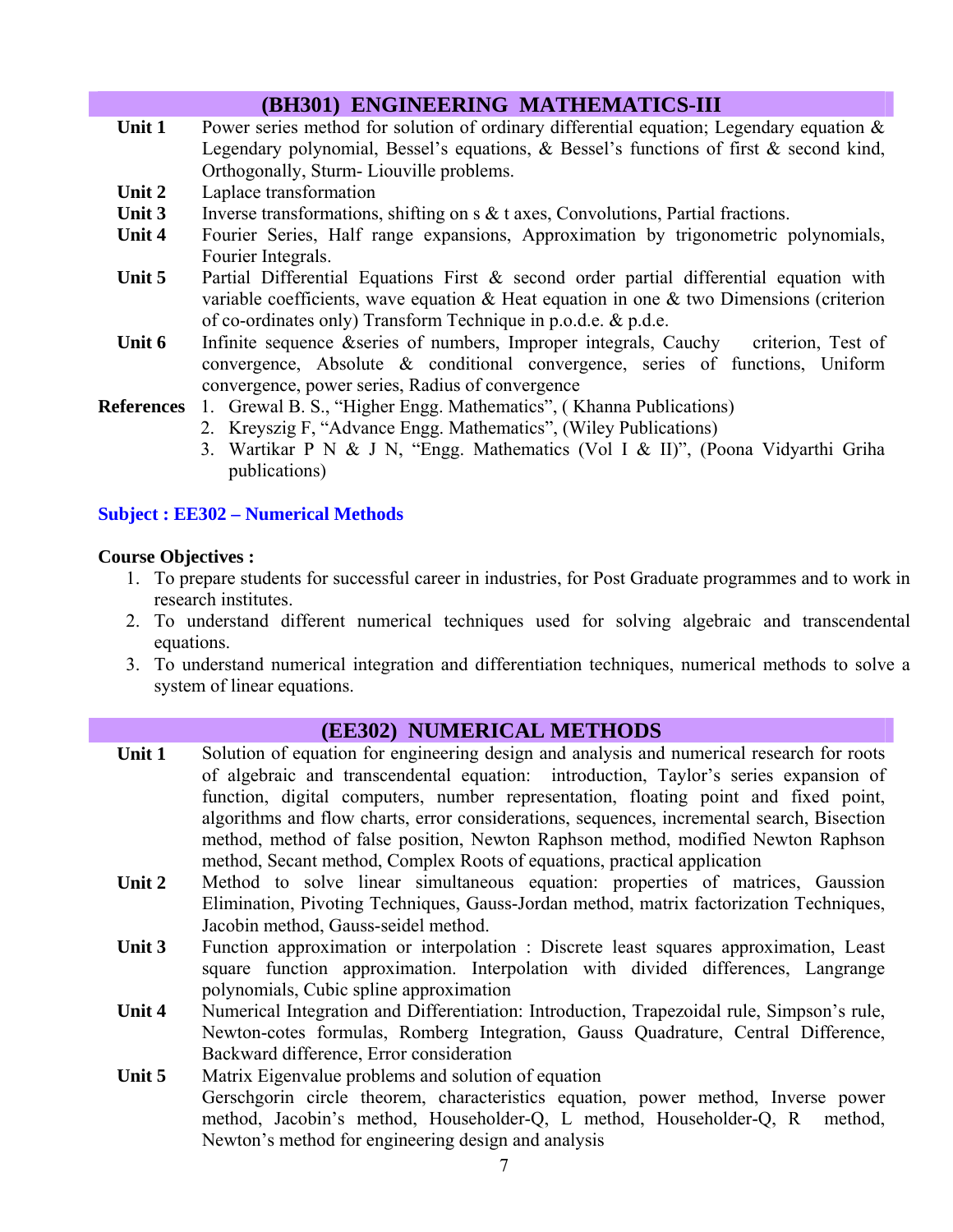Unit 6 • Numerical solution of ordinary differential equation and Introduction to Partial differential equation : Introduction, Runge Kutta method, Euler's method, elliptic partial differential equation, parabolic partial differential equations, Hyperbolic partial differential equation.

**References** 1. M.K., Iyengar S.R.K, Jain R. K,"Numerical Methods for Scientific and Engineering Computation", .Jain 3/e, New Age International Ltd.,

- 2. Bhat R B, Chakraverty S ,"Numerical Analysis in Engineering" –,. Narosa Pub
- 3. BiswanNath, Datta,"Numerical method for Linear Control System",- Eleasever Pub

#### **Course Outcomes:**

- A. Learner will be able to solve algebraic and transcendental equations by using numerical techniques.
- E. Learner will be able to compare different numerical techniques used for various purposes.
- H. Learner will also be able to choose a proper one as per the requirement of the problem.
- I. Learner will be able to solve a system of linear equations with any number of variables using different direct and iterative numerical techniques.
- K. To mold students professionally by course contents and sufficient problem solving exercises and to acquaint them with different types of numerical techniques.

| <b>Course</b>                |  | <b>Course Outcomes</b> |  |  |  |  |     |  |  |  |  |  |  |  |  |  |  |
|------------------------------|--|------------------------|--|--|--|--|-----|--|--|--|--|--|--|--|--|--|--|
| Objectives $A \mid B \mid C$ |  |                        |  |  |  |  | F G |  |  |  |  |  |  |  |  |  |  |
|                              |  |                        |  |  |  |  |     |  |  |  |  |  |  |  |  |  |  |
|                              |  |                        |  |  |  |  |     |  |  |  |  |  |  |  |  |  |  |
|                              |  |                        |  |  |  |  |     |  |  |  |  |  |  |  |  |  |  |

**Table 1 : Mapping of course objectives with course outcomes** 

#### **Subject : EE303 – Network Analysis**

#### **Course Objectives:**

- 1. To understand the fundamental behavior of basic elements (R, L, C), their mathematical models and operation with basic theorems.
- 2. To understand various electrical network topology, formation of equations and their solution techniques.
- 3. Study to understand various effects of these elements in AC network and their quality parameters.
- 4. The content of this course gives platform to the power system and control world and innovative ideas to ensure the knowledge of real time applications which helps students to stand them in Indian and multinational power control industries.

# **(EE303) NETWORK ANALYSIS**

**Unit 1** Active & Passive Circuit Element: Independent & dependent voltage & current sources, R, L, C & mutual inductance circuit parameters, Their mathematical modes, Voltage current power relations.

> Classification of element: Lumped distributed, Linear & non-linear, Unilateral, Bilateral, Time invariant & variant, Pace invariant & variant, Super position, Thevenin's, Norton's Reciprocity, Maximum power transfer, Substitution, Tellegen's theorem.

**Unit 2** Network Equations: Network topology, Graph, Tree, Branches, Chords, Equilibrium equation on loop basis & node basis Number of network equation required, Choice between nodal & loop analysis, Source transformation, Network mutual inductance, Dot conventions, Concept of super mesh, Super node Concept of duality & dual networks.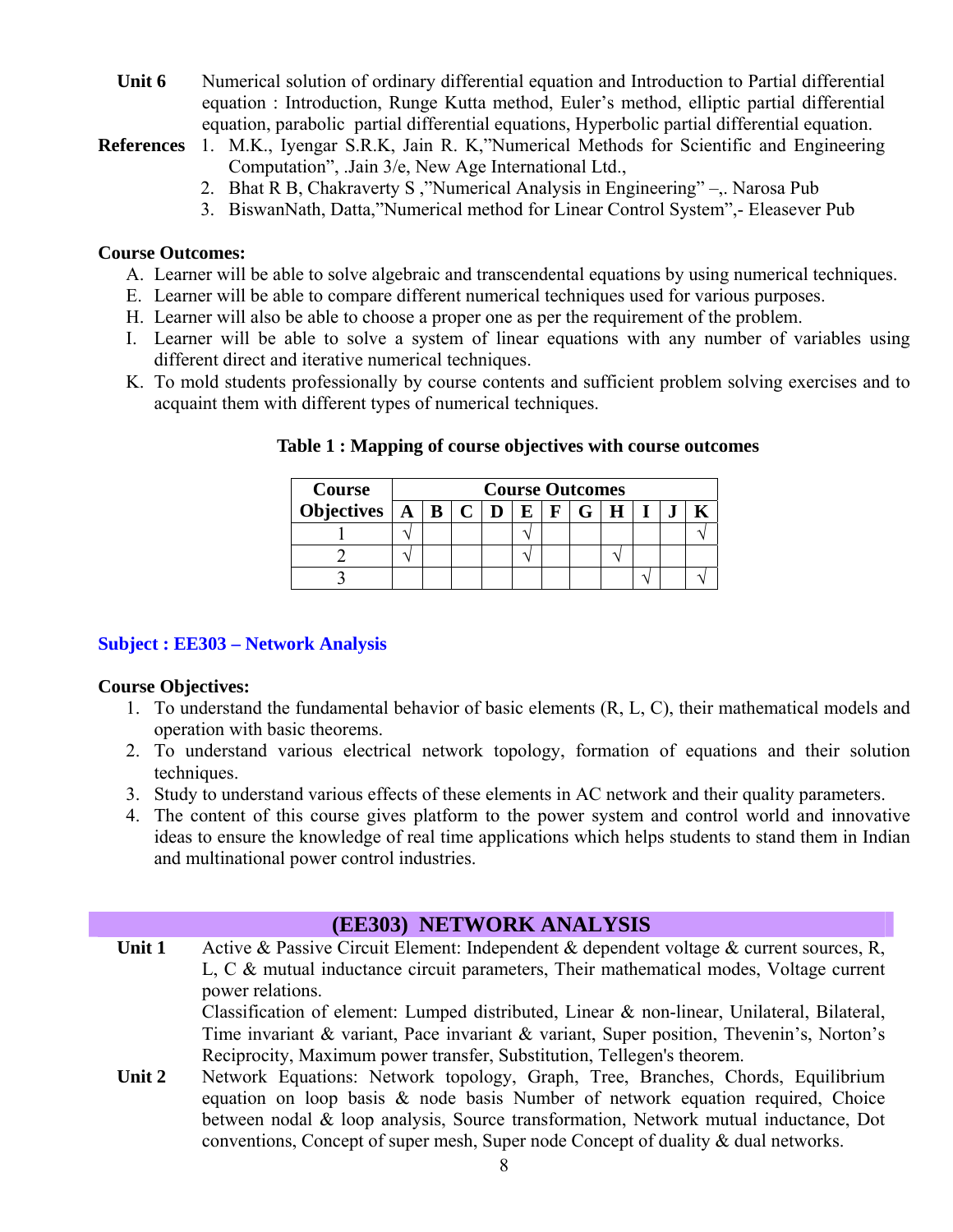- **Unit 3** Solution of Network Equations: Classification solution of first, Second order differential equations of series & parallel R-L, R-C, R-L-C circuits, General & particular solutions, Particular integral & complimentary functions, Time constant, Mathematical analysis of circuit transients, initial conditions in network, Procedure of evaluality, Conditions in network problems, Solution of D.C. resistive network & A. C. sinusoidal steady state networks, Writing loop equations, Node equations directly in matrices form. Numericals.
- **Unit 4** Application of Laplace's Transform: Solution of differential equation using laplace transform, Unit step, Impulse  $\&$  ramp functions, Laplace transform of singular  $\&$  shifted function, Convolution integral, Concept of complex frequency, Transform impedance & transform admittance, Series & parallel combination of these transform networks.
- Unit 5 Two port network: Terminals & terminal pairs, Driving points & transfer admittance, Transfer functions, Concept of poles  $\&$  zeroes, Two port networks, Z, Y  $\&$  the transmission parameters relationship between parameter sets.
- **Unit 6** Sinusoidal Steady State A. C. Circuit: R-L-C series circuits, Series resonance Variation of Z with frequency, maximum value of  $V_C \& V_L$ , Magnification, Bandwidth, Q factor. Parallel Resonance: Resonance frequency for tank circuit frequency, Locus diagram of series R-L, R-C with variable R  $& X$ .

Filter: Introduction classification, Low pass, High pass, Band pass & band reject filter, active & passive filters. Application of Fourier series, Expansion for periodic & nonsinusoidal waveforms.

- **References** 1. M.E Van Valcanburg, "Network Analysis",(Asia Publication House)
	- 2. Scolt David, "Network Analysis Vol I, II & III"

#### **Course Outcomes:**

- A. Students will be able to apply knowledge of mathematics and engineering to formulate problems.
- B. Students will be able to solve various electrical power network problems.
- E. Learners will apply fundamental knowledge of network theory to formulate power system problems.
- J. Students will understand the theme of life-long learning process.
- K. Students will understand applications of various networks in power system analysis and its improvement techniques.

| Course                              | <b>Course Outcomes</b> |  |  |  |  |             |   |  |  |  |
|-------------------------------------|------------------------|--|--|--|--|-------------|---|--|--|--|
| Objectives $A \mid B \mid C \mid D$ |                        |  |  |  |  | $E$ $F$ $G$ | H |  |  |  |
|                                     |                        |  |  |  |  |             |   |  |  |  |
|                                     |                        |  |  |  |  |             |   |  |  |  |
|                                     |                        |  |  |  |  |             |   |  |  |  |
|                                     |                        |  |  |  |  |             |   |  |  |  |

|  |  |  |  |  | Table 2 : Mapping of course objectives with course outcomes |  |  |  |
|--|--|--|--|--|-------------------------------------------------------------|--|--|--|
|--|--|--|--|--|-------------------------------------------------------------|--|--|--|

#### **Subject : EE305 – Electrical Machines – I**

#### **Course Objectives:**

- 1. Learner can able to apply his knowledge in the area of magnetic field fundamentals, investigate relation between different parameters of transformer.
- 2. Understand fundamentals related to DC machines (generators, motors), its types, and different characteristics. Derive relation between different parameters, and applications of these machines.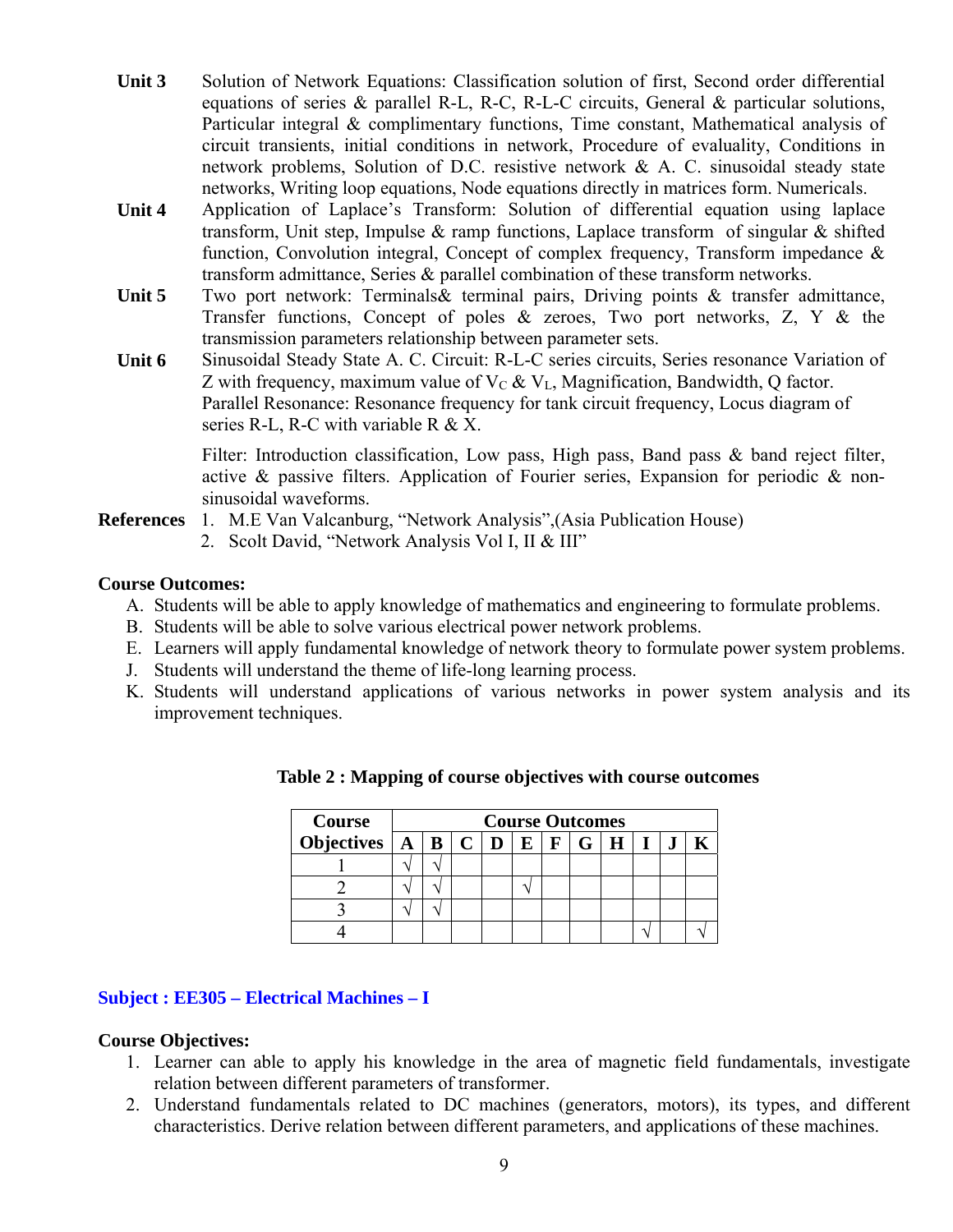- 3. Understand fundamentals related to 3-ph AC machines (induction motor), characteristics, different parameters and their relations. Applications of these machines.
- 4. Understand fundamentals related to 1-ph AC machines, their types, characteristics, and applications of these machines.

# **(EE305) ELECTRICAL MACHINES – I**

- Unit 1 Three-phase transformer: Review of construction, standard connections (Star-star, stardelta, delta-star, delta-delta), their characteristics, features, V-I relationship, V-V connection, phasor diagrams & numerical, Scott connection, Phasor diagram & numerical, parallel operation of 3φ transformer (Theory only), concept of all day efficiency with numericals, autotransformer, Instrument transformer, various errors in instrument transformer, advantages & Disadvantages, (testing of transformers).
- Unit 2 D. C. Machines: Construction, aspects of D. C. machine (Including armature & magnetic circuit), Basic principle of operation as a Motor& generator, different types of D. C. machines a) Series, b) shunt, c) compound], armature reaction, commutation.

D. C. Generators: e.m.f. equation, losses & efficiency, condition for maximum efficiency, Power stages, numericals, characteristics of D. C. Generators, open circuit, internal & External characteristics, voltage built up process, concept of original resistance of field, Load for series  $&$  shunt generator, concept of original speed, numericals.

- **Unit 3** D. C. Motors: significance of back e.m.f., torque equation, numericals, characteristics of D. C. Motors (torque-current, speed-current, torque-speed characteristics), losses & Efficiency, Condition for maximum efficiency, power developed, power stages  $\&$ numericals.
- Unit 4 Armature reaction in D. C. Generator, demagnetising & cross magnetizing m.m.f.s & their estimation, remedies to over come armature reaction (extra turns on main poles, compensating winding), process of commutation, causes of bad Commutation &Remedies, (resistance commutation, e.m.f. commutation, interpoles).
- **Unit 5** Three phase induction motor: operating principle, construction, production of RMF with 3 ph & 2-ph supply, concept of slip, frequency of rotor current, relationship between Torque & power factor, starting torque equation, starting torque of squirrel cage  $\&$  slip ring Induction motor, condition for maximum starting torque, effect of supply voltage on starting torque, rotor e.m.f. & reactance under running condition, relationship between Full load torque, maximum torque & starting torque with numericals, torque-slip curves for induction motor, torque-speed curves, plugging, induction motor operation as Generator (theory only), power stages, torque, mechanical power & rotor operation, Concept of synchronous watt, numerical based on above.
- Unit 6 Single phase motors: double field revolving theory, making single-phase induction motor self starting, capacitor start & capacitor run motor, shaded pole motor, repulsion induction motor, speed-torque curves of above motors & their applications. Universal motor: principle of working, characteristics & applications.
- **References** 1. Bhattacharya S. K, "Electrical Machines",(Tata McGraw Hill Publications)
	- 2. Kothari Nagrath, "Electrical Machines", (Tata McGraw Hill Publications)
	- 3. Fitzaralda, "Electrical Machines", (Tata McGraw Hill Publications)

#### **Course Outcomes:**

A. Fundamentals related to magnetic field will help students to learn fundamentals of electrical machines. Learner will apply knowledge of mathematics to calculate different parameters of transformer, machines, investigate relation between different parameters.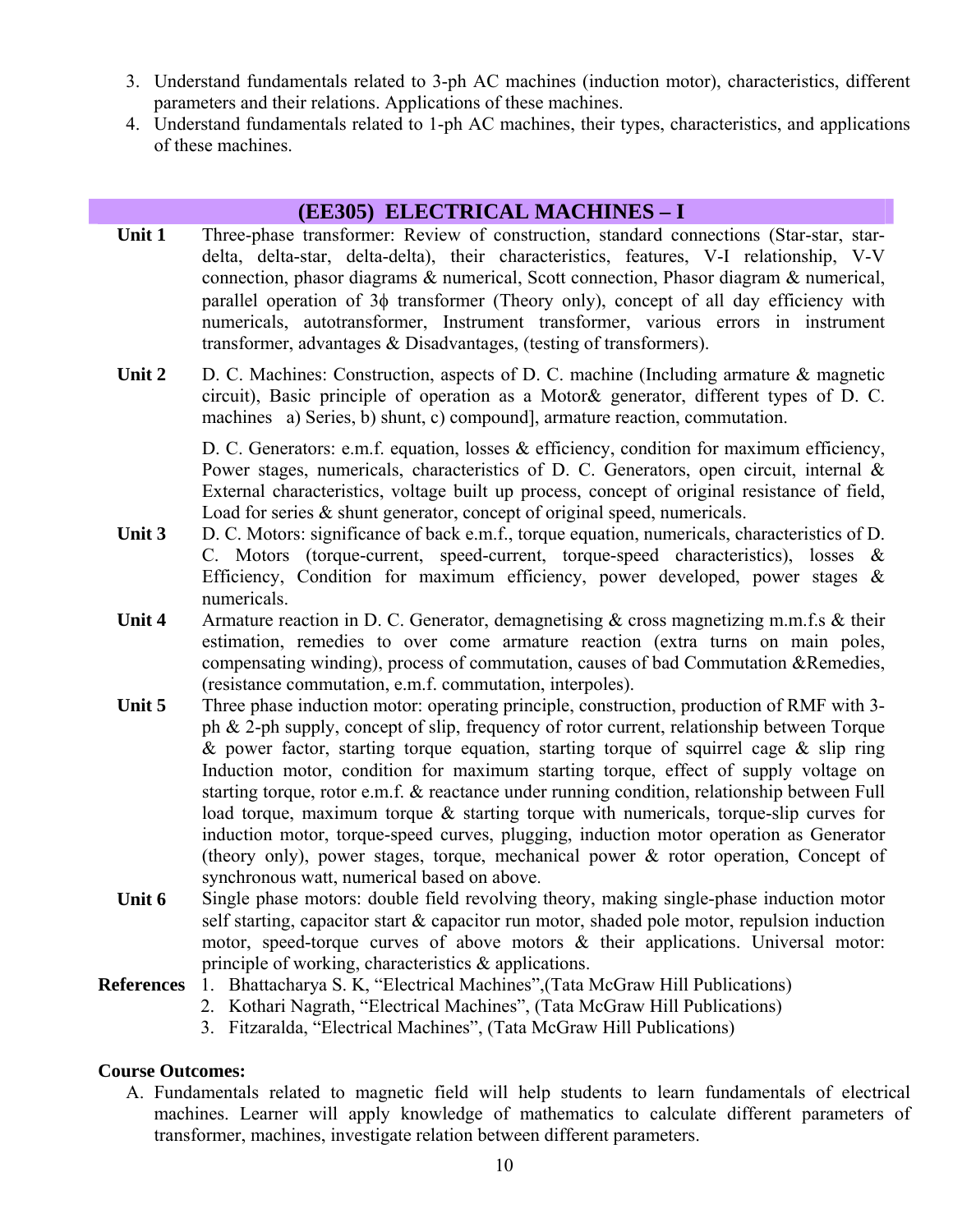- E. Will encourage students to learn its usefulness and impact in core electrical engineering domain.
- F. Basic platform related to machines will help in understanding future courses like AC Synchronous Machines, Special Purpose Machines.
- H. Students will understand impact of technological development used by society through practical applications of electrical machines.
- K. It will encourage the students to learn and work in core electrical engineering field.

| Course                                                                            | <b>Course Outcomes</b> |  |  |  |  |  |  |  |  |  |  |
|-----------------------------------------------------------------------------------|------------------------|--|--|--|--|--|--|--|--|--|--|
| Objectives $A \mid B \mid C \mid D \mid E \mid F \mid \overline{G \mid H \mid I}$ |                        |  |  |  |  |  |  |  |  |  |  |
|                                                                                   |                        |  |  |  |  |  |  |  |  |  |  |
|                                                                                   |                        |  |  |  |  |  |  |  |  |  |  |
|                                                                                   |                        |  |  |  |  |  |  |  |  |  |  |
|                                                                                   |                        |  |  |  |  |  |  |  |  |  |  |

**Table 3 : Mapping of course objectives with course outcomes** 

#### **Subject : EE307 – Electrical Measurements**

#### **Course Objectives:**

- 1. To understand the principle of operation & working of different electrical measuring instruments.
- 2. To understand importance of measuring and monitoring different parameters, their importance in real time control applications in different fields.
- 3. The content of this course gives platform to the instrumentation and control world and innovative ideas to ensure the knowledge of real time applications which helps students to stand them in Indian and multinational industries.

# **(EE307) ELECTRICAL MEASUREMENTS**

- Unit 1 General: International system, Units, Dimensions of electrical quantities, Absolute measurement of current and resistance, Measurement of Resistance: Classification and methods of measurement, Ohmmeter, Ratio-meter, DC Potentiometer, Whetstone bridge, Kelvin's double bridge, Measurement of high resistance, Measurement of earth resistance and resistivity, Bridge megger, Ductar Megger, Measurement of insulation resistance.
- **Unit 2** AC Potentiometer: Types, construction, and operation, Applications, AC Bridges: Classification, Maxwell, Anderson, Earey Foster, Schering, Weins and Campbells Bridges, accessories, advantage and limitations, Instrument Transformer: Theory, expression for ratio and phase angle errors, design considerations and testing and precautions in using instrument transformer.
- **Unit 3** Ammeters and Voltmeters: Construction, Principle of operation, Torque equation, Error of P.M.M.C, Moving iron, Electrodynamic and electrostatic instruments, extension of ranges using shunt and Multipliers, Magnetic Measurements: Flux meter, B-H curve of a ring specimen, Hysteresis loop, Permanence, Iron loss test at power frequency, Effect of voltage, Frequency  $\&$  form factor on iron loss, separation of iron losses, Epstein square  $\&$ Lloyd fisher square.
- Unit 4 Measuring instrument characteristics: Static & dynamic characteristics of instruments, accuracy, linearity, reproducibility, sensitivity, resolution, speed of response, Galvanometer - Construction, Deflecting, controlling, damping, balancing system, D-Arsenal, ballastic, vibration Galvanometers, Polyphase Systems & Energy meters, Generation of three phase voltage, balance & unbalance system, voltage, current & power relations in star  $\&$  delta connections, applications of star  $\&$  delta connections, Numericals.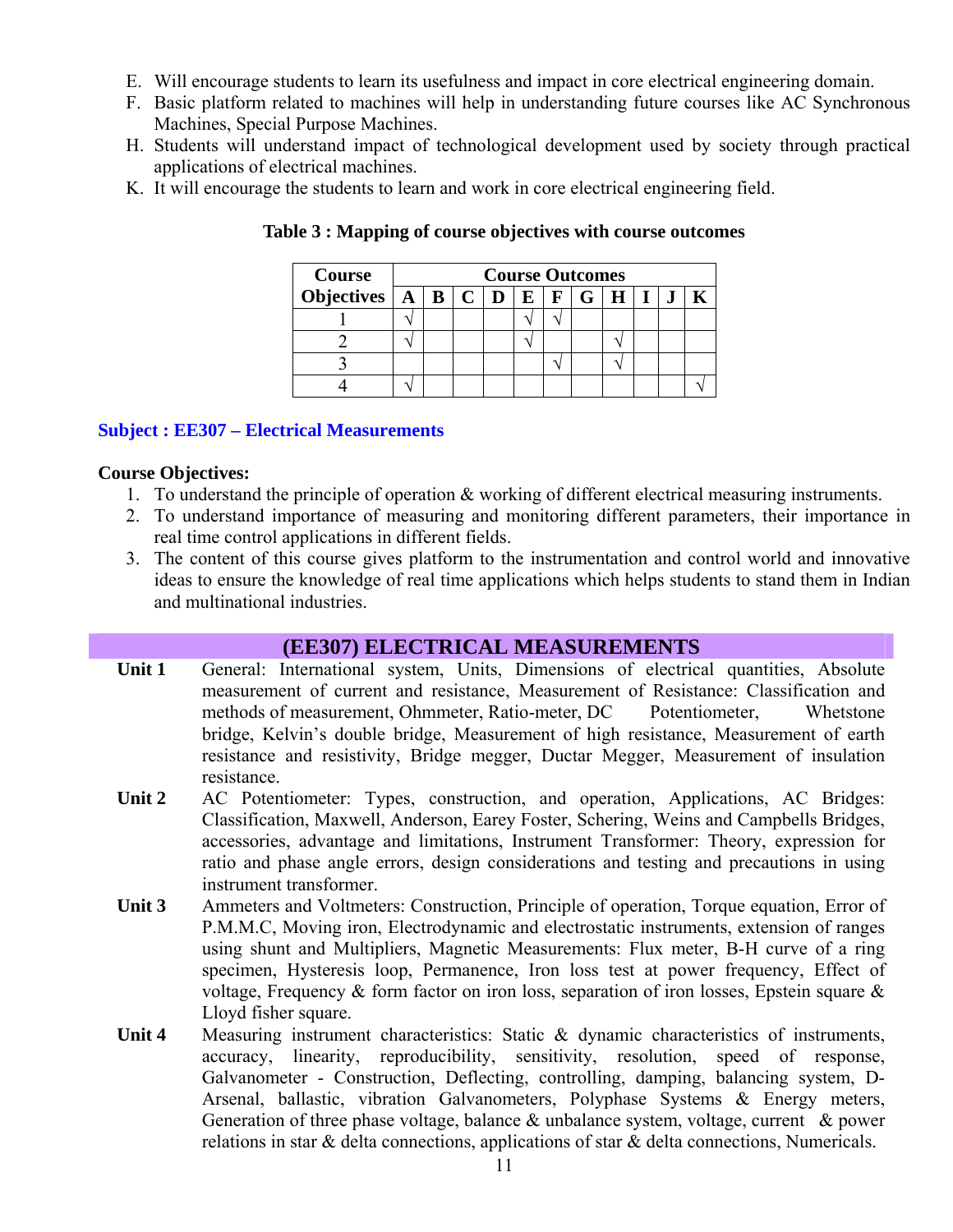- **Unit 5** Wattmeter Construction, Principles of operation of electrodynamic & induction type wattmeter, Errors & their compensation construction, measurement of power in three phase circuits by three, two & one wattmeter, Determination of power factor from wattmeter readings in 2 wattmeter method, Numericals. Energy meter - Principles of operation  $\&$  torque equation of induction type energy meter, Error & adjustments.
- **Unit 6** Special Measuring Instruments: Construction & principle of operation of single & three phase power factor meters, Frequency meters, Synchroscope, Trivectormeter & maximum demand indicator.
- **References** 1. Golding E. W,"Electrical Measurements & Measuring instruments",(Tata McGraHill Publication)
	- 2. Sawheny A. K, "Electrical Measurements", (Khanna publications)
	- 3. Bhide, Jalgaonkar, **"**Electrical Technology and Instruments"

#### **Course Outcomes:**

- A. Students will be able to select specific instrument for specific measurement function.
- B. Students will able to interpret data recorded by various instruments.
- E. Learners will apply fundamental knowledge of instrument characteristics for solving engineering problems.
- H. Students will understand different types of standards; methods of calibration used in measurements and also will get idea about statistical and regression analysis.
- J. Learners will able to use modern equipments like CRO, DSO.
- K. Students will understand functioning, specification, and applications of measuring and signal analyzing instruments.

| Course                | <b>Course Outcomes</b> |  |  |  |   |  |  |  |  |  |  |  |
|-----------------------|------------------------|--|--|--|---|--|--|--|--|--|--|--|
| Objectives $\ A\ B\ $ |                        |  |  |  | г |  |  |  |  |  |  |  |
|                       |                        |  |  |  |   |  |  |  |  |  |  |  |
|                       |                        |  |  |  |   |  |  |  |  |  |  |  |
|                       |                        |  |  |  |   |  |  |  |  |  |  |  |

**Table 4 : Mapping of course objectives with course outcomes** 

#### **Subject : MEEE308 – Fluid Mechanics and Thermal Engineering**

#### **Course Objectives:**

- 1. To mold students to understand fundamentals of interdisciplinary subjects in engineering and their importance.
- 2. Learner will understand fundamentals of fluid mechanics, compressors, IC engines.
- 3. Learner will understand fundamentals of air conditioning, refrigeration technology.

# **(MEEE 308) FLUID MECHANICS & THERMAL ENGINEERING**

- **Unit 1** Introduction to properties of fluids & hydraulic measurements (pressure at plane & curved surfaces, criteria of pressure), Fluid kinematics and dynamics & simple numerical.
- **Unit 2** Flow through pipe Laminar flow, Haugen Poisellie's equation Turbulent flow, Darcy Weisbach formula, Friction factor, use of Moddys Diagram only, Pipes in series & parallel, minor losses. Introduction to reciprocating and centrifugal pumps, their characteristics and applications.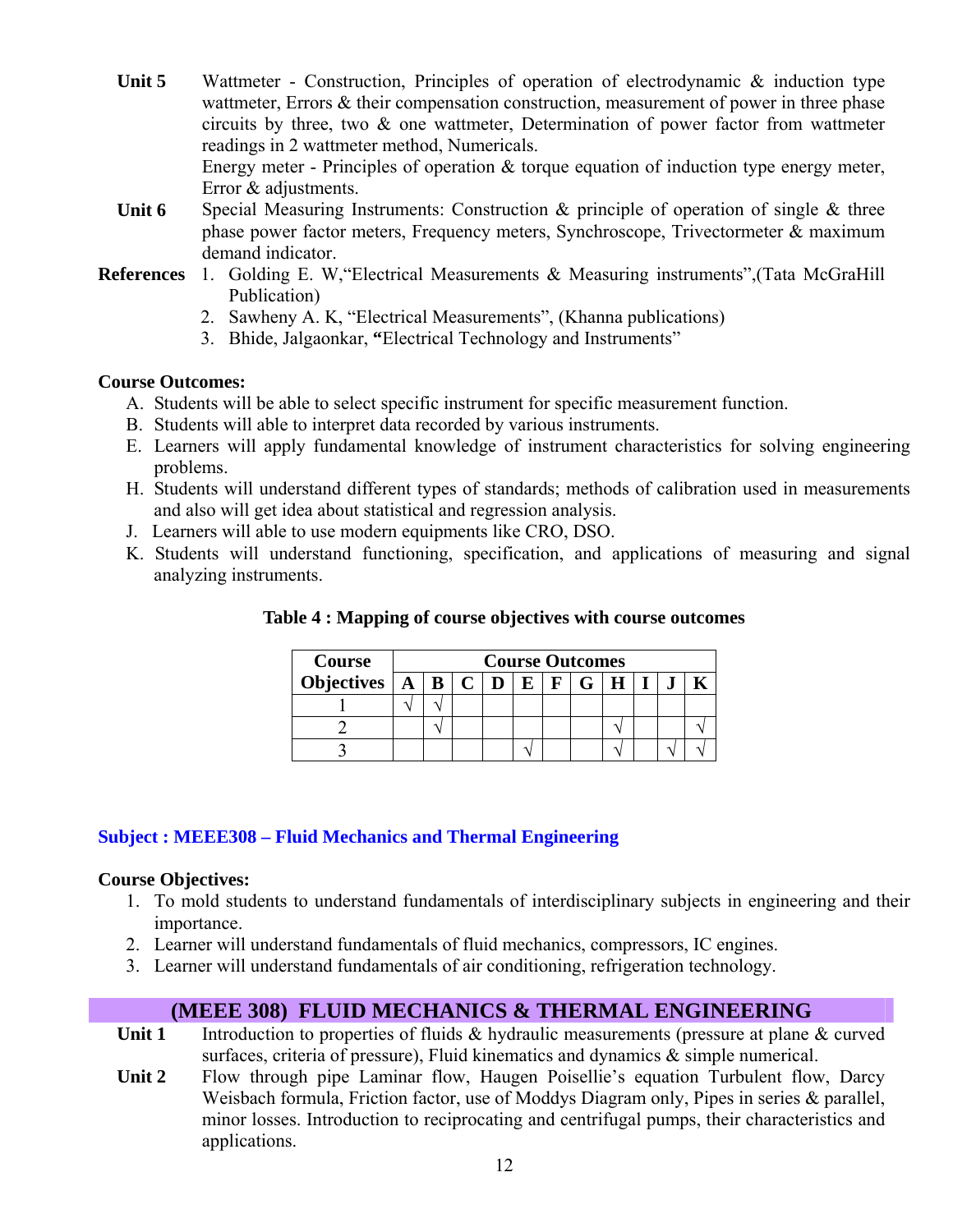- Unit 3 Internal Combustion Engines: Introduction to First Law & second Law of Thermodynamics, Concept of Entropy & Enthalpy Classification Otto, Diesel & air-fuel cycles, Constructional details of two stroke, four stroke engines, study of various systems such as fuel supply, ignition cycle, over heating, cooling, lubrication, calculation of IP, BP, MEP, efficiencies, heat balance, engine trial, performance, gas turbine, classification, cycles, performance improvement.
- **Unit 4** Air compressors: Classification, principle of operation of reciprocating & rotary compressors, Constructional details of single & multi stage compressor, work input, P-V diagram, efficiencies, improving compressor performance, reciprocating type only, use of compressed air.
- Unit 5 Refrigeration & Air conditioning: Refrigeration: Different systems, principle of cycles of operations of vapour compression & vapour absorption systems, COP calculations of vapour compression refrigeration system, refrigerants, desirable & undesirable properties, application of refrigeration.
- **Unit 6** Air conditioning: Psychrometry, DBT, WBT, RH, Psychometric chart, air conditioning processes such as heating, cooling, humidification, dehumidification, study of central air conditioning plant & its control, application of air conditioning.
- **References** 1. Joel Reyner, "Engineering Thermodynamics",(Longman Publications)
	- 2. Nag P. K., "Engineering Thermodynamics", ( Tata McGraw Hill Publications)
	- 3. Arora C.P, "Refrigeration & Air Conditioning", ( Tata McGraw Hill Publications)
	- 4. Eastop T. D. & Mcconkey A., "Applied Thermodynamics For Engineering Technologists" (Longman Publications)
	- 5. Modi P.N & Seth S.M, "Hydraulic Fluid Mechanics",(Standard Book House Publications)
	- 6. Lewitt W., "Hydraulic & Fluid Mechanics" (Sir Issac Pitman Publications),  $10^{th}$  Edition

#### **Course Outcomes:**

- A. Students will able to apply knowledge of science and engineering.
- D. Learner will understand the need of knowledge of interdisciplinary courses in engineering.
- G. Learner will able to work in multidisciplinary teams and communicate effectively.
- I. Students will be developed professionally by course contents and acquainted with different types of mechanical systems and its importance in electrical engineering.

#### **Table 5 : Mapping of course objectives with course outcomes**

| Course                               | <b>Course Outcomes</b> |  |  |  |  |  |  |  |  |  |  |
|--------------------------------------|------------------------|--|--|--|--|--|--|--|--|--|--|
| Objectives $\boxed{A \mid B \mid C}$ |                        |  |  |  |  |  |  |  |  |  |  |
|                                      |                        |  |  |  |  |  |  |  |  |  |  |
|                                      |                        |  |  |  |  |  |  |  |  |  |  |
|                                      |                        |  |  |  |  |  |  |  |  |  |  |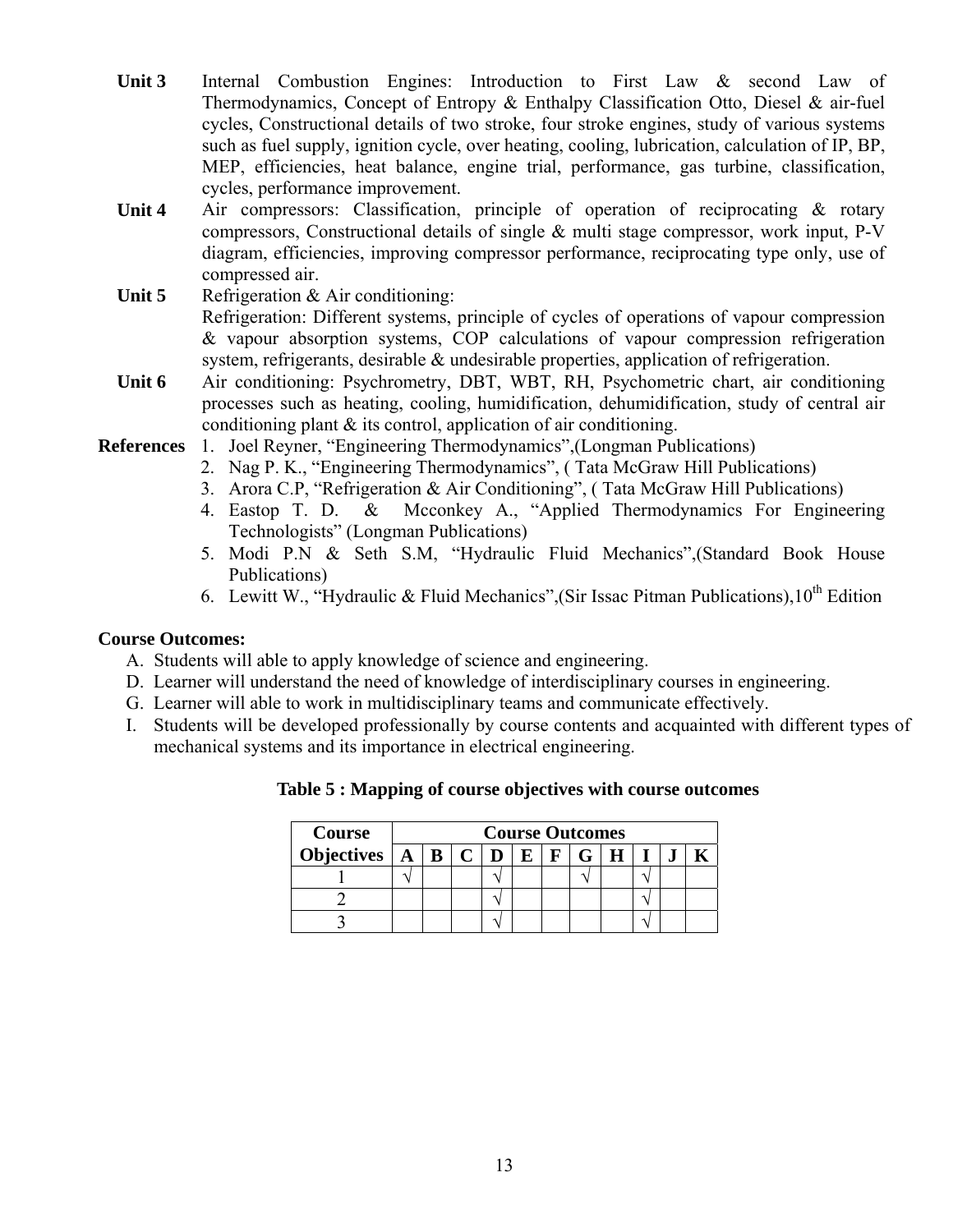# **SEMESTER – IV**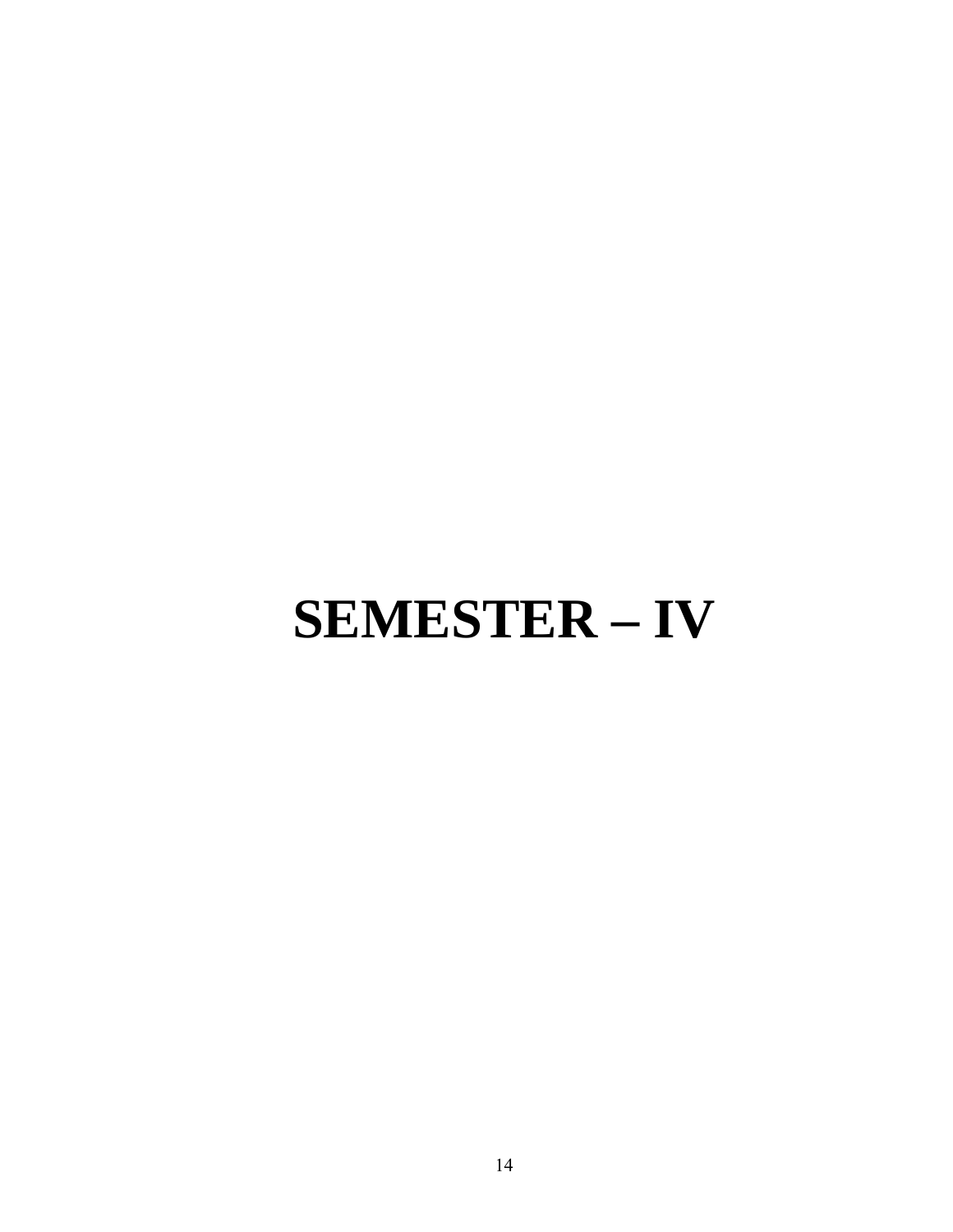#### **Subject : EE401 – Electrical Machines – II**

#### **Course Objectives:**

- 1. Learner can able to apply his fundamental knowledge gained related to electrical machines (DC motors) for their various controls.
- 2. Understand starting methods of electrical machines (AC and DC) their importance and practical performance.
- 3. Understand the importance of testing of machines (DC generators and motors, 3-ph induction motors, 1-ph motors), various types of tests and their applications.
- 4. Performance analysis using analytical and graphical methods through practical performance.
- 5. Apply fundamental knowledge gained for analysis of various effects. Importance and impact of various specialized tests on performance of machines.

### **(EE401) ELECTRICAL MACHINE – II**

- Unit 1 Performance & testing of D. C. Machine: Factors controlling the speed of D.C. series shunt & compound motor, their speed control methods (flux control, armature control), electric braking of shunt & series motors (Rheostatic, plugging), Necessity of starters, shunt & series motor starters (Two point, three point & Four point starters).
- Unit 2 Testing of D.C. Motors: Importance of testing, break test, Swinburn's test, Hopkinsons test, Field test, retardation test. Application of D.C.motors. Parallel operation of D.C. Generators with numericals & the field of application.
- Unit 3 Operating characteristics of three-phase Induction motor: Computation & circle diagram, principles, experimental test required for plotting circle diagram, construction of circle determination of performance parameter like full load & maximum quantities.
- Unit 4 Starting of induction motor, squirrel cage motor starters (primary resistors, auto transformer, star-delta starters), slip-ring motor Starters (rotor resistance starter), crawling of induction motor, magnetic locking (cogging), double cage motors, equivalent circuit.
- Unit 5 Speed control methods, control from stator side: by applied voltage, frequency, No. of stator Poles: Control from rotor side: rotor rheostat, cascade, EMF injection in rotor circuit.
- Unit 6 Testing of three-phase induction motor: heat run test, HV test, OC test, SC test, and Megger test.

Different tests on single-phase induction motor.

- **References** 1. Say M. G., "Design  $\&$  performance of A.C. Machines", (Book Publications,  $3^{rd}$  edition)
	- 2. Clayton E. W., "Design & Performance of D. C. Machines", (Pitman Publications, 2<sup>nd</sup>) edition)
		- 3. Bhimra P. S., "Electric Machines", (South Ex Publications, New Delhi)

#### **Course Outcomes:**

- A. Students will be able to apply various techniques (conventional as well as advance) for control of electrical machines (AC and DC).
- C. Can apply starting methods to control problems related to starting of machines and its impact on other parallel electrical networks.
- E. Learner will apply knowledge of mathematics to analyze performance of machines through different practical / laboratory tests.
- F. Can apply graphical methods to evaluate performance of machines using fundamental tests.
- H. Students will understand importance and impact of specialized tests, their standards requirements and benefits to the society, user and manufacturer.
- K. It will encourage the students to work in core electrical engineering field like testing, maintenance, installations etc.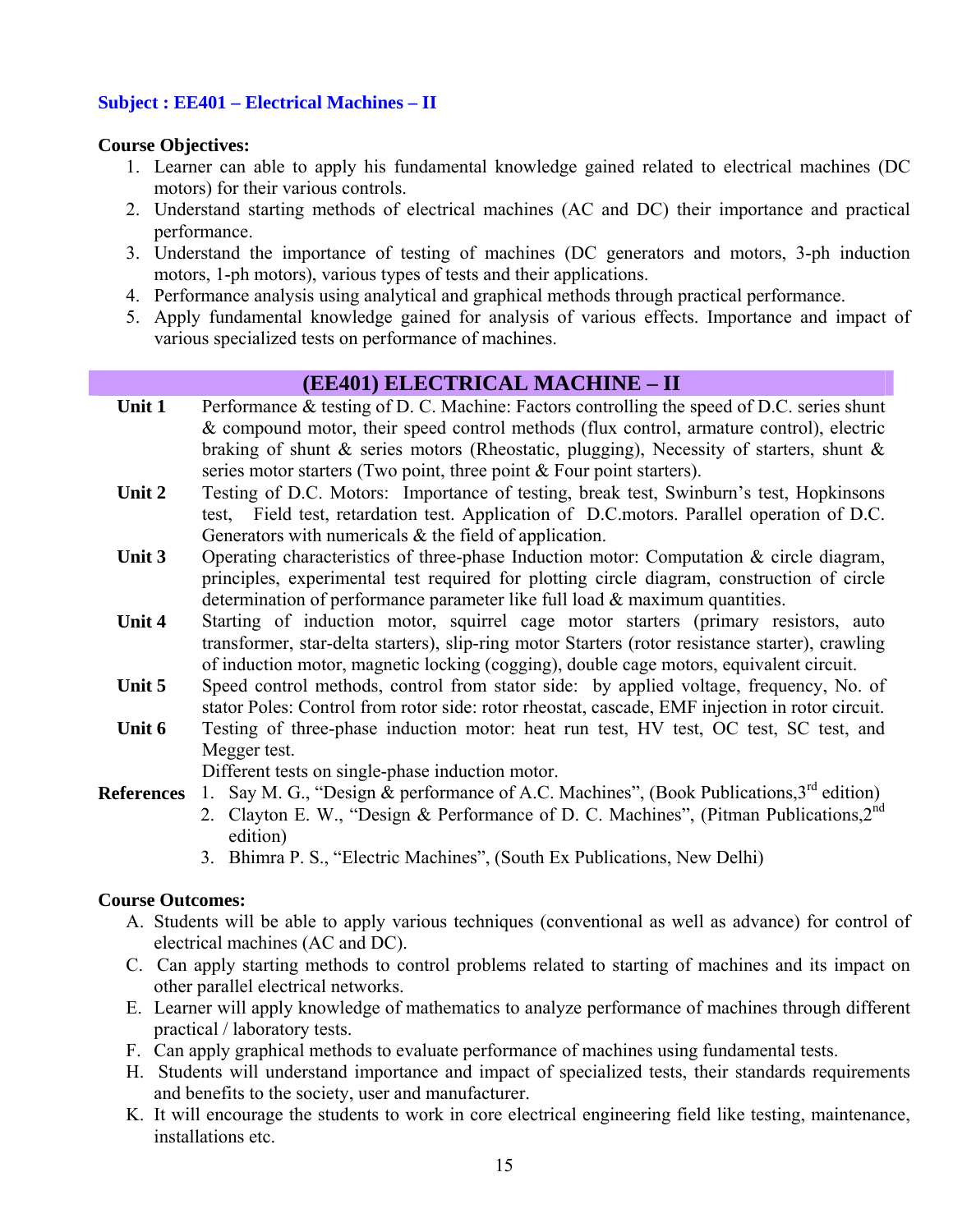| <b>Course</b>                              | <b>Course Outcomes</b> |  |  |  |              |  |                 |  |  |  |  |  |
|--------------------------------------------|------------------------|--|--|--|--------------|--|-----------------|--|--|--|--|--|
| Objectives $A \mid B \mid C \mid D \mid E$ |                        |  |  |  | $\mathbf{F}$ |  | $G$   H   I   J |  |  |  |  |  |
|                                            |                        |  |  |  |              |  |                 |  |  |  |  |  |
|                                            |                        |  |  |  |              |  |                 |  |  |  |  |  |
|                                            |                        |  |  |  |              |  |                 |  |  |  |  |  |
|                                            |                        |  |  |  |              |  |                 |  |  |  |  |  |
|                                            |                        |  |  |  |              |  |                 |  |  |  |  |  |

#### **Table 6 : Mapping of course objectives with course outcomes**

#### **Subject : EE402 – Power System – I**

#### **Course Objectives:**

- 1. Learners will able to understand electrical power system network, various types of power plants and their functioning.
- 2. Learner will understand working principle of various equipments / elements of power system network.
- 3. The learner will understand fundamentals related to transmission, distribution lines and networks, mechanical design, associated problems with possible solution techniques.

#### **(EE402) POWER SYSTEM – I**

- Unit 1 Load and Energy survey, load duration curve, plant factor and plant economics. Introduction to different sources of energy. Construction, principle and working of different thermal power plants with neat block diagram of main parts, fuel economization, for thermal power plants based on Coal, Oil and nuclear energy. Hydroelectric Power Plant: Advantages and limitations, selection of site, hydrological cycles and hydrographs, storage and pondage, essential elements of hydroelectric plant, classification, different types of turbines and their selection, layout of hydro-station, simple numerical.
- Unit 2 Major Electric Equipments: Descriptive treatment of alternator exciter & excitation systems, Transformers, Control panels, Metering & other control room equipments. Inductance: Definition, Inductance due to internal flux of two wire single phase line of composite conductor line, Concept of GMD, Inductance of three phase line with equal  $\&$ unequal spacing, vertical spacing.
- **Unit 3** Capacitance: Concept of electric field, Potential difference between two points in space, Effect of earth's surface on electric field, Computation of capacitance of single phase, three phase transmission lines with  $\&$  with out symmetrical spacing for solid  $\&$  composite conductors.
- Unit 4 Transmission: Types of conductors, Choice of conductor materials, Stranded copper & ACSR conductor, Insulation consideration, Different types of insulator, supports, distribution of voltage across the insulator string, String efficiency, skin effect, Ferranty effect, proximity effect.
- **Unit 5** Current and Voltage relation: Representation of short, medium & long transmission lines, P. U. quantities, evaluation of ABCD parameters and surge impedance loading, power flow through transmission line, circle diagram, evaluation of relation between sending and receiving end current & voltage, Interpretation of transmission line equation, Numericals, Line current, % regulation, Transmission efficiency, numericals based on above.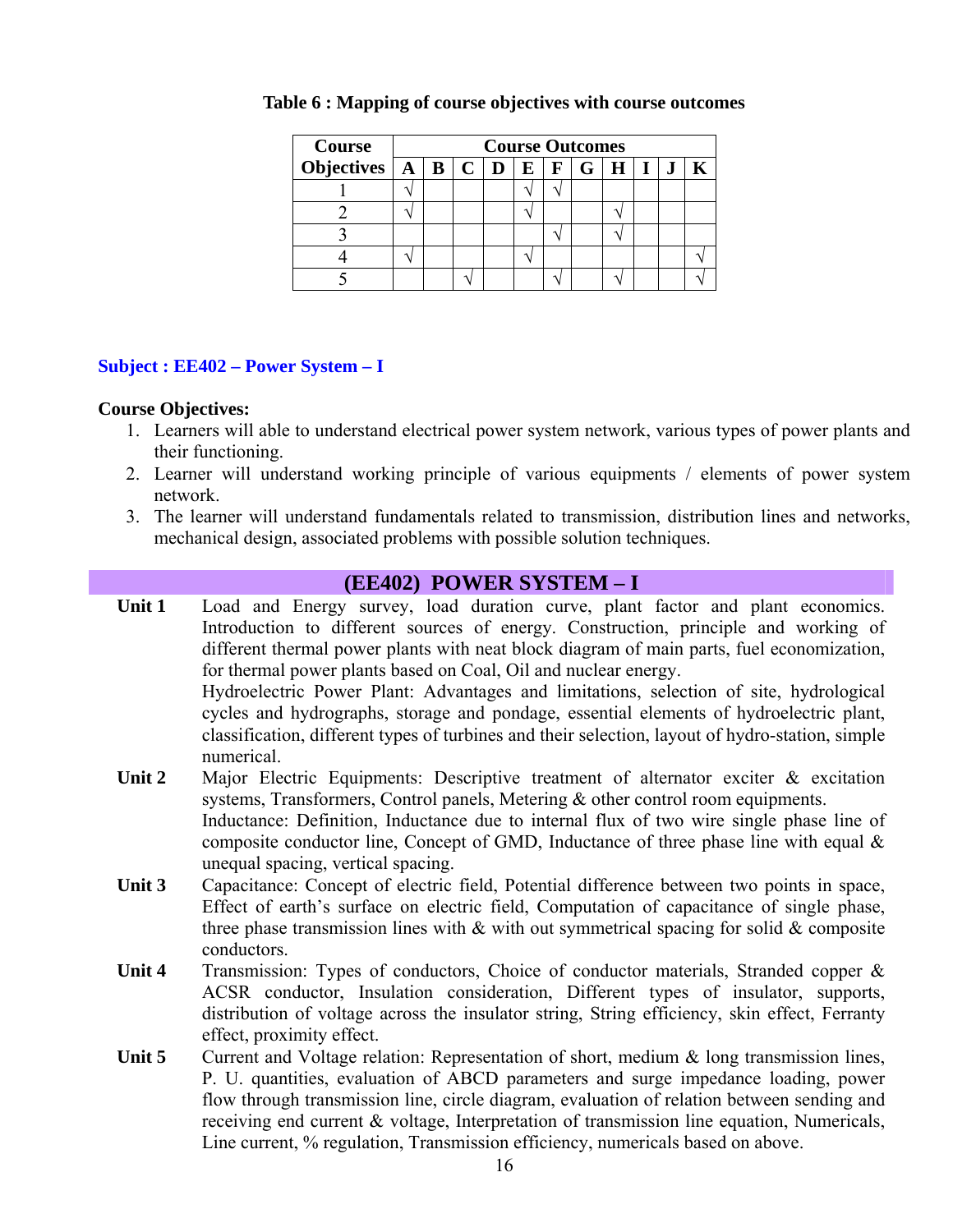**Unit 6** Mechanical Design of Transmission Line: Effect of wind & ice coating on transmission line, sag due to equal & unequal supports, with their derivation, Numericals. Corona: Phenomenon of corona, factors affecting the corona, Power loss & disadvantages of corona.

#### **References** 1. Gupta B. R. " Power Plant Engineering".(Eurasia publications)

- 2. Nag P. K. " Power Plant Engineering",(Tata McGraw Hill Publications)
- 3. Kothari Nagrath, "Electric Power System", (Tata McGraw Hill Publications)
- 4. Wadhva S. L.,"Electric Power System",(Tata McGraw Hill Publications)
- 5. Stevension W. B., "Power System", (English Language Book Society publications)

#### **Course Outcomes:**

- A. Students will able to apply his knowledge of mathematics and network theory in solving problems related power system networks.
- B. Students will able to analyze data related to various conditions in power system network.
- D. Students will able to understand the importance interdisciplinary subjects and teamwork.
- E. Students will able to formulate problems related to power network for optimum solution.
- F. Students will also understand the social and ethical responsibility while studying power system network in transmission and distribution field.
- H. It will encourage the students to work in core electrical engineering field of power system engineering.
- K. The knowledge of real time applications will help students to stand them in Indian and multinational power sector industries.

| <b>Course</b> | <b>Course Outcomes</b> |  |  |  |  |  |  |  |  |  |  |  |  |
|---------------|------------------------|--|--|--|--|--|--|--|--|--|--|--|--|
|               | $\mathbf{F}$           |  |  |  |  |  |  |  |  |  |  |  |  |
|               |                        |  |  |  |  |  |  |  |  |  |  |  |  |
|               |                        |  |  |  |  |  |  |  |  |  |  |  |  |
|               |                        |  |  |  |  |  |  |  |  |  |  |  |  |

#### **Table 7 : Mapping of course objectives with course outcomes**

#### **Subject : EE403 – Instrumentation**

#### **Course Objectives:**

- 1. To understand different types of standards, methods of calibration used in measurements also to get idea about statistical and regression analysis.
- 2. To understand the principle of operation & working of different electronic instruments.
- 3. To understand the principle of operation & working of different transducers, applications in the field of instrumentation and control.
- 4. The content of this course gives platform to the instrumentation and control world and innovative ideas to ensure the knowledge of real time applications which helps students to stand them in Indian and multinational industries.

#### **(EE 403) INSTRUMENTATION**

Unit 1 Introduction: Basic measurement and instrumentation systems and its representation, Standards and calibration, Symbols, Static and dynamic characteristics, Specifications and selection of instruments, System equations, Dynamic response, Systematic and random errors and their evaluation.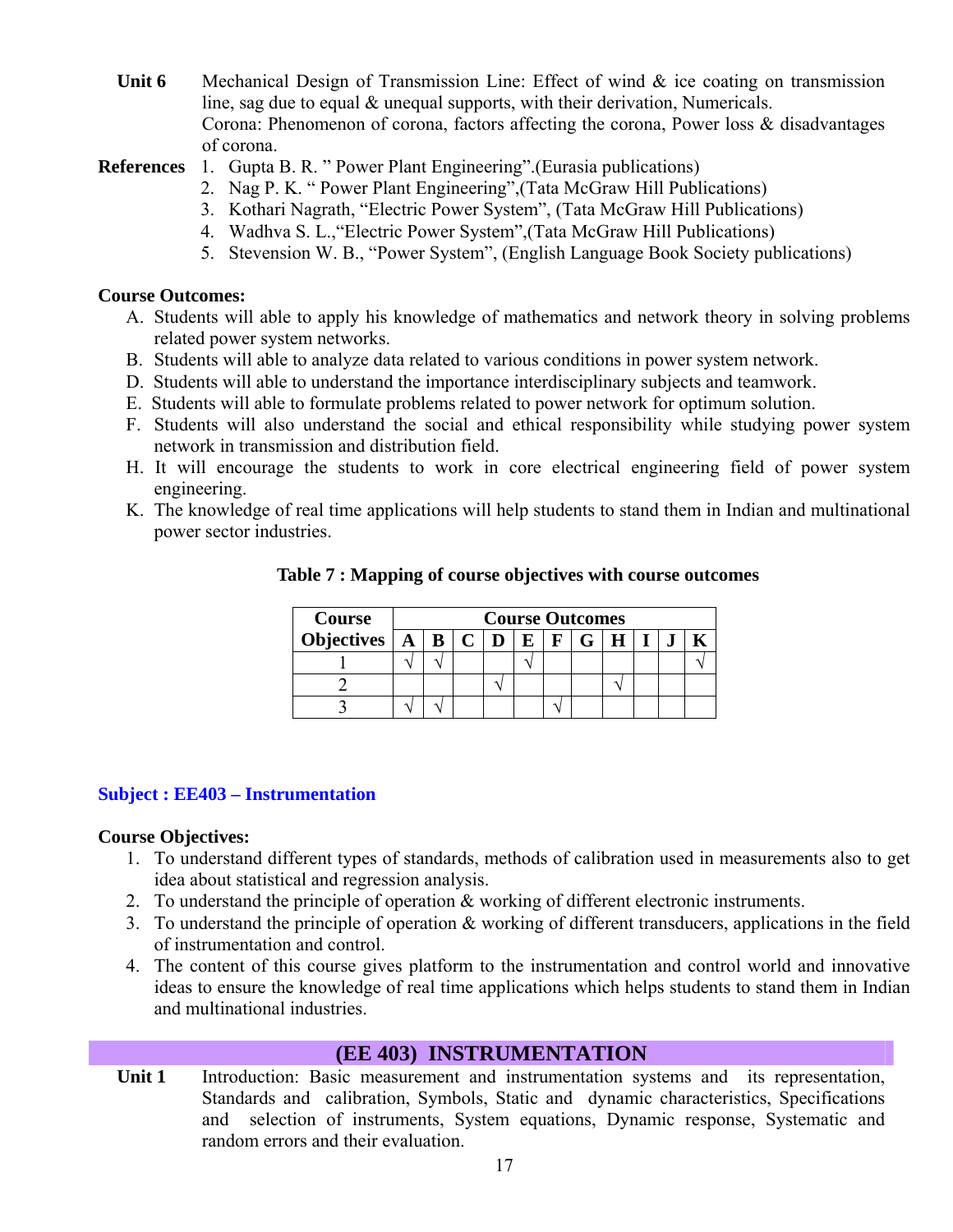- **Unit 2** Digital Instrumentation: Voltage and Current measurement, Digital voltmeter (DVM), Principle of A.C. voltage measurement, Average, Peak, R.M.S. responding detectors, Direct current probes, A.C. current probes, Digital frequency measurement, Phase measurement using X-OR phase detection, Digital power measurement using PWM techniques, Transducers for above measurements which give 4 to 20 mA or 0 to 10 mA output range.
- **Unit 3** Magnetic Measurements: Induction B-probe coil with integrator, Galvanometric devices using Hall effect, Field strength, H-saturation core transducers, Foester probe, Resistivity of Ferro-resistive metal layers, guard probe, ferro-magnetic materials, Investigation, Hysteresis loop, Communication curve, KOEPSEL direct measurements & separation of iron losses.
- Unit 4 Transducers Different types, selection, application for measurement of force, motion, torque, power, pressure, temperature, flow, acoustic & signal analysis. Disturbance Capacitive and magnetic disturbances, Attenuation with shielding, Long term disturbances, Co-axial cables, Ground and supply loop disturbances, Guard protection.
- **Unit 5** Compensation: Voltage compensation, Principle of operation, Automatic, Analog, manual, Digital & Automatic digital compensation, Current compensator, Principle of operation & its use as ohmmeter.
- Unit 6 Microprocessor Based Measurements: Micro controller, Microprocessor, Auxiliary hardware, Interface logic, Selection and application of microprocessor, Function of typical microprocessor, Microprocessor based instruments, IEEE 488 bus, Microprocessor controlled instruments.
- **References** 1. Cooper.W. D– Electromagnetic Instrumentation & Measurement Techniques.(Prentice Hall Of India).
	- 2. Rangan, Mani & Sharma Instrumentation Devise & System.(Tata Mcgraw Hill).
	- 3. Boweles .J.– Digital Instrumentation.(Mcgraw Hill)

#### **Course Outcomes:**

- A. Students will understand different types of standards; methods of calibration used in measurements and also will get idea about statistical and regression analysis.
- B. Students will able to interpret data recorded by various instruments.
- E. Learners will apply fundamental knowledge of instrument characteristics for solving engineering problems.
- G. Students will be able to apply communication measurement techniques to transmitter and receiver.
- H. Learners will gain knowledge of different oscilloscopes like CRO, DSO in measurements and recording instrumentation.
- K. Students will get introduction to computer controlled test measurements.

| <b>Course</b>                                 | <b>Course Outcomes</b> |  |  |  |  |                     |  |  |  |  |  |
|-----------------------------------------------|------------------------|--|--|--|--|---------------------|--|--|--|--|--|
| Objectives $\mid A \mid B \mid C \mid D \mid$ |                        |  |  |  |  | $E$ $F$ $G$ $H$ $I$ |  |  |  |  |  |
|                                               |                        |  |  |  |  |                     |  |  |  |  |  |
|                                               |                        |  |  |  |  |                     |  |  |  |  |  |
|                                               |                        |  |  |  |  |                     |  |  |  |  |  |
|                                               |                        |  |  |  |  |                     |  |  |  |  |  |

#### **Table 8 : Mapping of course objectives with course outcomes**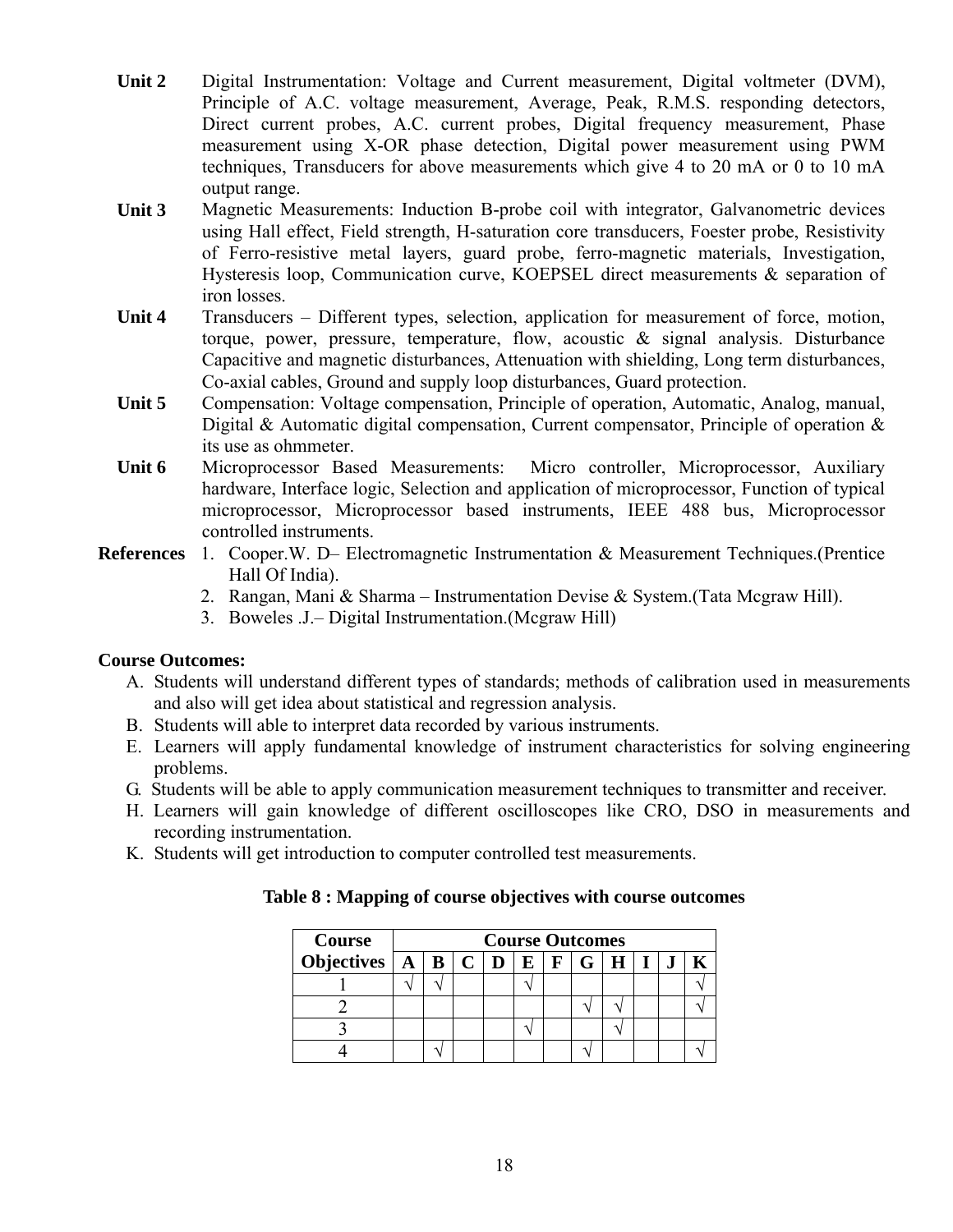#### **Subject : EE404 – Electronics Devices and Circuits**

#### **Course Objectives:**

- 1. To know different types of commonly used electronics devices, their principle of working, construction and operating characteristics.
- 2. To understand the concept of Op-Amp such as differential amplifier modes analysis using *r* parameters, ideal Op-Amp parameters, fundamentals and various stages in the Op-Amp.
- 3. To design Op-Amp based linear and non-linear applications to the specified functionality.
- 4. To design small DC supply circuits, digital circuits using logic gates for different applications.
- 5. To know different types of memories and its mapping, digital circuits for logical decisions.

#### **(EE 404) ELECTRONIC DEVICES AND CIRCUITS**

- Unit 1 P-N Junction Diode: Principle of operation & characteristics, point contact diode, Photo diode, LED, Schottky diode, Junction breakdown & zener diode, Junction capacitance, Switching characteristics of diode, Half wave, Full wave rectifiers, Evaluation of performance, Analysis of filter circuits for rectifier, Diode clipping & clamping circuit.
- **Unit 2** Junction Transistor : Principle of operation & characteristics, Different parameter, hparameter equivalent circuit, parameter calculation, Transistor as a switch, Transistor biasing
- **Unit 3** Transistor as an Amplifier, load line, Small signal low frequency analysis of single stage amplifier in different configuration, High frequency equivalent circuit of transistor (hybrid pi), Cascade amplifier, High input resistance circuits-C coupled amplifier Frequency response, Definition of 3 db bandwidth, Effect of cascading on gain & BW, Classification of amplifiers.
- **Unit 4** Block diagram of operational amplifier, Properties of ideal operational amplifier, Explanation of different terms appearing in OP-Amp application (offset, bias, quantities, PSRR, CMRR,  $A_d$ ,  $A_c$ , Slew rate etc.), Operation of circuit diagram of OP-Amp using discrete components & I.C. diagram, Different types of current of current sources in I.C. technology, frequency response of OP-Amp, OP-Amp parameters & minimization technique of temperature effect, Inverting & Non-inverting operation of Op-Amp & analysis for AG, RI, RO, Linear & non-linear circuit application of OP-Amp
- **Unit 5** 78XY series voltage regulators, Typical application for positive, negative & floating type voltage regulators, Current boosting, Switching type regulators, Protection used in voltage regulators, IC 555, IC 565 parameters operations & applications, Boolean algebra, D'Morgans theorem, OR, AND inverter gate positive & negative logic, Simplification of Boolean expressions (Use of karnaugh mapping).
- **Unit 6** Logic families, TTL, CMOS. IC memory operation such as RAM, ROM, PROM, EPROM, EPROM-2732 pin connection, Block diagram. Half & full adder, Half & full substractor, Decoders, Multiplexers, S-R, J-K, flip flops, Race round condition, Master slave J-K Flip Flop, Counters (Asynchronous & synchronous type)

#### **References** 1. Malvino Albert," Principles of Electronics", ( Tata McGraw Hill Publications)

- 2. Mottershed Allen," Electronic devices and circuits", (Prentice Hall of India Pubs)
- 3. Halkies Millman, "Electronic devices and circuits"( Tata McGraw Hill Publications)
- 4. Grabal Arvin, "Microelectronics", ( Tata McGraw Hill Publications)
- 5. Gaikwad Ramakant, "Operational Amplifier" (Prentice Hall of India Pubs)
- 6. Malvino Lench, "Digital Electronics", ( Tata McGraw Hill Publications)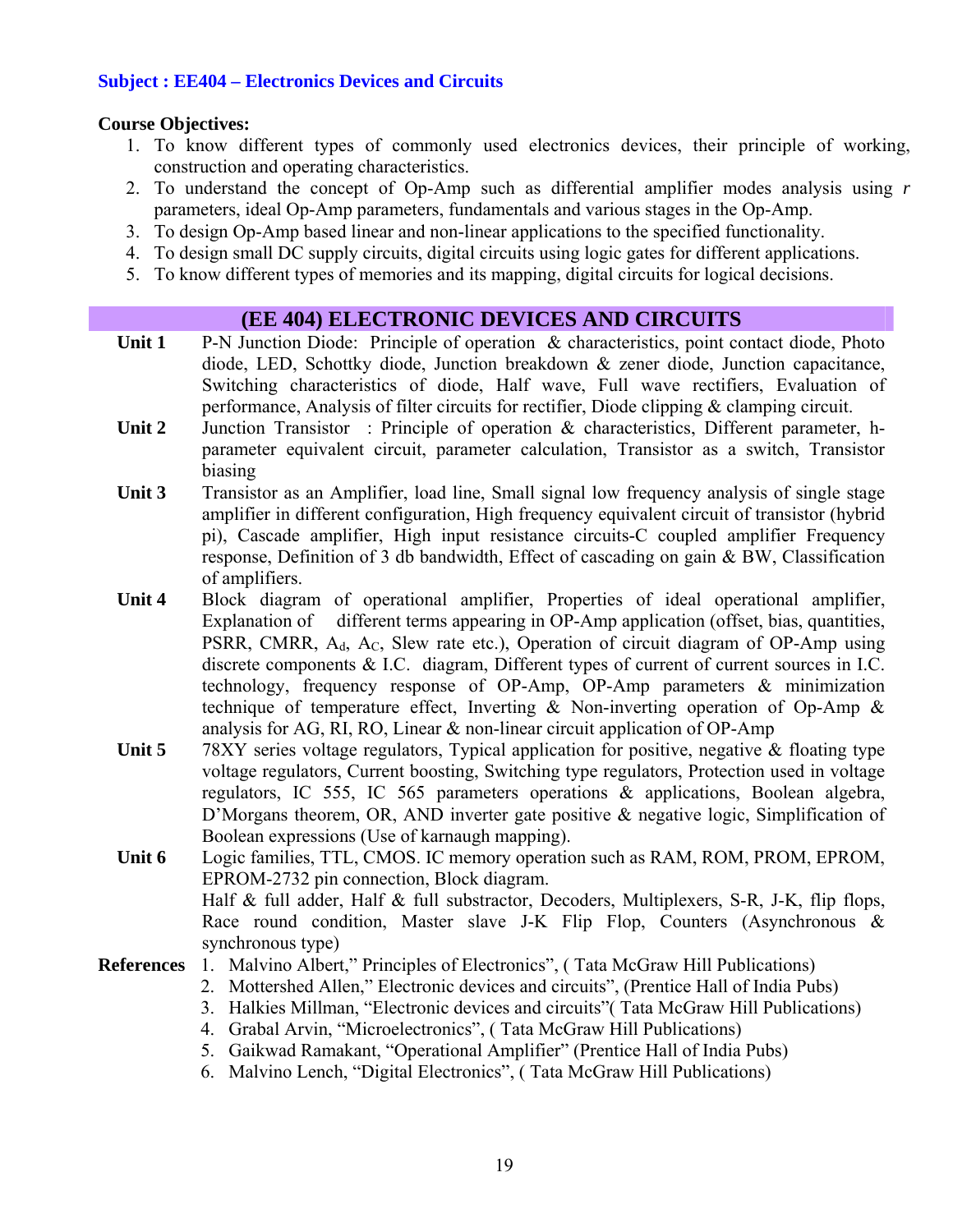#### **Course Outcomes:**

- A. Learner will able to apply his knowledge of science and engineering.
- B. Learners will get enough knowledge and understanding of the devices which can be used in various applications.
- C. Graduates would also capable to identify various amplifier circuits and able to solve problems theoretically and practically.
- D. Students will understand impact of electronic circuits in various electrical / electronic appliances used in day to day life.
- E. Learner will able to formulate simple circuits for small applications in practice.
- H. The knowledge gained related to basic electronic circuits will help students to get job in companies.

| Course                                                                        | <b>Course Outcomes</b> |  |  |  |  |  |  |  |  |  |  |  |
|-------------------------------------------------------------------------------|------------------------|--|--|--|--|--|--|--|--|--|--|--|
| Objectives $A \mid B \mid C \mid D \mid E \mid F \mid G \mid H \mid I \mid J$ |                        |  |  |  |  |  |  |  |  |  |  |  |
|                                                                               |                        |  |  |  |  |  |  |  |  |  |  |  |
|                                                                               |                        |  |  |  |  |  |  |  |  |  |  |  |
|                                                                               |                        |  |  |  |  |  |  |  |  |  |  |  |
|                                                                               |                        |  |  |  |  |  |  |  |  |  |  |  |
|                                                                               |                        |  |  |  |  |  |  |  |  |  |  |  |

**Table 9 : Mapping of course objectives with course outcomes** 

# **(EE 405) ELECTIVE – I (INTRODUCTION TO NON CONVENTIONAL SOURCES OF ENERGY)**

- Unit 1 Energy scenario in India Sources of energy systems, fossil and renewable. Impact of fossil fuel based systems. Renewable energy sources and features.
- Unit 2 Solar Thermal Systems: introduction to Solar thermal systems. Energy conversion principle and applications; solar water heaters, space cooling, solar distillation. Solar cooking, solar green house, solar production of hydrogen, simple illustrative numerical.
- Unit 3 Solar Photovoltaic System: Operating principle concept of P V cell, module, array and array combination. Applications; battery charging, pumping, lighting. Simple illustrative numerical.
- **Unit 4** Wind Energy System: Principle of wind energy conversion. Basic components of wind energy conversion system, classification of wind energy conversion system and design concepts. Extraction of power Simple illustrative numerical.
- **Unit 5** Energy Storage Systems: Mechanical energy storage, electrical storage, chemical storage, electromagnetic energy storage, thermal energy storage, biological storage.
- Unit 6 Energy conservation: Economic concept of energy, principle of energy conservation energy conservation technology, energy audit and co-generation.

**References** 1. G D Rai. " Non Conventional Sources of Energy".(Khanna publications)

- 2. H P Garg and Jai praksh " Solar Energy Fundamentals and applications",(Tata McGraw Hill Publications)
- 3. D Mukharjee and S Chakrabarti " Fandamentals of Renewable Energy Systems" (New Age International Publication)
- 4. L Umanand "Non Conventional Energy System" Web Cource NPTEL Course No 22 Electrical Engineering. Email: ums@cedt.iisc.ernet.in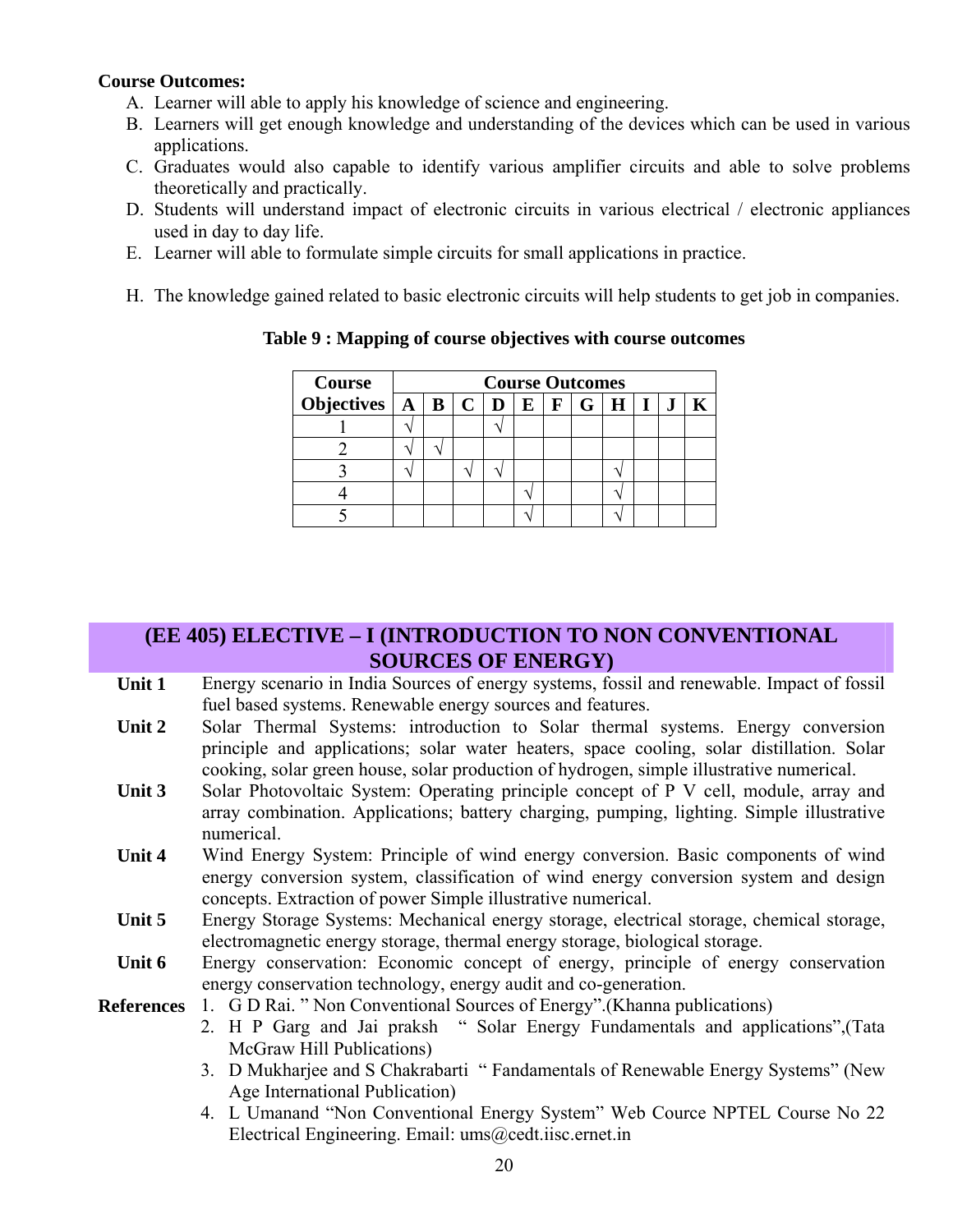|        | (EE 405) ELECTIVE – I (POWER PLANT ENGINEERING)                                                                                                                                                                                                                                                                                                                                                                                                                                                                       |
|--------|-----------------------------------------------------------------------------------------------------------------------------------------------------------------------------------------------------------------------------------------------------------------------------------------------------------------------------------------------------------------------------------------------------------------------------------------------------------------------------------------------------------------------|
| Unit 1 | Load and Energy survey, load duration curve, plant factor and plant economics,<br>Introduction to conventional energy sources, different sources of non-conventional energy<br>like solar, wind, tidal, geothermal biomass, MHD plants, their applications and site<br>selection, Indian energy scenario.                                                                                                                                                                                                             |
| Unit 2 | THERMAL ENERGY SYSTEMS:<br>Thermal Power Station: Introduction, selection of sites, main parts of thermal power<br>station and their working, simple numerical examples.<br>Nuclear Power Plant: Review of atomic physics (atomic number, mass number, isotopes,<br>atomic mass, unit rate of radioactivity, mass equivalent number, binding energy and mass<br>defects), main parts of nuclear power station, types of reactors (pressurized water reactor                                                           |
| Unit 3 | (PWR), boiling water reactor, gas cooled reactor, liquid metal tank feeder reactor, heavy<br>water reactor, plant layout and working, simple numerical, India's nuclear power program.<br>Hydroelectric Power Plant: Advantages and limitations, selection of site, hydrological<br>cycles and hydrographs, storage and pondage, essential elements of hydroelectric plant,<br>classification, different types of turbines and their selection, governing of hydraulic                                                |
| Unit 4 | turbines, surge tanks, draft tube, layout of hydro-station, simple numerical.<br>Diesel Engine & Gas Power Plant: Advantage and limitations, types of diesel plants,<br>general layout, IC engines and their performance characteristics, layout of diesel engine<br>power plant and applications. Components of gas power plant, gas turbine fuels, turbine<br>fuels, turbine materials, working, improvement of thermal efficiency of gas power plant                                                               |
| Unit 5 | and applications, simple numerical examples.<br>Combined working of power plants: Economics of combined working power plants, base<br>load and peak load stations, pumped storage plants, inter-connections of power stations.<br>Tariff: Fixed cost, running cost and their interrelation for all types of conventional power<br>plants, depreciable cost, different types of tariffs, numerical example based on above,                                                                                             |
| Unit 6 | effect of deregulation on pricing.<br>Grid interface of different power plants: Concept of parallel operation of various<br>generating sources and load sharing, need of interconnection between different power<br>plants, concept of Grid, importance of grid, requirement of grid, types of grid (in<br>transmission and distribution system), conditions to interface different power plants to<br>grid.                                                                                                          |
|        | <b>References</b> 1. Gupta B. R. " Power Plant Engineering". (Eurasia publications)<br>2. Nag P. K. "Power Plant Engineering", (Tata McGraw Hill Publications)<br>3. Deshpande M. V. " Elements of Electrical Power Station Design" (Wheeler<br>publications)<br>4. Arora and Domkundwar, "A course in Power Plant Engineering" (Dhanpat Rai & co.,<br>5/e)<br>5. R. K. Rajput, "Power Plant Engineering"<br>6. V. K. Mehta, "Power System", S. Chand Pub.<br>7. J. B. Gupta, "A course in Power System Engineering", |
|        |                                                                                                                                                                                                                                                                                                                                                                                                                                                                                                                       |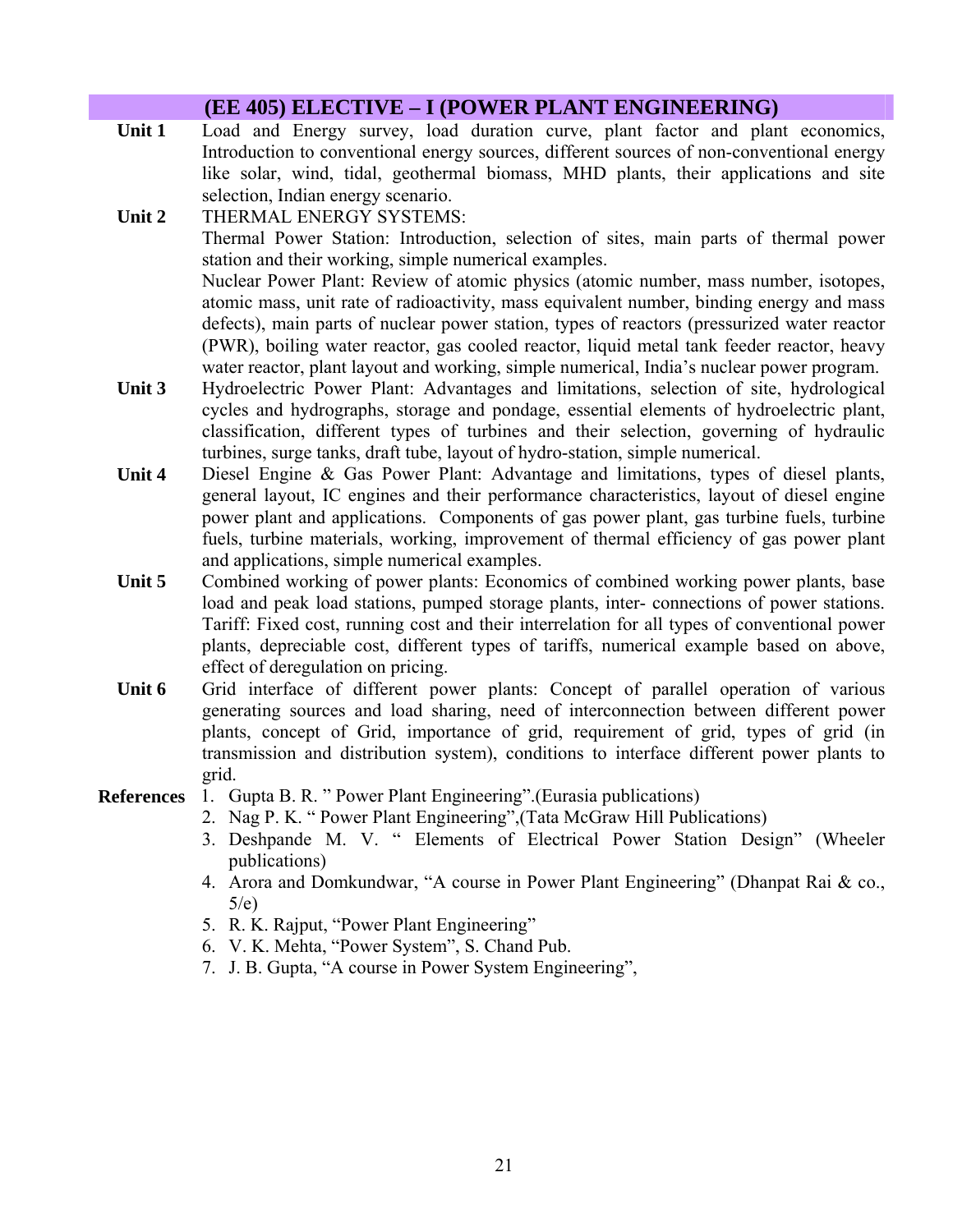# **SEMESTER – V**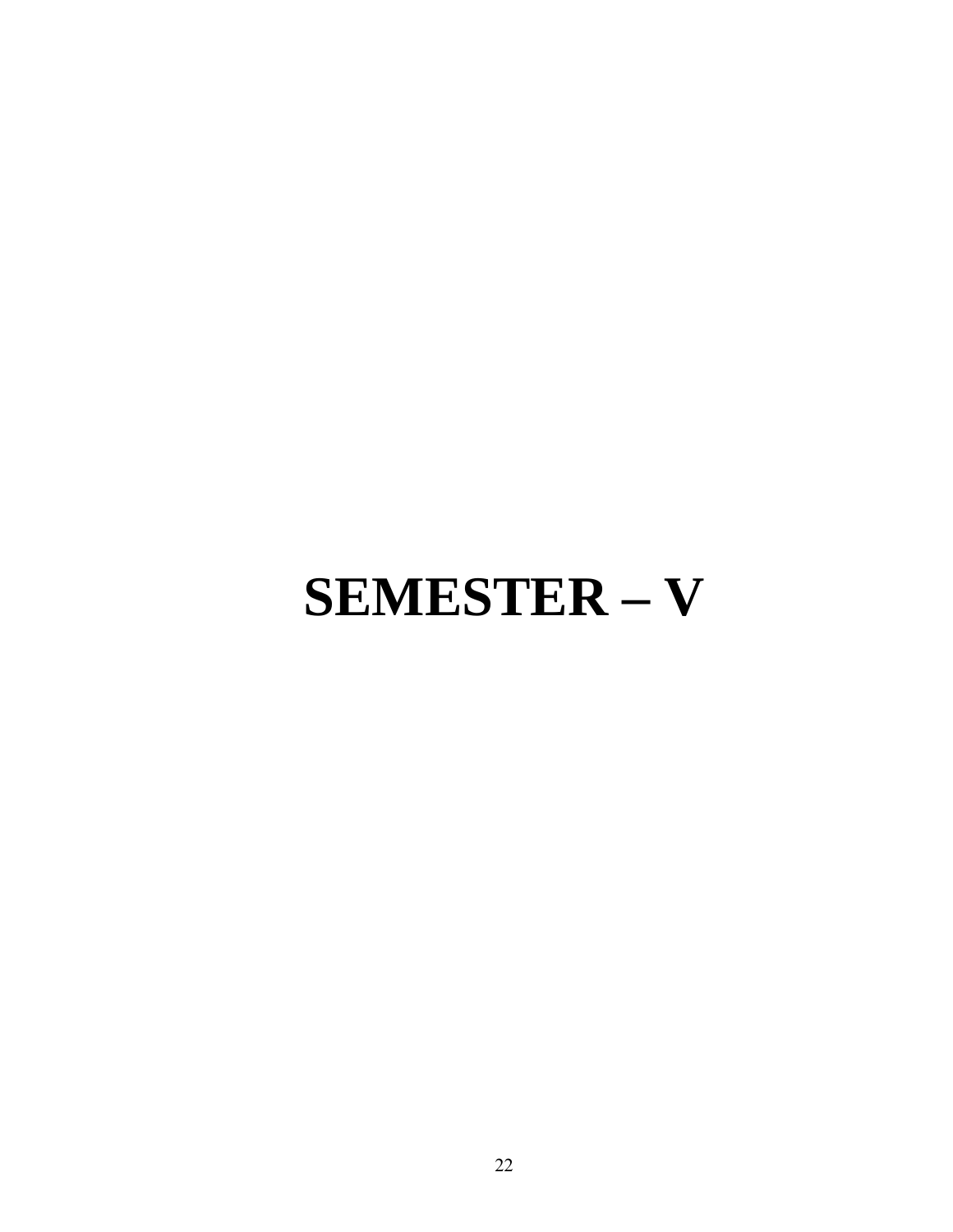#### **Subject : EE501 – AC Synchronous Machines**

#### **Course Objectives:**

- 1. Learner can able to apply his fundamental knowledge gained related to electrical machines for advanced machines (synchronous machines) and their performance evaluation.
- 2. Understand control techniques of synchronous machines, commutator machines.
- 3. Application areas of these machines in various fields.

#### **(EE 501) ALTERNATING CURRENT SYNCHRONOUS MACHINES**

- Unit 1 Synchronous Generator: Basic principle, Stationary armature and rotating field system, details of construction, rotor, damper winding, excitation system, Three phase armature winding, induced e.m.f., behaviour of alternator on load, armature reaction on unity, lagging and leading power factor Leakage reactance, Synchronous reactance and impedance, Phasor diagram of alternator on load with unity lagging and leading power factor
- Unit 2 Voltage regulation: Methods of determining voltage regulation by direct Method, synchronous impedance method, ampere-turn method and zero Power factor method / Potier triangle method.
- Unit 3 Parallel operation: Necessary conditions, Synchronizing methods, concept of Synchronizing torque, Effect of load on Synchronizing power, effect of change in excitation and change in prime mover input on load sharing, Numerical examples.
- **Unit 4** Synchronous Motor: Principle of operation, method of starting, Power flow, Effect of constant excitation, Effect of change in excitation at constant load, various torques (starting, running, pull in & pull out torque), Effect of excitation on armature current and on power factor (inverted V Curves), Equation for power developed and torque developed Comparison between synchronous and Induction motors, Hunting, Applications, Numerical examples.
- **Unit 5** A.C. Commutator Motor: Generation of e.m.f. in different windings, Transformer and rotational e.m.f. in phase winding, rotational e.m.f. due to stationary, rotating and alternating fluxes, Numerical examples.
- Unit 6 Schrage Motor: Principle of operation, Primary winding, regulating winding, secondary winding, principle of working, starting, speed control, power factor improvement.
- **References** 1. Clayton E. W. Performance & Design of Commutator machine.
	- 2. Say M. G. Performance & Design of Alternating Current Machine.(English Language Book Society).
	- 3. Ashfaq Hussein Electrical Machines.
	- 4. Bhimra P. S. Electrical Machines.(South Ex Publication).
	- 5. Nagarath & Kothari Electrical Machines (Tata McGraw Hill).
	- 6. Tailor O. E. AC Commutator Machine (English Language Book Society).

#### **Course Outcomes:**

- A. Students will able to use the knowledge of mathematics and engineering.
- C. Understand functioning of specialized machines and their control techniques.
- E. Understand the field / industrial applications of these machines.
- I. Develop an ability to learn modern techniques, and tools in practice.
- K. Develop an ability to use modern techniques, skills in practice.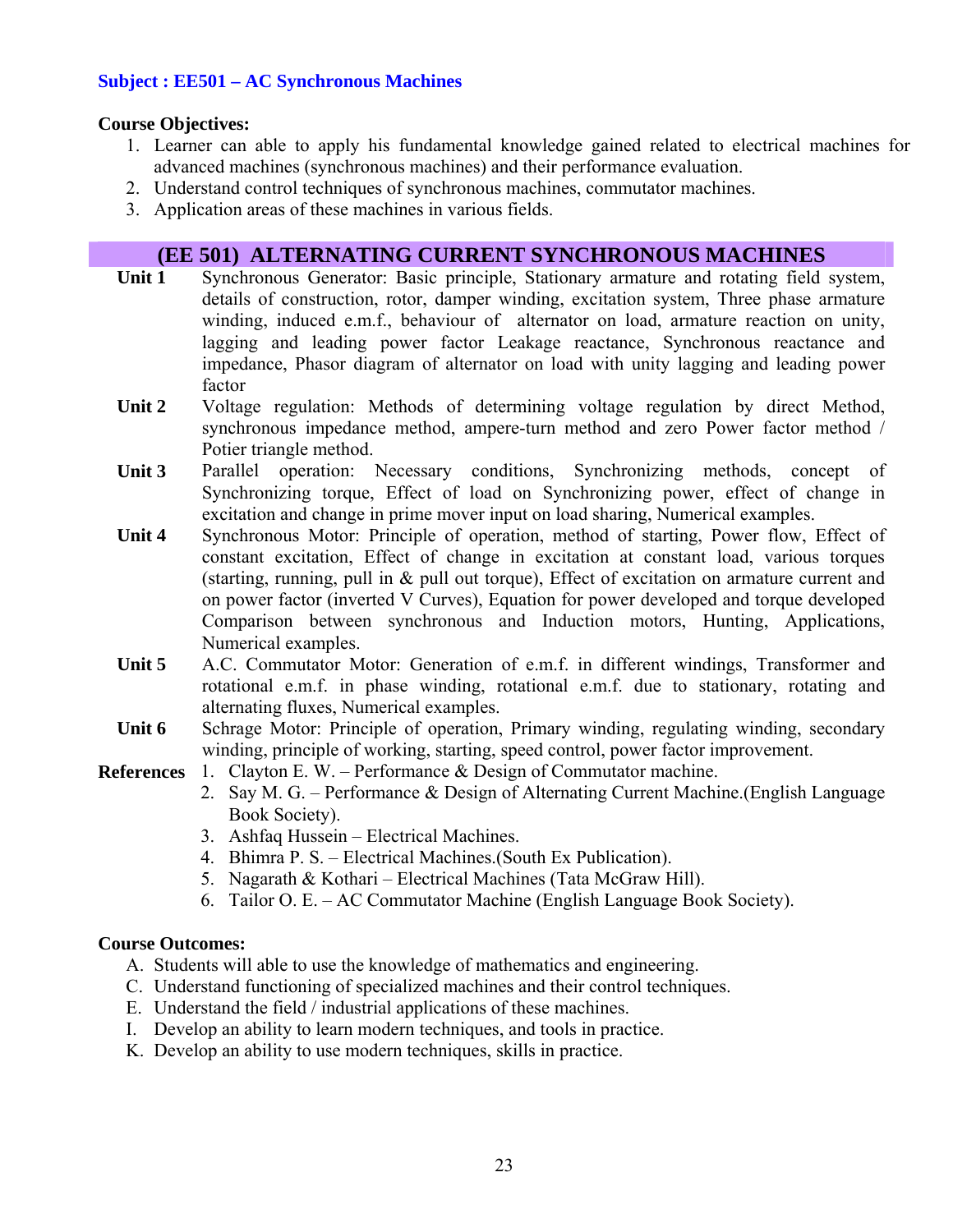| <b>Course</b>                       | <b>Course Outcomes</b> |  |  |  |  |            |  |  |  |  |  |  |
|-------------------------------------|------------------------|--|--|--|--|------------|--|--|--|--|--|--|
| Objectives $A \mid B \mid C \mid D$ |                        |  |  |  |  | $F \mid G$ |  |  |  |  |  |  |
|                                     |                        |  |  |  |  |            |  |  |  |  |  |  |
|                                     |                        |  |  |  |  |            |  |  |  |  |  |  |
|                                     |                        |  |  |  |  |            |  |  |  |  |  |  |

#### **Table 10 : Mapping of course objectives with course outcomes**

#### **Subject : EE502 – Power System Operation and Control**

#### **Course Objectives:**

- 1. To prepare students for Basic understanding of the conceptual and practical approach of electrical power system operation and its control methodology.
- 2. To understand different techniques of calculation of power flow and control of different electrical parameter.
- 3. To understand the real life approach and practical aspects of the electrical power system.
- 4. To get familiar with the mathematical treatment and methods of calculation used for power system control and analysis.

#### **(EE 502) POWER SYSTEM OPERATION AND CONTROL**

- Unit 1 Economic Operation of Power Systems: Distribution of loads between units within a plant, Economic division of load between units in a plant, Transmission loss as a function of plant generation, Calculation of loss co-efficient, Distribution of load between plants, Introduction to unit commitment, Numerical examples.
- **Unit 2** Load Flow Studies: Network model formulation, (Applications of iterative techniques like Gauss-Siedal method, and Newton-Raphson method, etc) Numericals. Active Power Control Basic generator control, Load frequency control. Load, prime mover and governor model, Numerical examples.
- **Unit 3** Reactive Power Control: System voltage and reactive power, Reactive power generation by synchronous machine, Excitation control, Automatic voltage regulator for alternator, Reactive power generation by turbo-generator, Synchronous compensators, Reactors, Capacitors, Static compensators. Introduction to power flow control, HVDC and Facts.
- Unit 4 Symmetrical and unsymmetrical fault analysis: Symmetrical Components transformation analysis for, transformers, transmission lines and synchronous machines, Numerical examples. Fault analysis and evaluation of faults on loaded unloaded synchronous generator, Selection of circuit breakers, asymmetrical fault- evaluation of a) Line to ground b) Line to line c) Double line to ground d) single  $\&$  double conductor open faults, Numerical examples.
- **Unit 5** Stability: Dynamics of a synchronous machine, Power angle equation, Steady state stability, Equal area criterion, Numerical solution of swing equation, Factors affecting transient stability, Critical clearance angle, Numericals.
- **Unit 6** Load dispatch centre functions, Contingency analysis, preventive, emergency and restorative Control.
- **References** 1. Stevension .W. D– Power System Analysis. (Tata Mcgraw Hill).
	- 2. Ashfaq Hussian Power System Analysis. (Tata Mcgraw Hill).
	- 3. Nagrath & Kothari Modern Power System Analysis.(Tata Mcgraw Hill).
	- 4. Hadi Sadat Power System Analysis (Tata Mcgraw Hill).
	- 5. Prof A M Kulkarni IIT, Bombay Web Course on Power System Operation and Control (NPTEL)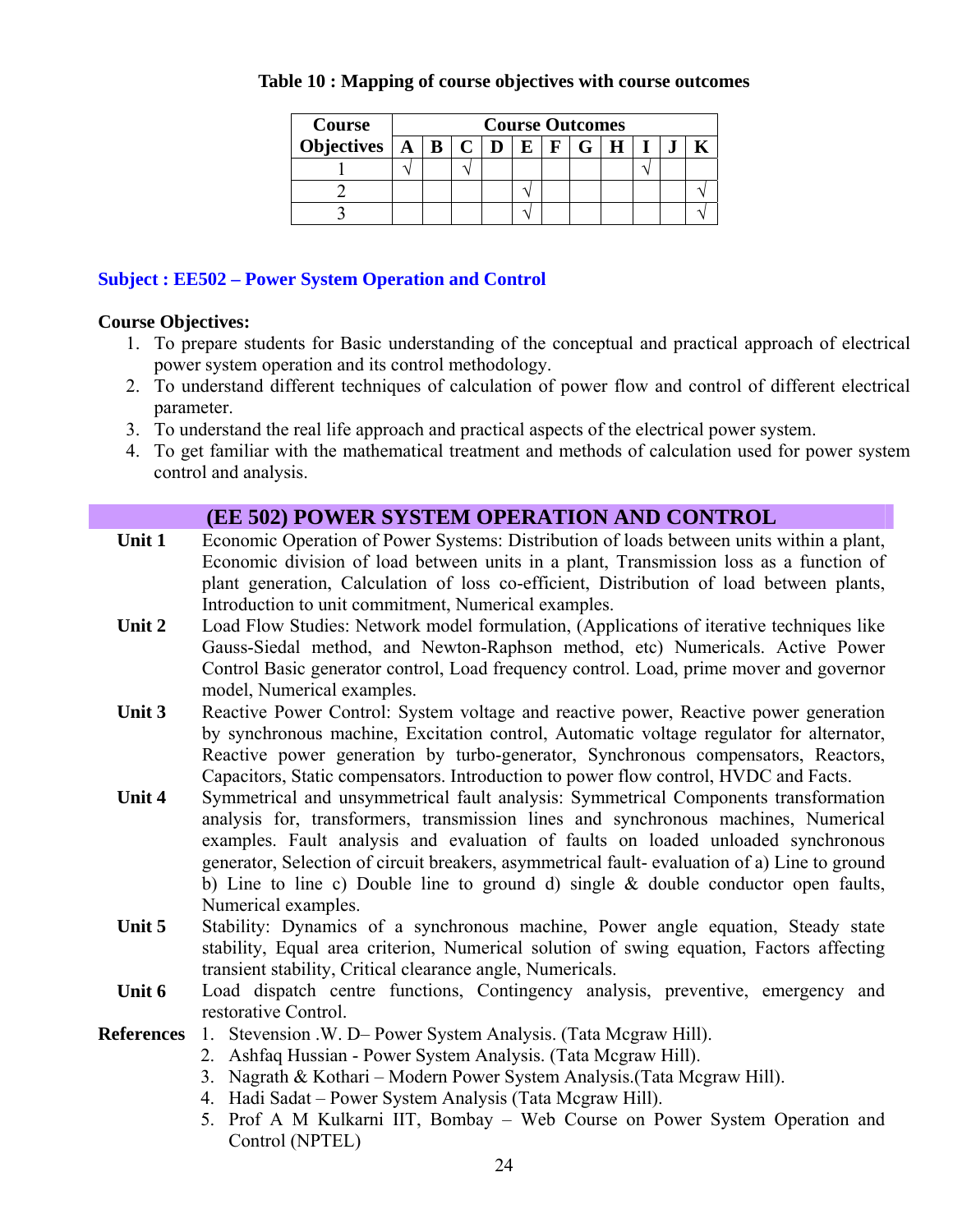#### **Course Outcomes:**

- A. Students will able to mathematical tools to solve power system engineering problems.
- B. Student will capable to know thoroughly the concepts of power system operation and control.
- E. Students will learn complex mathematical solution techniques.
- H. The demand power industries will be served to large extents.
- I. Learners' skill will be improved by use of software program like MATLAB, Mipower, etc.
- K. Students can find the roots of their future career.

| Course                                                                     | <b>Course Outcomes</b> |  |  |  |  |  |  |  |  |  |  |
|----------------------------------------------------------------------------|------------------------|--|--|--|--|--|--|--|--|--|--|
| Objectives $A \mid B \mid C \mid D \mid E \mid \overline{F} \mid G \mid H$ |                        |  |  |  |  |  |  |  |  |  |  |
|                                                                            |                        |  |  |  |  |  |  |  |  |  |  |
|                                                                            |                        |  |  |  |  |  |  |  |  |  |  |
|                                                                            |                        |  |  |  |  |  |  |  |  |  |  |
|                                                                            |                        |  |  |  |  |  |  |  |  |  |  |

**Table 11 : Mapping of course objectives with course outcomes** 

#### **Subject : EE503 – Microprocessors Microcontrollers**

#### **Course Objectives:**

- 1. After learning Microprocessors and Microcontrollers course, students will get introduced with the importance of electronics control and its applications in industries.
- 2. Introduced with embedded systems and its applications for various controls in electrical engineering.
- 3. The learner can design microprocessor based systems and thus can become successful entrepreneur and meet needs of Indian and multinational industries.
- 4. The students will get acquainted with recent trends in microcontroller like pipelining, cache memory etc.

#### **(EE 503) MICROPROCESSORS AND MICROCONTROLLERS**

Unit 1 Architecture of 8085 Microprocessor and Programming: Functional Block Diagram, Registers, ALU, Bus systems, Timing and control signals, Machine cycles and timing diagrams.

Instruction formats, Addressing modes, Instruction set, Need for Assembly language, Development of Assembly language programmes.

#### **Unit 2 Interfacing:**

**Memory Interfacing:** Interface requirements, Address space partitioning, Buffering of Buses, timing constraints, Memory control signals, Read and write cycles, interfacing SRAM, EPROM and DRAM sections.

**I/O Interfacing:** Memory mapped I/O Scheme, I/O mapped I/O scheme, Input and Output cycles, Simple I/O ports, Programmable peripheral interface (8255). Data transfer schemes: Programmable data transfer, DMA data transfer, Synchronous, Asynchronous and interrupt driven data transfer schemes, Interfacing, Simple keyboards and LED displays.

Unit 3 Interrupts and DMA: Interrupt feature, Need for interrupts, Characteristics of Interrupts, Types of Interrupts, Interrupt structure, Methods of servicing interrupts, Development of Interrupt service subroutines, Multiple interrupt request and their handling, need for direct memory access, Devices for Handling DMA, Programmable DMA controller 8237.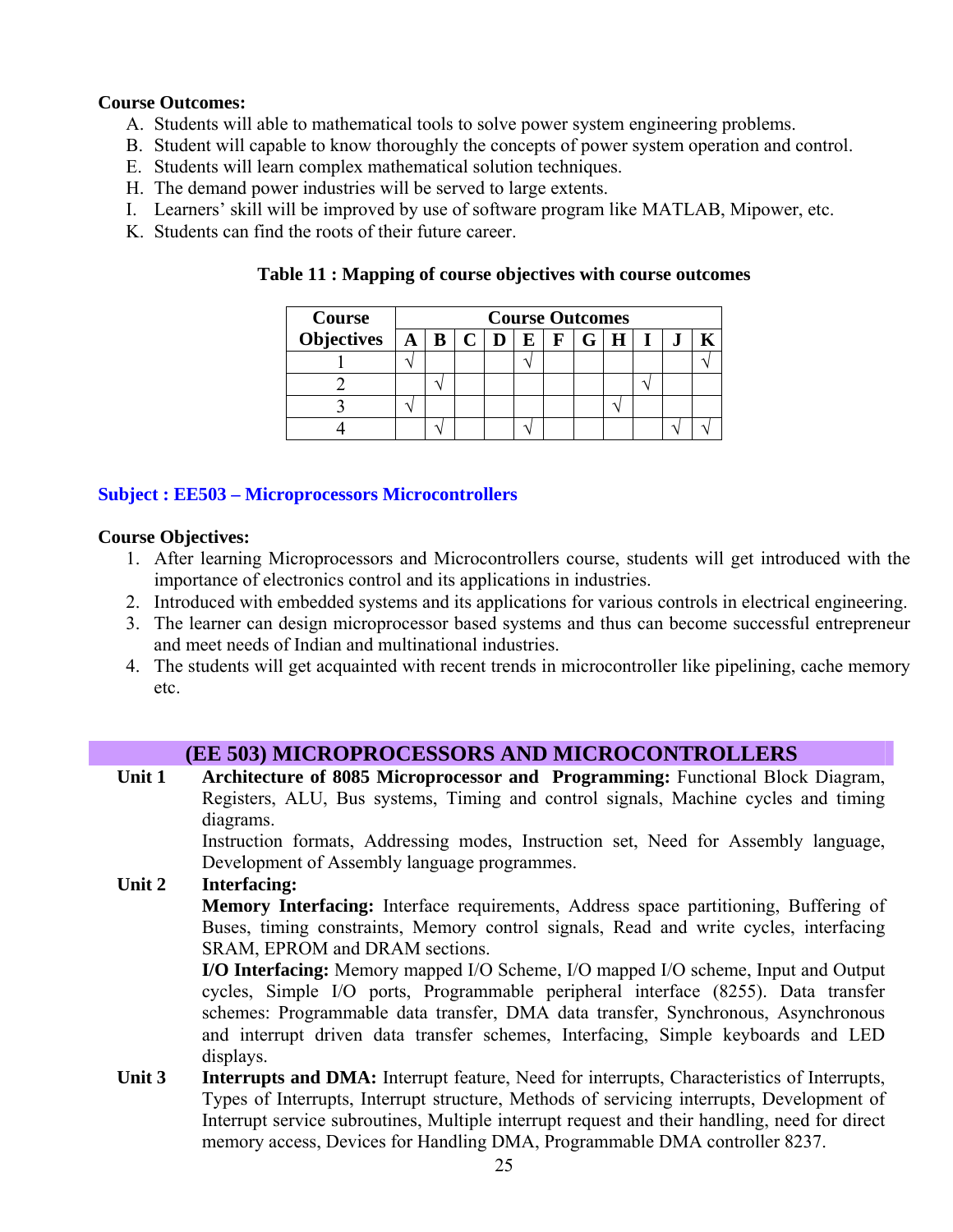- **Unit 4 Applications:** Interfacing of A/D converters (ADC 0800/ADC 0808/ADC 0809), Interfacing of D/A converters (DAC 0800), Waveform generators, Multiplexed seven segment LED display systems, Measurement of frequency, phase angle and power factor-Traffic light controller, Stepper motor control
- **Unit 5 Intel 8051 Microcontroller :** Architecture of 8051, Memory Organization, Addressing modes, Instruction set, Boolean processing, Simple programmes.
- **Unit 6 8051 Peripheral Functions :** 8051 interrupt structures, Timer and serial functions, parallel port features : Modes of operation, Power control, features, Interfacing of 8051, Typical applications, MCS 51 family features
- **References** 1. Goankar, R.S., "Microprocessor Architecture Programming and Applications with the 8085/8080A, 3rd Edition, Penram International Publishing House, 1997.
	- 2. Singh I.P., "Microprocessor Systems", Module 9 : Microcontrollers and their Applications", IMPACT Learning Material Series IIT, New Delhi, 1997.
	- 3. Douglas V. Hall., "Microprocessor and Interfacing Programming and Hardware",  $2<sup>nd</sup>$ Edition, McGraw Hill Inc., 1992.
	- 4. Kenneth, L. Short, "Microprocessors and Programmed Logic", Prentice Hall of India,  $2<sup>nd</sup>$  Edition, 1987.

#### **Course Outcomes:**

- A. Learner gains ability to apply knowledge of engineering in designing different case studies.
- B. Graduates will be able to design real time controllers using microcontroller based system.
- C. Students get ability to interface electromechanical system to function in multidisciplinary system like in power plant engineering, robotics, automobiles etc.
- D. Students will able to work in multidisciplinary team.
- E. Students can identify and formulate control and monitoring systems using microcontrollers.
- H. Students will design cost effective real time system to serve engineering solution for global, social and economic context.
- K. This course understanding will enforce students to acquire knowledge of recent trends like superscalar and pipelining and thus finds recognition of continuous updation.

| Course                            | <b>Course Outcomes</b> |  |  |  |  |  |  |  |  |  |  |  |
|-----------------------------------|------------------------|--|--|--|--|--|--|--|--|--|--|--|
| Objectives $A \mid B \mid C \mid$ | F G <br>E              |  |  |  |  |  |  |  |  |  |  |  |
|                                   |                        |  |  |  |  |  |  |  |  |  |  |  |
|                                   |                        |  |  |  |  |  |  |  |  |  |  |  |
|                                   |                        |  |  |  |  |  |  |  |  |  |  |  |
|                                   |                        |  |  |  |  |  |  |  |  |  |  |  |

**Table 12 : Mapping of course objectives with course outcomes** 

#### **Subject : EE504 – Electrical Installation and Estimation**

#### **Course Objectives:**

- 1. Learners will able to understand design of transmission, distribution lines and their estimates.
- 2. Learner will able to understand the process of selecting material, equipments for various measurements, protection and other applications in power network.
- 3. Learner will be introduced with tendering, various purchase procedures, their advantages and limitations.
- 4. Will learn about different types of wirings, control panels, tools required and precautionary measure.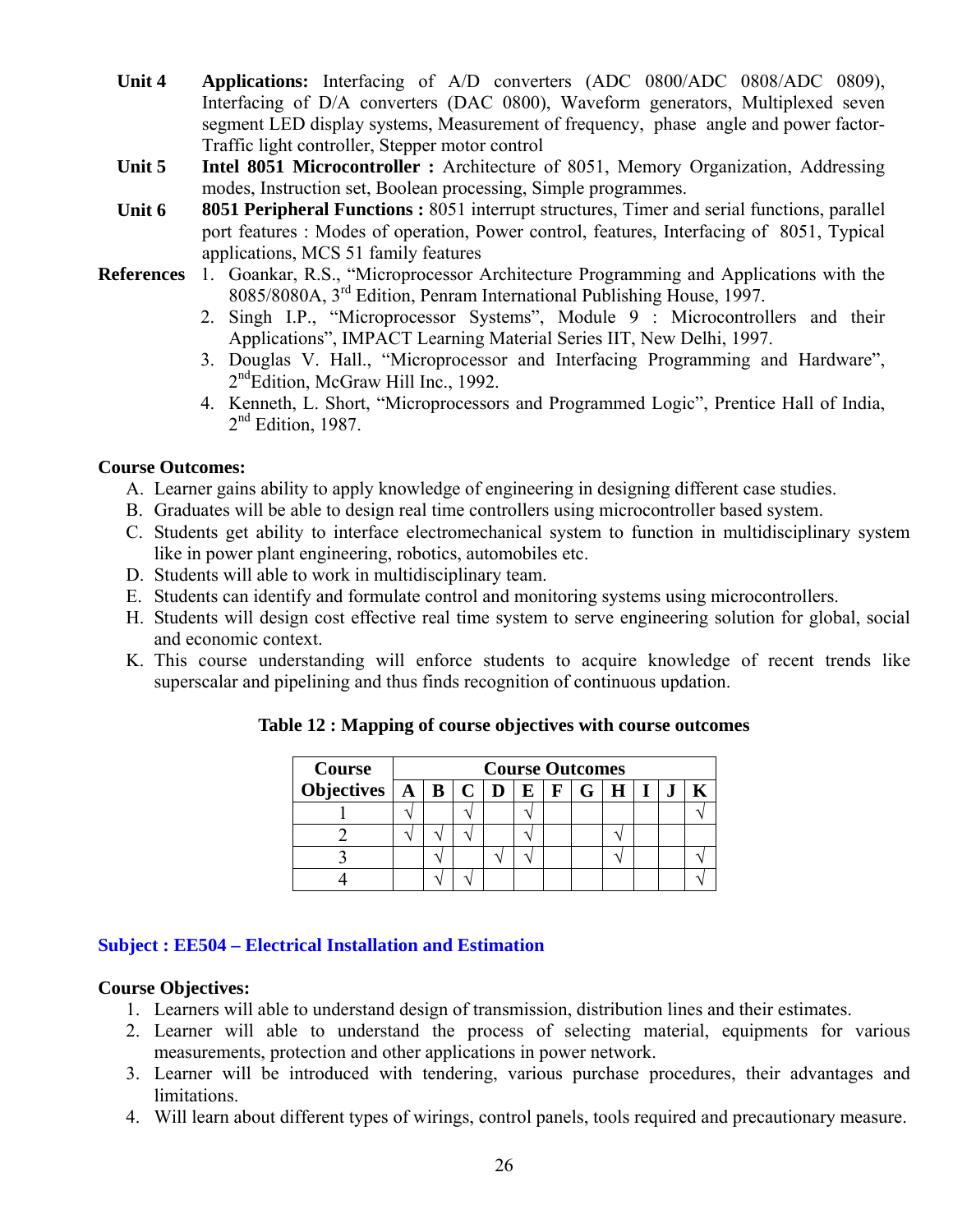# **(EE 504) ELECTRICAL INSTALLATION AND ESTIMATION**

- **Unit 1** Estimating and Determination of conductor size for internal wiring, HT and LT Overhead Lines and Underground Cables: Various steps to form an estimate, Price catalogue, Schedule of labour rates, Schedule of rates and estimating data, Conductor size, calculations for internal domestic wiring, Permissible voltage drops for lighting and industrial load, simple numericals, Conductor size calculation for underground cables: General considerations, Simple numericals, Conductor size calculations for overhead lines with A.C.S.R. conductors, simple numericals.
- **Unit 2** Preparation of estimate of quantity of material required for wiring of a house (typical plan of house including electric layout is to be given). Drawing of electrical circuit for such electrification. Specification for accessories like AC energy meter, main switch, Tumbler switch, Electric heater, Fluorescent tube, Chokes for tubes, starters, bulbs, and Insulation tapes.
- Unit 3 Principles of Contracting: Purchasing techniques, Spot quotations, Floating limited enquiry, Typical example of quotation form, preparation of comparative statement, Analysis of comparative statement, Tenders types (Single tender, Open tender), Earnest money, Security deposit, Various steps involved in complete purchase, Typical order formats, various criteria for selecting the supplier, General considerations in order form, Procedures to be followed for submitting the tenders & quotations.

Purchase Department, Objective, activities, duties and functions, purchase organization, Centralized and decentralized purchasing, relative advantages and disadvantages, Applications.

#### **Unit 4** Study of different types of components in electrical distribution system:

Cables: Classification, general construction, types of cables, jointing of cables, measurement of insulation resistance, Insulators: Requirements, materials used, types (Pin, Suspension, Strain, Stay) Substation: Different types, classification, design consideration, various symbols, complete arrangement of substation (Single and double bus bar), key diagrams for typical substations.

Review of Insulated Wires: Types: Rubber covered taped and compounded or VIR, Lead alloy sheathed, Tough rubber sheathed, Weather proof, Flexible wire splicing, Termination (Twist splicing, Married joint, Tap joint, Pig tail joint) Different Types of Switches: Tumbler, flush, pull, grid, architrave, rotary snap, Push button, Iron clad water proof, Quick break knife switch. Ceiling roses, Mounting blocks, Socket outlets plugs, Main switches, Distribution fuse boards, MCB (Miniature Circuit Breakers).

- **Unit 5** Different Tools Used: Screwdriver, Pliers of various types, wrench, and blowlamp, Precaution for using tools.
- **Unit 6** Wiring System: Selection of types of wiring. Methods of wiring (Cleat, Casing capping, Metal sheathed and Conduit) Calculation and Estimation of power rating of different AC and DC machines, schematic and wiring diagrams for motor control and protection circuit
- **References** 1. Uppal .S. L Electrical Wiring, Estimation & Costing (Khanna Publication).
	- 2. Raina & Bhattacharaya Electrical Design Estimating & Costing (Willy Eastern).

#### **Course Outcomes:**

- A. Learner gains ability to apply knowledge of engineering in designing power system networks.
- B. Learner will able to do experiments and analyze experimental data.
- D. Graduates will be able to design real time systems and develop multidisciplinary skills.
- H. Students will design cost effective real time system to serve engineering solution for global, social and economic context.
- I. This course understanding will enforce students to acquire knowledge of recent trends in power system networks.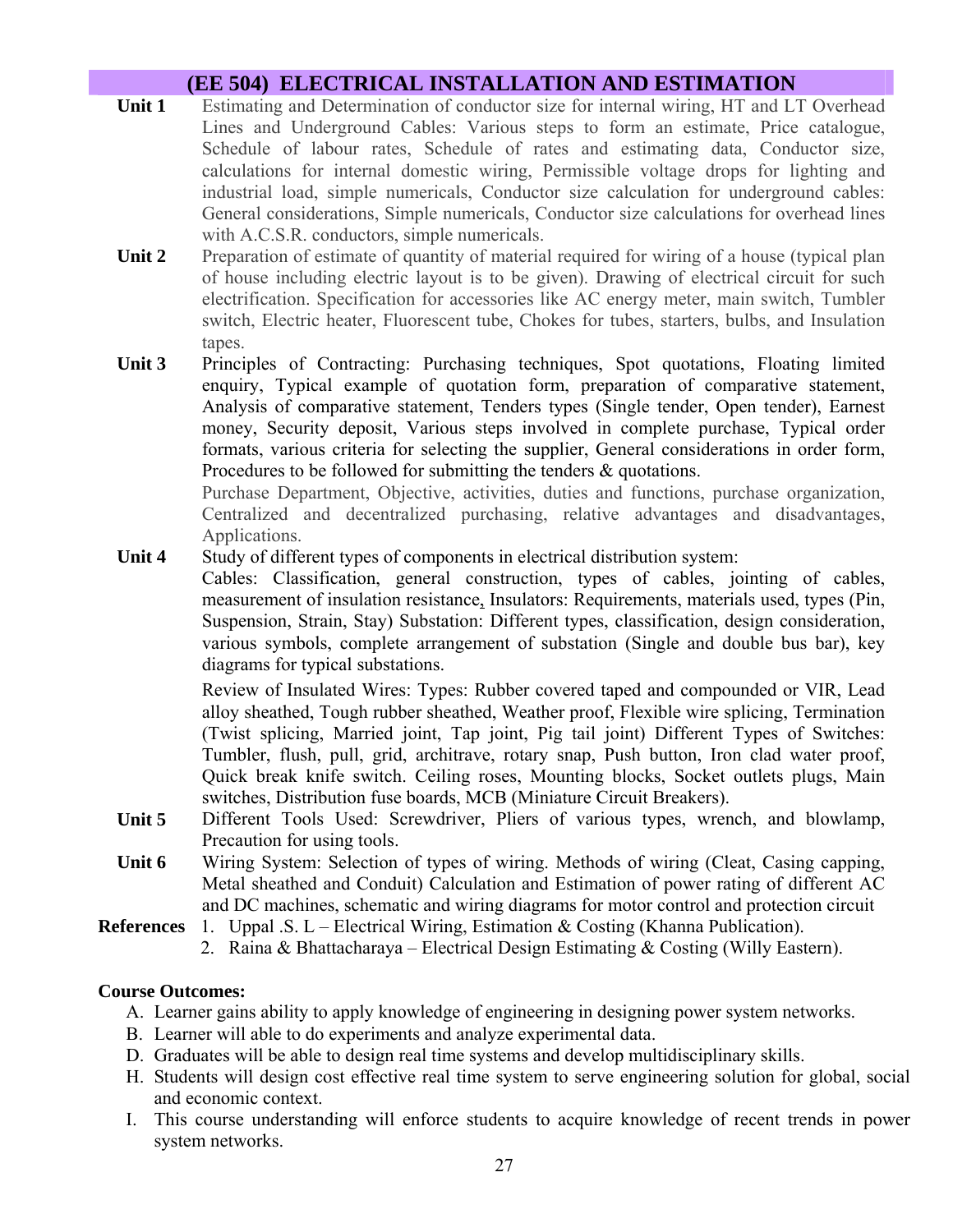K. Students can find the roots of their future career in power system engineering and develop entrepreneurship skills.

| Course                                        | <b>Course Outcomes</b> |  |  |  |  |       |  |  |  |
|-----------------------------------------------|------------------------|--|--|--|--|-------|--|--|--|
| Objectives $\mid A \mid B \mid C \mid D \mid$ |                        |  |  |  |  | F G H |  |  |  |
|                                               |                        |  |  |  |  |       |  |  |  |
|                                               |                        |  |  |  |  |       |  |  |  |
|                                               |                        |  |  |  |  |       |  |  |  |
|                                               |                        |  |  |  |  |       |  |  |  |

#### **Table 13 : Mapping of course objectives with course outcomes**

#### **(EE 505) ELECTIVE – II : INDUSTRIAL INSTRUMENTATION**

- Unit 1 Introduction: Trends in industrial process control, selection of key variables for process control, hydraulic, pneumatic and electronic instrumentation.
- **Unit 2** Flow Measurement: Construction, working principle, selection criteria and application of flow measurement with orifices, magnetic, ultrasonic, vortex flow meters, turbine flow meter and rotameter.
- **Unit 3** Level Measurement : Construction, working principle, selection criteria and application of level detectors, float level devices, level gauges, optical level devices, radiation level sensors, thermal level sensors, level switch .
- **Unit 4** Temp. Measurement: Construction, working principle, selection criteria and application of temp sensors – thermocouples, RTD's, thermisters, radiation pyrometry, IR detectors.
- Unit 5 Pressure Measurement: Construction, Working principle, selection criteria and application of pressure sensors – bellows, tiaphragon, bourdon and helical types, electronic pressure sensor, manometers, pressure gauges, vacuum sensors, high pressure sensors, pressure switch.
- **Unit 6** Measure system for Density, pH, humidity, moisture and viscosity measurement
- **References** 1. Mechanical measurements by AK Sawhney; Dhanpat Rai and Co. New Delhi
	- 2. Process control instrumentation technology by Custis D Johnson: John Wiley and sons
	- 3. Process/Industrial Instruments and Control Handbook by considine; Douples M: Magraw Hill
	- 4. Mechanical Measurement by Becwith and Buch: pearson
	- 5. Mechanical and Industrial Msrunts by RK Jain, Khanna Publisher, New Delhi

#### **EE505 : Elective – II : Non Conventional Energy Resources (Introduction to Biomass and Geothermal Energy)**

#### **Course Objectives :**

- I 1 To introduce students to the concepts of energy and environmental engineering branch for successful career in the specified field.
- II 2 To understand and develop the basic concept and fundamentals of Biomass and geothermal energy and their applications based on current needs.
	- 3 To be able to differentiate between different processes of energy conversion systems, their characteristics and utility for the sources as above.
- 4 To be able to know the concept of hybrid power plants based the sources and III identify important parts of the plants.
	- 5 To understand concepts and impact of climate pollutions, types causes and simple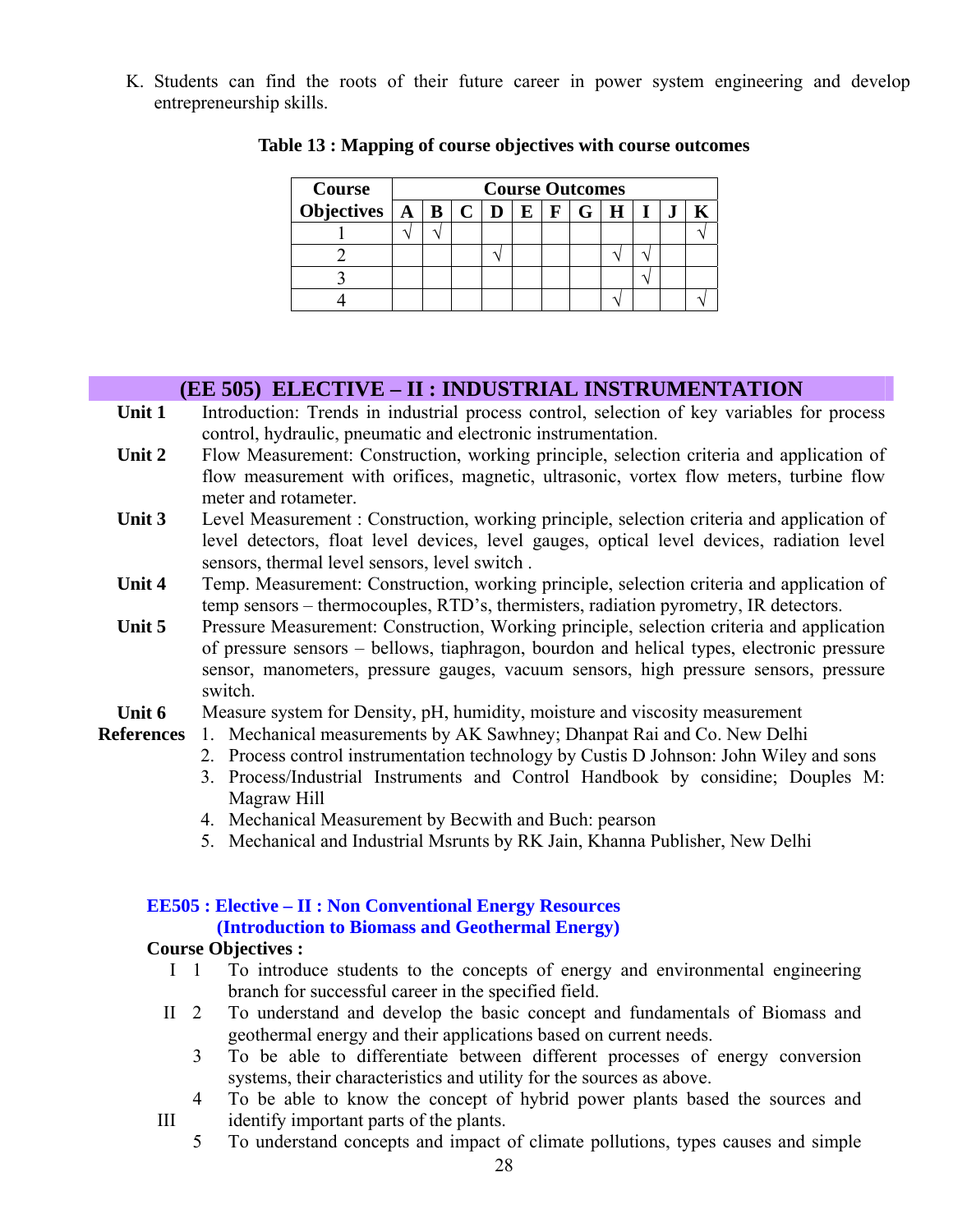remedies.

6 To possess knowledge of advanced and emerging topics in environment impact assessment policies and auditing,

7 To understand concepts and impact of conflicting worldviews and environmentally

- sustainable economic growth, introduction to Design For Environment (DFE), product lifecycle assessment IV
	- 8 Students will understand concepts, structure, realm of ecology, and greenhouse effect
	- 9 Students will understand procedure-oriented and object oriented applications of biodiversity, threat and conservation of biodiversity.
- V 10 To mold students professionally to possess basic and advanced knowledge by course contents along with emerging topics.

# **(EE 505) Elective – II : NON CONVENTIONAL ENRGY RESOURSES (INTRODUCTION TO BIOMASS AND GEOTHERMAL ENERGY)**

- **Unit 1** Biomass Energy : Introduction, Biomass conversion technologies, Biogas generation, classification of biogas plants and their Operating system. Biomass as a source of energy, methods of obtaining energy from biomass, thermal gasification of biomass, Applications
- Unit 2 Geothermal Energy : Introduction, Geothermal sources, hydrothermal resources, Vapor dominated systems, Liquid dominated systems, hot water fields, Geo pressure resources, hot dry rocks, magma resources, volcanoes. Interconnection of geothermal fossil systems, geothermal energy conversion and applications.
- Unit 3 Hybrid energy systems : Need for hybrid systems, types of hybrid systems site specific examples; PV–Diesel and battery systems, PV–Gas Hybrid system, Biomass gasifier based thermal back up for Solar systems, natural convection solar driers in combination with biomass back up heater. Biogas and solar energy hybrid system, .typical applications.
- **Unit 4** Air pollution-primary, secondary, chemical and photochemical reactions, effects of CO, NO, CH and particulates, acid rain, global warming and Ozone depletion; monitoring and control of pollutants; noise pollution-sources and control measures; thermal-, heavy metals- and nuclear pollutions; industrial pollution from paper, pharmacy, distillery, tannery, fertilizer, food processing and small scale industries.
- Unit 5 Environment impact assessment policies and auditing, conflicting worldviews and environmentally sustainable economic growth, introduction to Design For Environment (DFE), product lifecycle assessment for environment and ISO 14000; triple bottom line of economic, environment and social performance.
- Unit 6 Ecosystem definition, concepts, structure, realm of ecology, lithosphere, hydrosphere, biosphere, atmosphere-troposphere-stratosphere; Nonrandom high quality solar energy flow/ balance to earth, greenhouse effect, matter and nutrient recycling in ecosystems; nitrogen, oxygen, carbon and water cycles, food producers, consumers and decomposers, food chains; biodiversity, threat and conservation of biodiversity.

**References** NPTEL courses

#### **Course Outcomes :**

- A. Learner will be able to understand significance of energy and environmental engineering based on current needs.
- B. Develop an ability to compare different energy sources and their application to electrical components and make analyses of the same as per the requirement of the problem.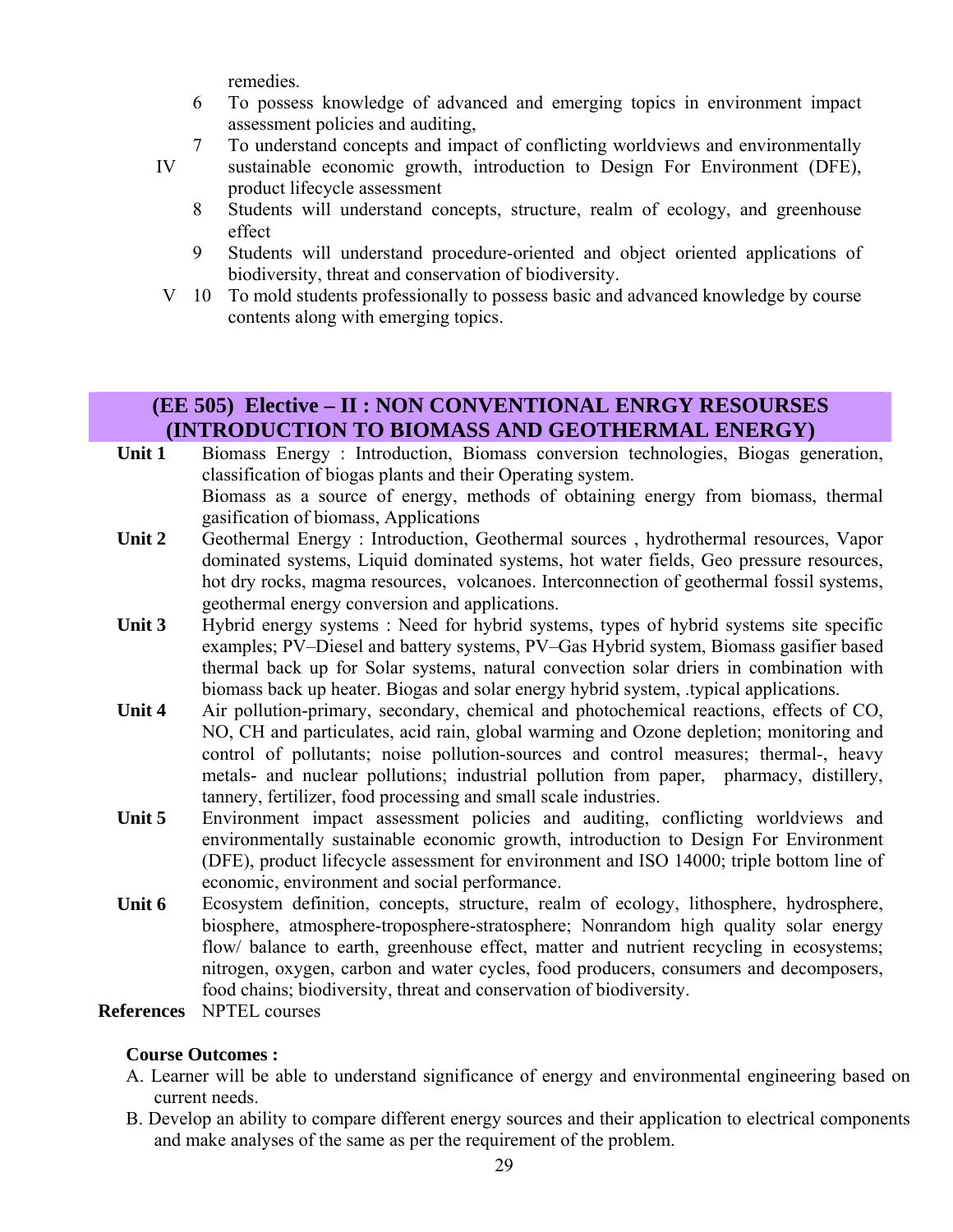- C. An ability to design a system, a component to meet desired needs and will be able to compare different options for hybrid operation, analyze and interpret results for different application to meet desired needs within realistic constraints.
- D. The learner will develop an ability to function on multidisciplinary teams related to energy and environment studies.
- E. Students will build an ability to identify, formulate and solve simple energy and environment related engineering problems..
- G. With the basic knowledge of the energy sources and power plants students will be able to develop interest for the national program on energy and environment.
- H. The Students will understand broad education necessary to understand the impact of conflicting worldviews and environmentally sustainable economic growth, in a global and economical context.
- J. The technical skills in the field of energy and environment will provide a recognition and need for an ability to engage in life-long learning
- K. Student will possess ability to use the techniques, skills, and modern engineering tools necessary for electrical engineering practice.

| <b>Course</b>     |              | <b>Course Outcomes</b> |  |   |    |             |   |   |  |           |  |
|-------------------|--------------|------------------------|--|---|----|-------------|---|---|--|-----------|--|
| <b>Objectives</b> | $\mathbf{A}$ | В                      |  | D | F. | $\mathbf F$ | G | Н |  | $\bullet$ |  |
|                   |              |                        |  |   |    |             |   |   |  |           |  |
|                   |              |                        |  |   |    |             |   |   |  |           |  |
|                   |              |                        |  |   |    |             |   |   |  |           |  |
|                   |              |                        |  |   |    |             |   |   |  |           |  |
|                   |              |                        |  |   |    |             |   |   |  |           |  |

#### **Table 14 : Mapping of course objectives with course outcome**

|        | (EE 505) Elective – II : BIOMEDICAL INSTRUMENATION                                        |
|--------|-------------------------------------------------------------------------------------------|
| Unit 1 | Anatomy and Physiology: Elementary ideas of cell structure, heart and circulatory system, |
|        | control nervous system, Musclo-skeletal system, Respiratory system Body temperature and   |
|        | reproduction system. Classification of Biomedical Equipment, Diagnostic, therapeutic and  |
|        | clinical laboratory equipment                                                             |
| Unit 2 | Bioelectric signals and their recording : Bioelectric signals (ECG, EMG, ECG, EOG $\&$    |
|        | ERG) and their characteristics, Bioelectrodes, electrodes tissue interface, contact       |
|        | impedance, effects of high contact impedance, types of electrodes, electrodes for ECG,    |
|        | EEG and EMG.                                                                              |
| Unit 3 | Transducers for Biomedical Application:                                                   |
|        | Resistive transducers - Muscle force and Stress (Strain guge), Spirometry (Potentiont),   |
|        | humidity, (Gamstrers), Respiration (Thermistor)                                           |
|        | Inductive Transducers - Flow measurements, muscle movement (LVDT)                         |
|        | Capacitive Transducers - Heart sound measurement,                                         |
|        | Pulse pick up Photoelectric Transducers - Pulse transducers, Blood pressure, oxygen       |
|        | Analyses                                                                                  |
|        | Piezoelectric Transducers - Pulse pickup, ultrasonic blood flowmeter                      |
|        | Chemcial Transducer - Ag-Agfallas (Electrodes, PH electrode                               |
|        |                                                                                           |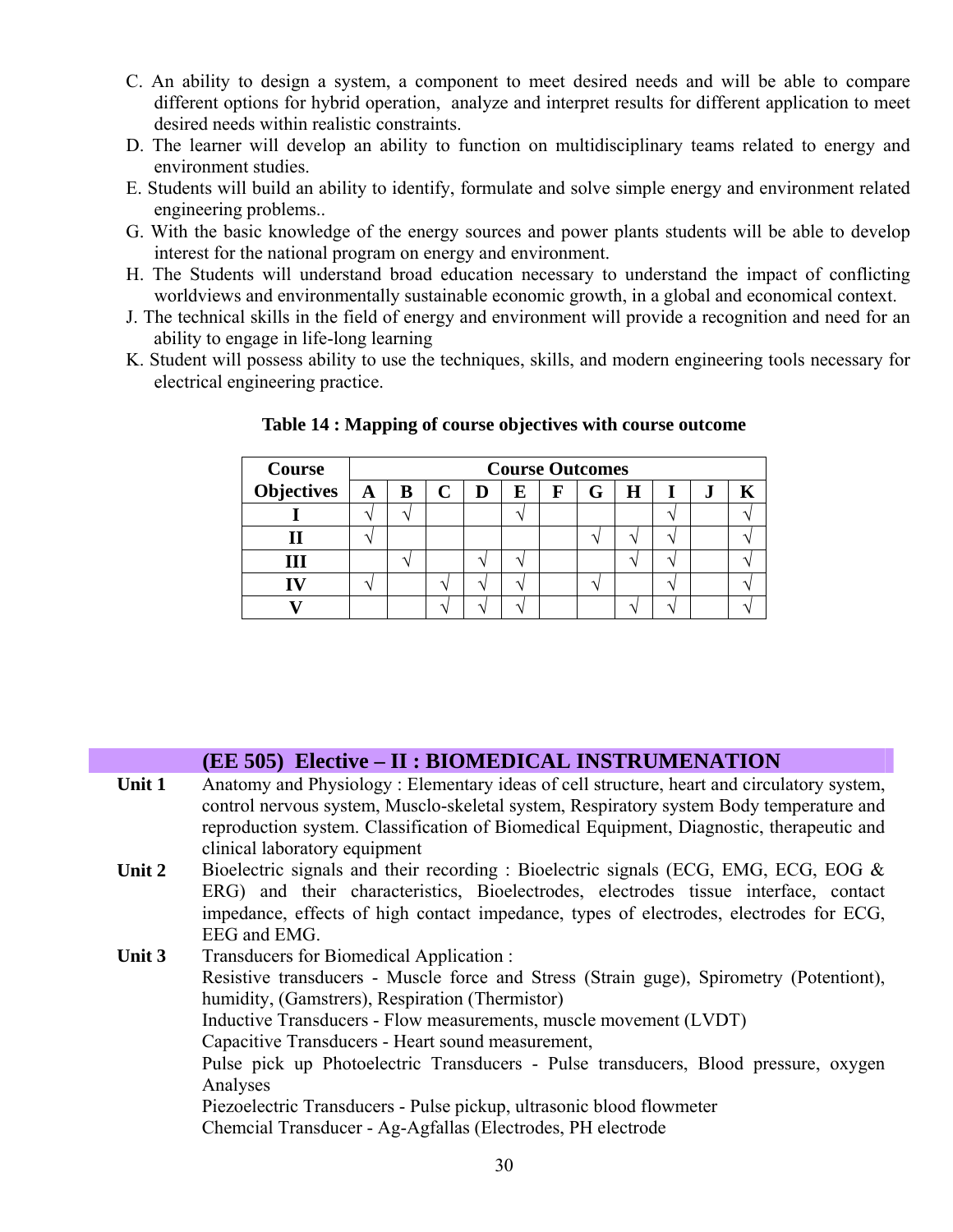- **Unit 4** Bioldectric Signal recording machines : Physiological pre-amplifier and specialized amplifiers, ECG lead systems details of ECG, EMG, and EEG machines, Patient Monitoring system, Heart rate measurement pulse rate measurement, respiration, rate measurement, blood pressure measurement, microprocessor applications in patient monitoring, X- Ray Machine
- Unit 5 Basic X-Ray components and circuits, types of X-ray machines e.g. general purpose, dental image intensifier system, table shooting and maintenance of X- Ray machine
- Unit 6 Safety Aspect of Medical : Gross current, Micro Current shock, safety standards rays and considerations, safety testing instruments, biological effects of X-rays and precautions

**References** NPTEL courses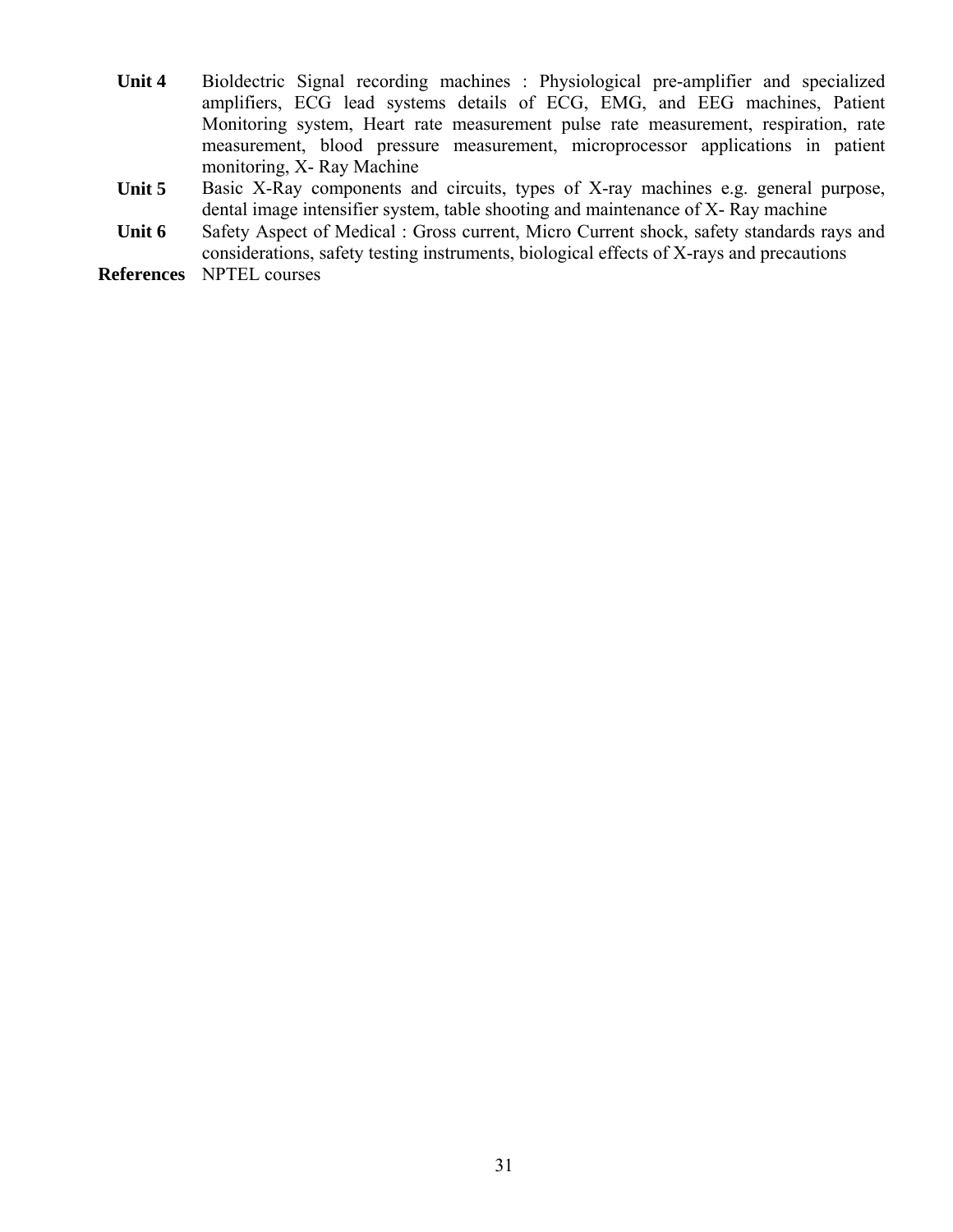# **SEMESTER – VI**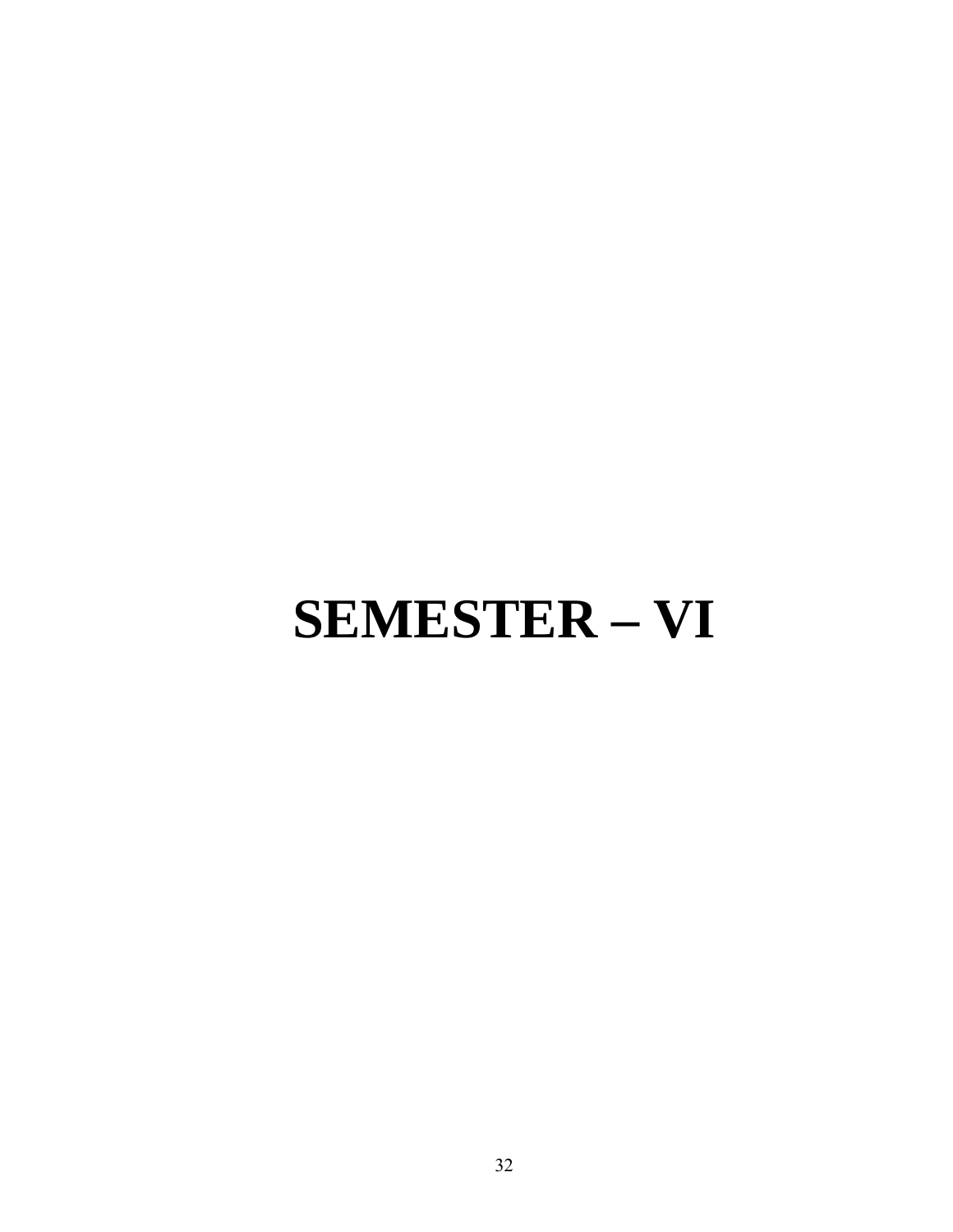#### **Subject : EE601 – Switchgear and Protection**

#### **Course Objectives:**

- 1. Learners should able to use mathematical tools and engineering knowledge to formulate problems.
- 2. Students will be able to understand importance and need of protection in power system networks.
- 3. Learner should able to use protective scheme for various equipments in power system network.
- 4. Learner will understand importance and types of earthing, insulation needs and coordination.

#### **(EE 601) SWITCHGEAR AND PROTECTION**

- Unit 1 Switchgear and protection: Different types of switchgear, modes of classification, ratings and specifications. Protective Relaying: Need of protective relaying in power system, General idea about protective zone, Primary and backup protection, Desirable qualities of protective relaying, Classification of relays, Principle of working and characteristics of attracted armature, balanced beam, induction, disc and cup type relays, induction relays, Setting characteristics of over current; directional, differential, percentage differential and distance (impedance, reactance, mho) relays, introduction to static relays, advantages & disadvantages.
- **Unit 2** circuit interruption: Principles of circuit interruption, arc phenomenon, A.C. and D. C. circuit breaker, Restricting and recovery voltage. Arc quenching methods. Capacitive, inductive current breaking, resistance switching, Auto reclosing.
- **Unit 3** Circuit Breakers: Construction, working and application of Air blast, Bulk oil, Minimum oil,  $SF<sub>6</sub>$  and vacuum circuit breakers, Circuit breaker ratings, Rewirable and H. R. C. fuses, their characteristics and applications.
- Unit 4 Bus bar: Feeder and Transmission line protection. Bus bar protection, Frame leakage protection circulating current protection and Transmission line protection using over current relays. Principles of distance relaying, choice between impedance, reactance and mho types, pilot wire and carrier pilot protection.
- **Unit 5** Protection of Alternators and Transformers: Alternators – Stator fault, stator inter turn protection. Unbalanced load, protection (Negative phase sequence [NPS] protection) Transformer – Use of Buccholz relay, differential protection, connection of C. T. and calculation of C.T. ratio needed for differential relaying, balanced and unbalanced restricted earth fault protection, frame leakage protection. Generator-Transformer unit protection
- **Unit 6** Insulation co-ordination and over current protection: Definitions (Dry flashover voltage FOV), WEF FOV, Impulse FOV, insulation, coordinating insulation and protective devices. Basic impulse insulation (BIL), Determination of line insulation. Insulation levels of substation equipment. Lightning arrester selection and location. Modern surge diverters and Necessity of power system earthing, Method of earthing the neutral, Peterson coil, earthing of transformer.
- **References** 1. Patara Basu & Chaudhary Power System Protection.(New Delhi Oxford And IBH).
	- 2. Sunil S. Rao Switchgear & Protection.(Tata Mcgraw Hill).
		- 3. Madhavrao .T. S– Static relay.

#### **Course Outcomes:**

- A. Students will able to use mathematical tools and engineering knowledge to study the importance of protection needs.
- C. Students will able to design protection controls as per requirement.
- G. Students will understand their responsibility in designing protective schemes.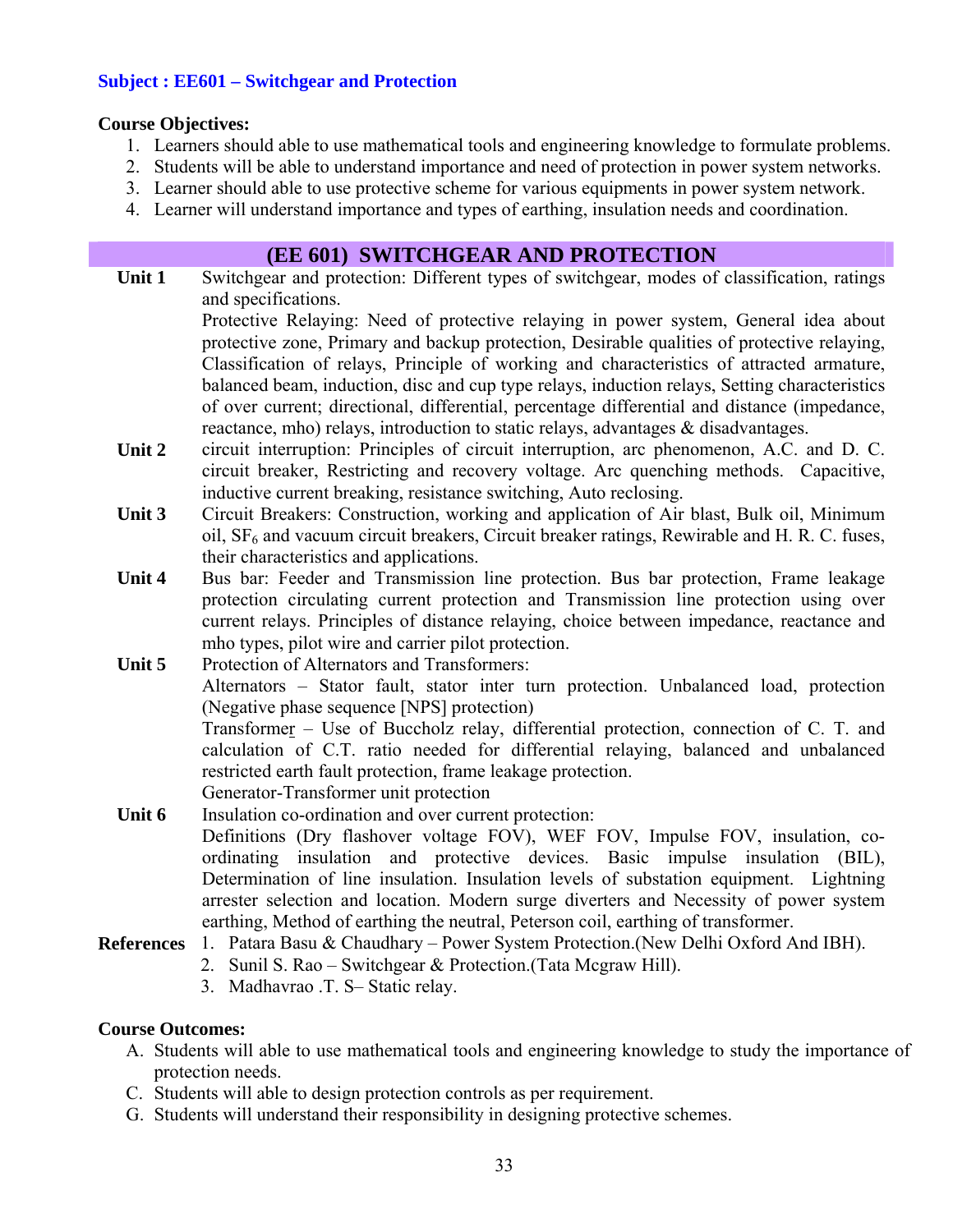- H. Learner will able to design and use protection equipments economically and understand its impact on environment.
- K. Students will have an ability to use technical skills, and modern engineering tools necessary for engineering practice.

| <b>Course</b> | <b>Course Outcomes</b> |  |  |  |          |  |            |              |  |  |  |  |
|---------------|------------------------|--|--|--|----------|--|------------|--------------|--|--|--|--|
|               |                        |  |  |  | $\bf{E}$ |  | $F \mid G$ | $\mathbf{H}$ |  |  |  |  |
|               |                        |  |  |  |          |  |            |              |  |  |  |  |
|               |                        |  |  |  |          |  |            |              |  |  |  |  |
|               |                        |  |  |  |          |  |            |              |  |  |  |  |
|               |                        |  |  |  |          |  |            |              |  |  |  |  |

**Table 15 : Mapping of course objectives with course outcomes** 

#### **Subject : EE 602 - Power Electronics**

#### **Course Objectives :**

- I. 1 To mold students to get admission for higher study or employment in core electronics industry.
- II. 1 Learn theory and operation and switching characteristics of power semiconductor devices, uncontrolled/controlled rectifiers
	- 2 To understand fast switching semiconductor devices with their construction, working, characteristics and there fast control facility.
	- 3 To describe the need and function of different types of converter and there control techniques.
- V. 1 Learn the basic concepts of operation of dc-dc converters, ac voltage controllers, dc-dc converters (choppers), power electronic applications in motor drives and electric power systems.
	- 2 Explain power electronic applications in power systems and motor drives, and evaluate suitable converter types of a given application.

#### **(EE 602) POWER ELECTRONICS**

- Unit 1 Power semiconductor devices & their characteristics : Characteristics and operation of power diodes, thyristors, power transistors (BJTs, MOSFETs, IGBTs, SITs), Ratings of power semiconductor devices, typical applications of power semiconductor devices, Introduction to types of power electronic circuits: diode rectifiers, AC-DC converters, AC-AC converters, DC-DC converters, DC-AC converters
- Unit 2 Turn on and Turn off circuits for power semiconductor devices; BJT base drive requirements and drive circuit, MOSFET & IGBT gate drive circuits, isolation of gate/base drives: Pulse transformers, optocouplers, thyristor firing schemes, gate drive ICs
- **Unit 3** Diode Rectifiers and AC-DC converters : Diode Rectifiers: Single phase half wave, full wave rectifiers with R and RL load, Three phase bridge rectifier with R and RL load, Effect of source inductance Controlled Rectifiers : Principle of phase controlled rectification, single phase semi and full converter with R and RL load, power factor improvement in controlled rectifiers, three phase semi and full converter with R and RL load
- Unit 4 AC voltage controllers (AC-AC converters) : Principle of on-off control, principle of phase control in single phase and three phase circuits, Cycloconverters: single phase cycloconverters & operation, three phase cycloconverters & operation
- Unit 5 DC-DC converters : Classification of DC-DC converters, Buck converter, Boost converter, Buck-Boost converter, Cuk converter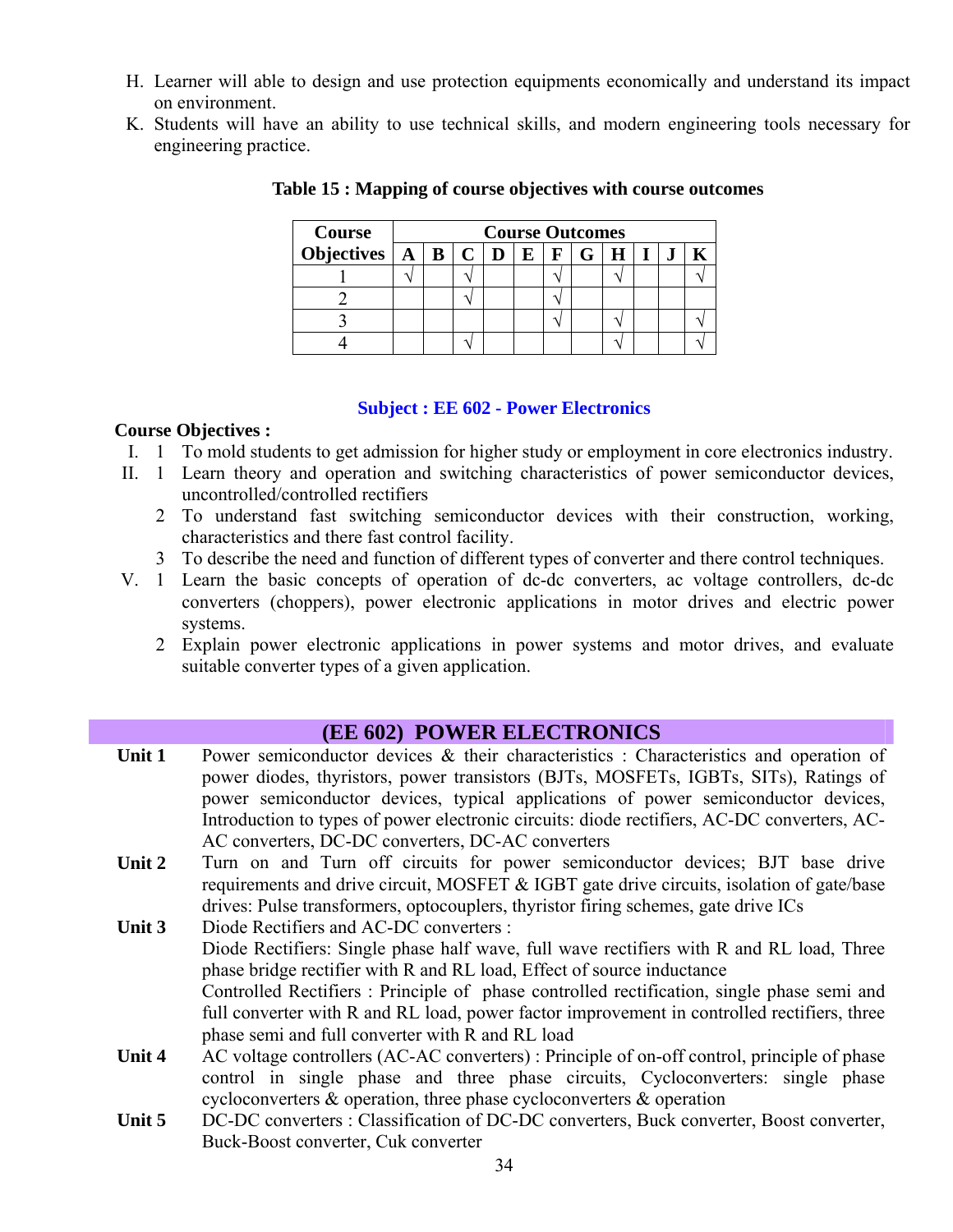- Unit 6 DC-AC converters : Principle of operation and performance parameters, single phase bridge inverter, Three phase inverters: 180 degree and 120 degree conduction modes of operation
- **References** 1. Rashid M. H Power Electronics circuits, devices and applications, (Pearson Education, N. Delhi).
	- 2. Murthi V. R-Power Electronics Devices, Circuits and Industrial Applications. (Oxford).
	- 3. Bimbhra P. S Power Electronics. (Khanna Publication).

#### **Course Outcomes :**

- A. Learner will apply knowledge of mathematics to solve numerical based on converters to find output power.
- B. Students will able to design a circuitry Power Converter, Commutation and speed control of AC and DC motors. Students will understand speed control of AC and DC motors.
- D. Students will able to apply knowledge to solve problems on analysis of multidisciplinary teams.
- E. Student will be able to formulate and solve numerical by understanding converter and commutation specifications.
- J. Student will be able to understand the concept of inverters, single and three-phase cyclo-converters, AC voltage regulators
- K. Describe the characteristics of power semiconductor devices and identify suitable switch choices for a given application.

| Course | <b>Course Outcomes</b> |  |  |  |              |  |  |  |  |
|--------|------------------------|--|--|--|--------------|--|--|--|--|
|        |                        |  |  |  | $\mathbf{F}$ |  |  |  |  |
|        |                        |  |  |  |              |  |  |  |  |
|        |                        |  |  |  |              |  |  |  |  |
|        |                        |  |  |  |              |  |  |  |  |

#### **Table 16 : Mapping of course objectives with course outcomes**

#### **Subject : EE603 – Principles of Electrical Machine Design**

#### **Course Objectives :**

- I 1 To prepare students for successful career in industries, for Post Graduate programmes and to work in research institutes.
- II 2 To understand and develop the concept of designing of various electrical machines.
	- 3 To be able to differentiate between electrical and magnetic circuits and their loading concepts.
	- 4 To be able to develop conceptual designs and identify different materials for the important parts of machines.
	- 5 To be able to verify the designs and confirm dimensions.
- III 6 An ability to design and draw a system, or a component, to meet desired needs within realistic constraints
	- 7 To possess knowledge of advanced and emerging topics in special control machines and their applications in the field of control Engineering.
- IV 8 An ability to design a system, a component, to meet desired needs within realistic constraints and confirms manufacturability, and sustainability.
- V 9 To mold students professionally to possess in-depth and advanced knowledge by course contents along with emerging topics.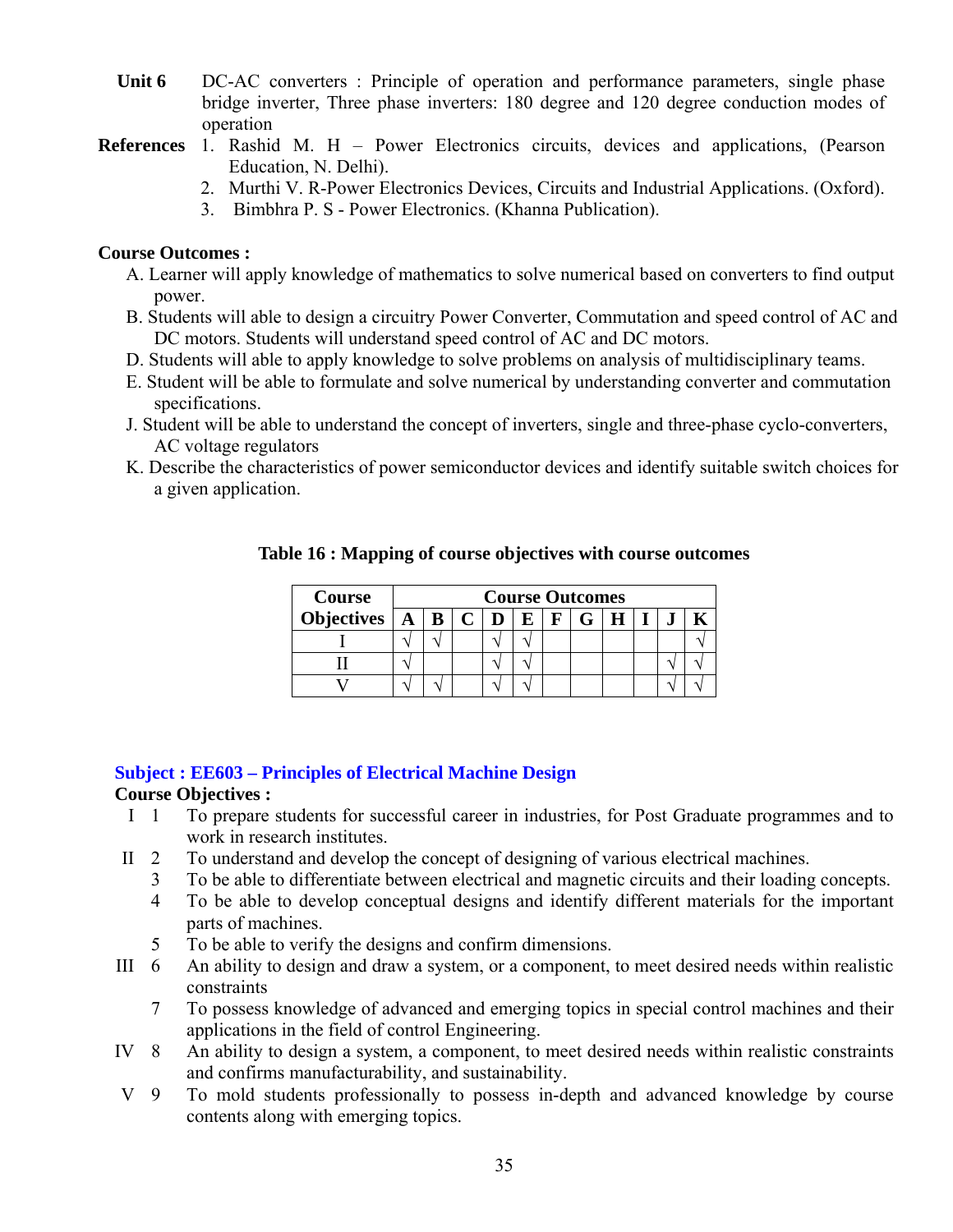# **(EE 603) PRINCIPLES OF ELECTRICAL MACHINE DESIGN**

- **Unit 1** Principles and design of Electrical machines: Design of Electrical machines along with their parts and special features, rating, Specifications, Standards, Performance and other criteria to be considered, Brief study of magnetic, electric, dielectric and other materials, Introduction to machine design.
- Unit 2 Design of Electrical Apparatus: Detailed design of heating coils, starters and regulators. Design of Electrical Devices Field coils, Chokes and lifting magnets.
- Unit 3 AC and DC Winding: Types of dc windings, Pitches, Choice and design of simple/ duplex lap and wave winding, Concept of multiplex windings and reasons for choosing them, Single and double layer single phase AC winding with integral and fractional slots, Single and double layer integral and fractional slot windings of three phase. AC winding factors, Tests for fault finding in windings, Numerical examples.
- Unit 4 **Heating, Cooling and Ventilation:** Study of different modes of heat generation, Temperature rise and heat dissipation, Heating and Cooling cycles, heating and cooling time constants, their estimation, dependence and applications, Methods of cooling / ventilation of electrical apparatus, Thermal resistance, radiated heat quantity of cooling medium (Coolant) Numerical.
- **Unit 5** Design of Transformer: Design of distribution and power transformers, Types, Classification and specifications, Design and main dimensions of core, yoke, winding, tank (with or without cooling tubes) and cooling tubes, Estimation of leakage reactance, resistance of winding, No load current, Losses, Voltage regulation and efficiency, Mechanical force developed during short circuits, Their estimation and measures to counteract them, Testing of transformers as per I.S.S., Numerical examples.
- **Unit 6** Computer aided Design of Electrical machine: Introduction, advantages various approaches of Computer Aided Designing, Computer Aided Designing of transformer, Winding of rotating Electrical Machines. Optimization of Design.
- **References** 1. Siskind Electrical Machine Design(Mcgraw Hill).
	- 2. Sawhaney. A. K– A Course in Electrical Machine Design(Dhanpat Rai).
	- 3. Deshpande. M. V- A Course in Electrical Machine Design(Prentice Hall Of India).(Design And Testing Of Electrical Machines).
	- 4. Sen .S. K– Computer aided design of Electrical Machines

#### **Course Outcomes :**

- A. Learner will be able to understand significance of electrical machine design and components.
- B. Develop an ability to compare electrical and magnetic circuits for different types of drives, and equipments and also will be able to choose proper materials as per the requirement of the problem.
- C. An ability to design a system, a component to meet desired needs, differentiate and will be able to compare different options based on results, and able to analyze and interpret results for different industrial application to meet desired needs within realistic constraints and confirms manufacturability
- E. Students will build an ability to identify, formulate and solve industrial problems related to machine and equipment design problems.
- G. With the basic knowledge of the machines, equipments design and course, students will be able to develop computer programs for the utility and machine design techniques.
- H. The Students will understand broad education necessary to understand the impact of electrical machine design solutions in a global and economical context.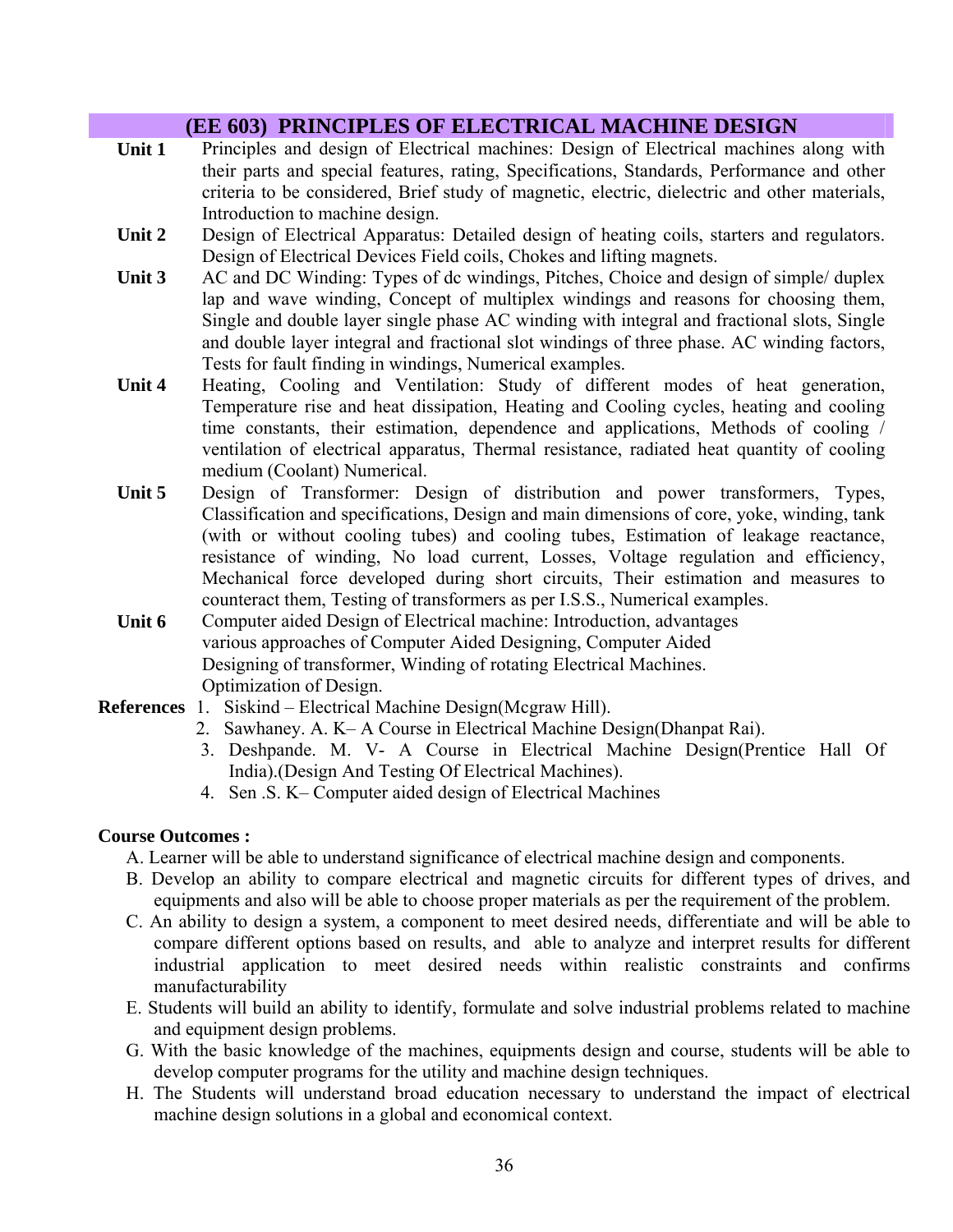- I. Students will understand procedure-oriented and object oriented applications of electrical machine design concepts.
- K. Student will possess ability to use the techniques, skills, and modern engineering tools necessary for electrical machine utility practice.

| <b>Course</b>          | <b>Course Outcomes</b> |  |   |   |             |   |   |  |         |  |
|------------------------|------------------------|--|---|---|-------------|---|---|--|---------|--|
| Objectives $\boxed{A}$ | $\bf{B}$               |  | D | Е | $\mathbf F$ | G | Н |  | $\cdot$ |  |
|                        |                        |  |   |   |             |   |   |  |         |  |
|                        |                        |  |   |   |             |   |   |  |         |  |
|                        |                        |  |   |   |             |   |   |  |         |  |
|                        |                        |  |   |   |             |   |   |  |         |  |
|                        |                        |  |   |   |             |   |   |  |         |  |

#### **Table 17 : Mapping of course objectives with course outcome**

#### **Subject : EE604 – Control Systems – I**

#### **Course Objectives:**

- 1. To make the students aware of the basics of control system, it's classification and its use in various fields of engineering to develop real time applications to meet the needs of multinational industries.
- 2. To make the learner understand the basic theory of Laplace Transform, Transfer Function, Impulse response and mathematical modeling for the overall analysis of the control system.
- 3. Make aware the students with control system components, their modeling and applications in electrical engineering.
- 4. To introduce students to the basic concepts of time domain and frequency domain stability analysis &design using various design methods like Root locus, Nyquist plots, Bode plots etc.

#### **(EE 604) CONTROL SYSTEMS – I**

- Unit 1 Introduction: Concept of open & closed loop control system, Servomechanism, Multivariable control system, Applications in non-engineering field.
- **Unit 2** Physical Systems and Transfer Function: a) Concept of system: physical system, Physical model, Linear and nonlinear systems, Time variant and invariant system. b) Equations of physical systems (Mass-Spring-Dashpot system, R-L-C series & parallel circuit) transfer function, Procedure of obtaining transfer function.
- **Unit 3** Block diagrams and Signal flow graphs:
	- a) Block diagram algebra, Diagram reduction, Numerical examples.

b) Signal flow graph; Masons gain formula for deriving overall transfer function of systems. Feedback characteristics of control system: Concept of negative and positive feedback, Sensitivity of the system to parameter variation, using negative and positive feedback.

#### **Unit 4** Control system components: Derivation of transfer functions of following components **(a)** DC servomotors (Armature and field control) **(b)** AC servomotors **(c)** Amplidyne generators **(d)** Synchros **(e)** DC and AC tachogenerators **(f)** Potentiometer error detectors.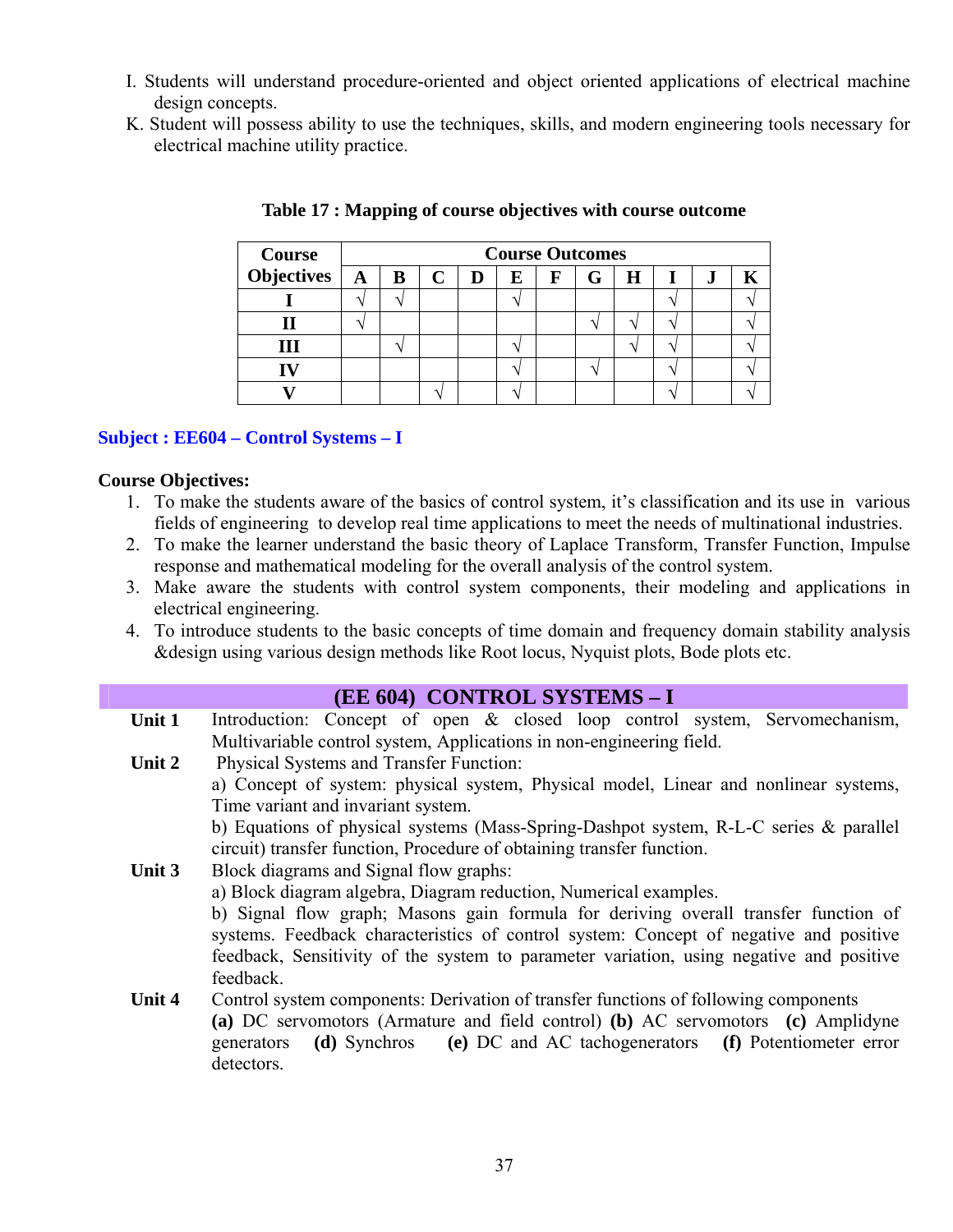- Unit 5 Time domain analysis: Typical test signals, Time domain specifications, Steady state response, Types of system, Steady state error constants and steady state error, (With different input), Numerical examples, transient response, Numericals, Concept of stability, Determination of stability by Routh - Hurwitz criterion.
- Unit 6 Frequency domain analysis: Introduction to frequency response, Advantages of frequency domain analysis, Polar plots, Numericals, Bode plots, Principle of argument, Nyquist criterion, Relative stability from Nyquist criterion, Numericals. Definition of Root Locus, Construction of root locus, Stability from root locus plots, Root counters, Effect of addition of poles & zeros on root locus plots.
- **References** 1. Ogata Modern Control Engineering (Prentice Hall Of India).
	- 2. Kuo .B. C– Automatic Control System.(Prentice Hall Of India).
	- 3. Nagarath & Gopal Control System(Willey Earstern)
	- 4. Gopal .M.– Control System.(Prentice Hall Of India).

#### **Course Outcomes:**

- A. Students can apply mathematical tools to solve engineering problems.
- B. Student will gain an ability to do mathematical modeling and find the transfer function of any system using various techniques such as block diagram reduction, signal flow graph etc.
- D. Learner can do the complete analysis of any type (viz. mechanical, electrical electromechanical, electronics etc.) of control system with respect to system stability in time domain as well as frequency domain.
- H. Student will be able to analyze whether the system is stable or not using various methods like Routh Hurwitz criterion, Root Locus, Bode plot, Nyquist plot.
- J. Student will get familiar with advanced applications of control system.
- K. Overall ability to use different techniques, skills, and modern engineering tools necessary for engineering practice.

| <b>Course</b>                       | <b>Course Outcomes</b> |  |  |              |          |  |  |  |  |
|-------------------------------------|------------------------|--|--|--------------|----------|--|--|--|--|
| Objectives $A \mid B \mid C \mid D$ |                        |  |  | $\mathbf{E}$ | $F \mid$ |  |  |  |  |
|                                     |                        |  |  |              |          |  |  |  |  |
|                                     |                        |  |  |              |          |  |  |  |  |
|                                     |                        |  |  |              |          |  |  |  |  |
|                                     |                        |  |  |              |          |  |  |  |  |

**Table 18 : Mapping of course objectives with course outcomes** 

# **Subject : EE605 - Elective – III : Industrial Automation and Control**

#### **Course Objectives :**

- I 1 To introduce students to the concepts of structure of industrial automation and control.<br>II 2 To understand and develop the basic concept and fundamentals of measurement and
- To understand and develop the basic concept and fundamentals of measurement and sensor systems and their applications for different engineering applications.
	- 3 To be able to differentiate between different industrial processes and their characteristics for the control and automation purpose.
- 4 Student will be able to know the concept of special control structures and identifies important III parts of the system.
	- 5 To understand concepts and impact of automation types based on the needs.
	- 6 To possess knowledge of advanced and emerging topics in control system and impact assessment.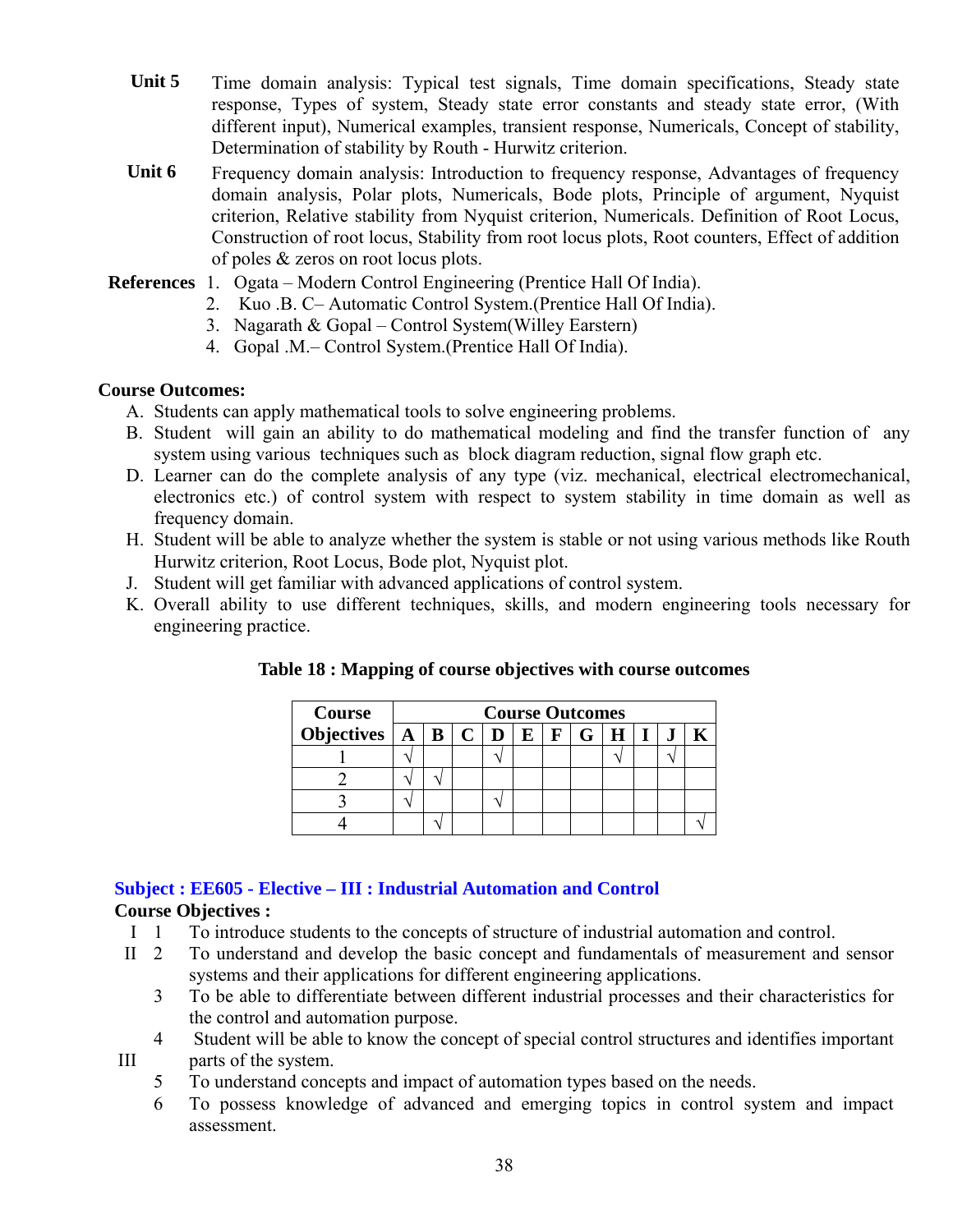- 7 To understand concepts and impact of control loops in Designing an automation system for a IV process.
	- 8 Students will understand concepts, structure, and implementation of advanced tools like PLC and SCADA systems.
		- 9 Students will understand procedure-oriented and oriented applications of industrial automation and control mechanism.
- V 10 To mold students professionally to possess basic and advanced knowledge by course contents along with emerging topics.

# **(EE 605) ELECTIVE – III : INDUSTRIAL AUTOMATION AND CONTROL**

- **Unit 1** Introduction to Industrial Automation and Control: Architecture of Industrial Automation Systems. Introduction to sensors and measurement systems.
- **Unit 2** measurement: Temperature measurement, Pressure and Force measurements, Displacement and speed measurement, Flow measurement techniques, Measurement of level, humidity, pH etc, Signal Conditioning and Processing, Estimation of errors and Calibration
- **Unit 3** Process Control: Introduction to Process Control P I D Control, Controller Tuning. Implementation of PID Controllers. Special Control Structures: Feed forward and Ratio Control. Predictive Control, Control of Systems with Inverse Response, Cascade Control, Overriding Control, Selective Control, Split Range Control
- **Unit 4** Sequence Control: Introduction to Sequence Control PLCs and Relay Ladder Logic Sequence Control, Scan Cycle, RLL Syntax Sequence Control, Structured Design Approach Sequence Control, Advanced RLL Programming Sequence Control : The Hardware environment
- Unit 5 Control of Machine tools: Introduction to CNC Machines Control of Machine Tools, Analysis of a control loop, Introduction to Actuators, Flow Control Valves. Hydraulic Actuator Systems,: Principles, Components and Symbols, Hydraulic Actuator Systems: Pumps and Motors, Proportional and Servo Valves.
- **Unit 6** Pneumatic Control Systems: System Components Pneumatic Control Systems, Controllers and Integrated Control Systems. Networking of Sensors, Actuators and Controllers: The Fieldbus, The Fieldbus Communication Protocol, Introduction to Production Control Systems.

**References** NPTEL course

#### **Course Outcomes :**

- A. Learner will be able to understand significance of control and measurement techniques based on application needs.
- B. Develop an ability to compare different measurement techniques, sensor systems and their application to automation and make analyses of the same as per the requirement of the problem.
- C. An ability to design a system, a component to meet desired needs and will be able to compare different options for automated operation of a system, analyze and interpret results for different application to meet desired needs within realistic constraints.
- D. The learner will develop an ability to function on multidisciplinary teams related to control and automation of systems.
- E. Students will build an ability to identify, formulate and solve simple control and automation related engineering problems..
- G. With the basic knowledge of the control and automation engineering of plants students will be able to develop interest for the national program on automation engineering and environment.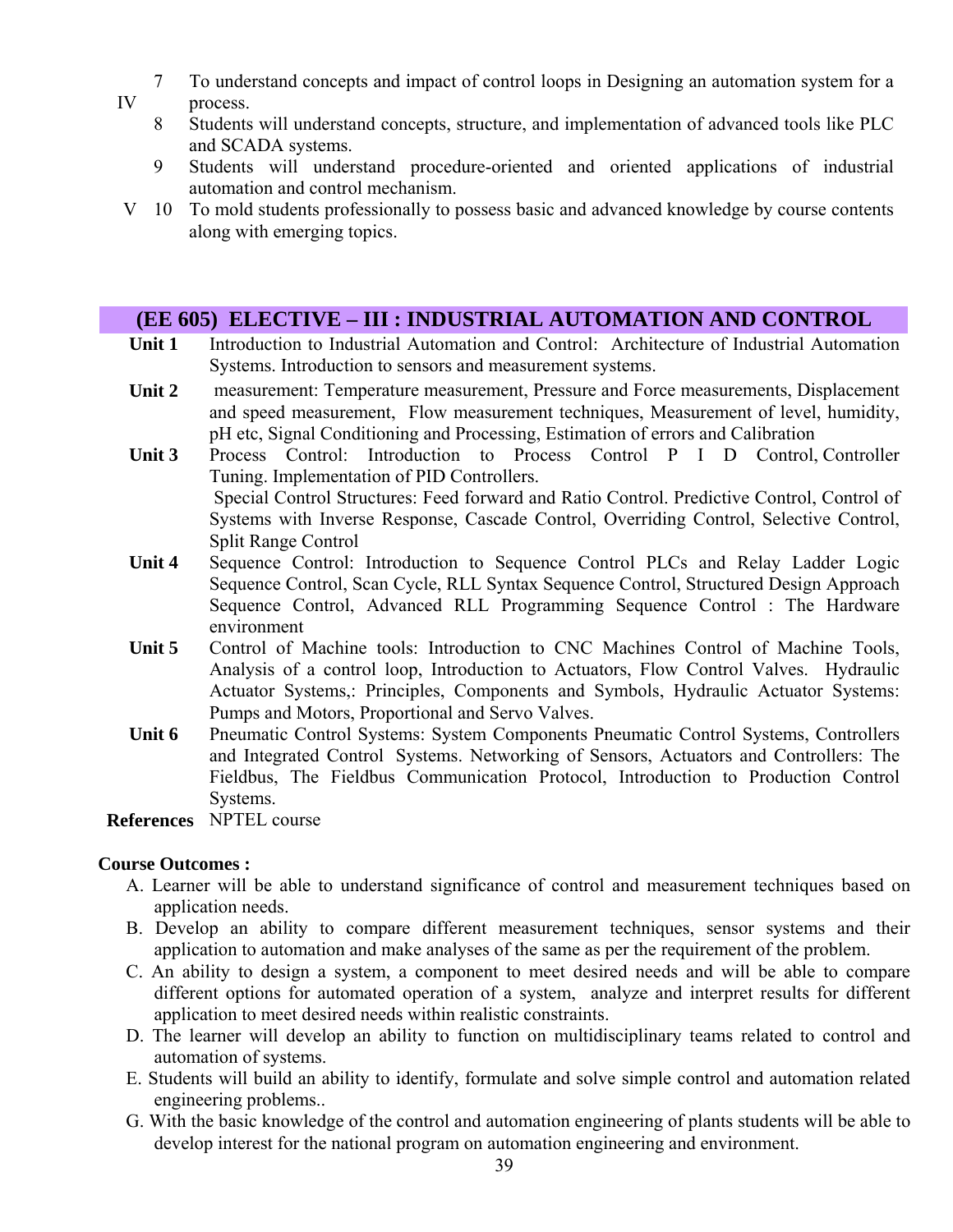- H. The Students will understand broad education necessary to understand the impact of control and automation and environmentally sustainable economic growth, in a global and economical context.
- J. The technical skills in the field of control and automation environment will provide a recognition and need for an ability to engage in life-long learning
- K. Student will possess ability to use the techniques, skills, and modern engineering tools necessary for electrical engineering practice.

| Course     |              | <b>Course Outcomes</b> |  |   |   |   |  |   |  |    |  |
|------------|--------------|------------------------|--|---|---|---|--|---|--|----|--|
| Objectives | $\mathbf{A}$ | B                      |  | D | E | F |  | H |  | ., |  |
|            |              |                        |  |   |   |   |  |   |  |    |  |
|            |              |                        |  |   |   |   |  |   |  |    |  |
|            |              |                        |  |   |   |   |  |   |  |    |  |
|            |              |                        |  |   |   |   |  |   |  |    |  |
|            |              |                        |  |   |   |   |  |   |  |    |  |

**Table 19 : Mapping of course objectives with course outcome** 

### **(EE 605) ELECTIVE – III : DESIGN OF EXPERIMENTS FOR ENGINEERS AND MANAGERS**

- Unit 1 Introduction to experimental design principles, simple comparative experiments, introduction to R language and its applications in DOE problems.
- Unit 2 Single factor experiments, randomized blocks, Latin square designs and extensions, introduction to R language Introduction to factorial designs, two levels,  $2<sup>k</sup>$  factorial designs, confounding and blocking in factorial designs, applications to manufacturing problems.
- **Unit 3** Fractional factorial designs, two-level, three-level and mixed-level factorials and fractional factorials, applications to quality control problems. Regression models including multiple regression models and its application to transportation scheduling problems.
- Unit 4 Response surface methodology, parameter optimization, robust parameter design and its application to control of processes with high variability
- Unit 5 Random and mixed effects models, nested and split plot and strip plot designs and its application to semiconductor manufacturing problem. Repeated measures design, analysis of covariance and its applications in comparing alternatives.

Unit 6 Design of computer experiments and the applications in industrial engineering problems.

**References** NPTEL Course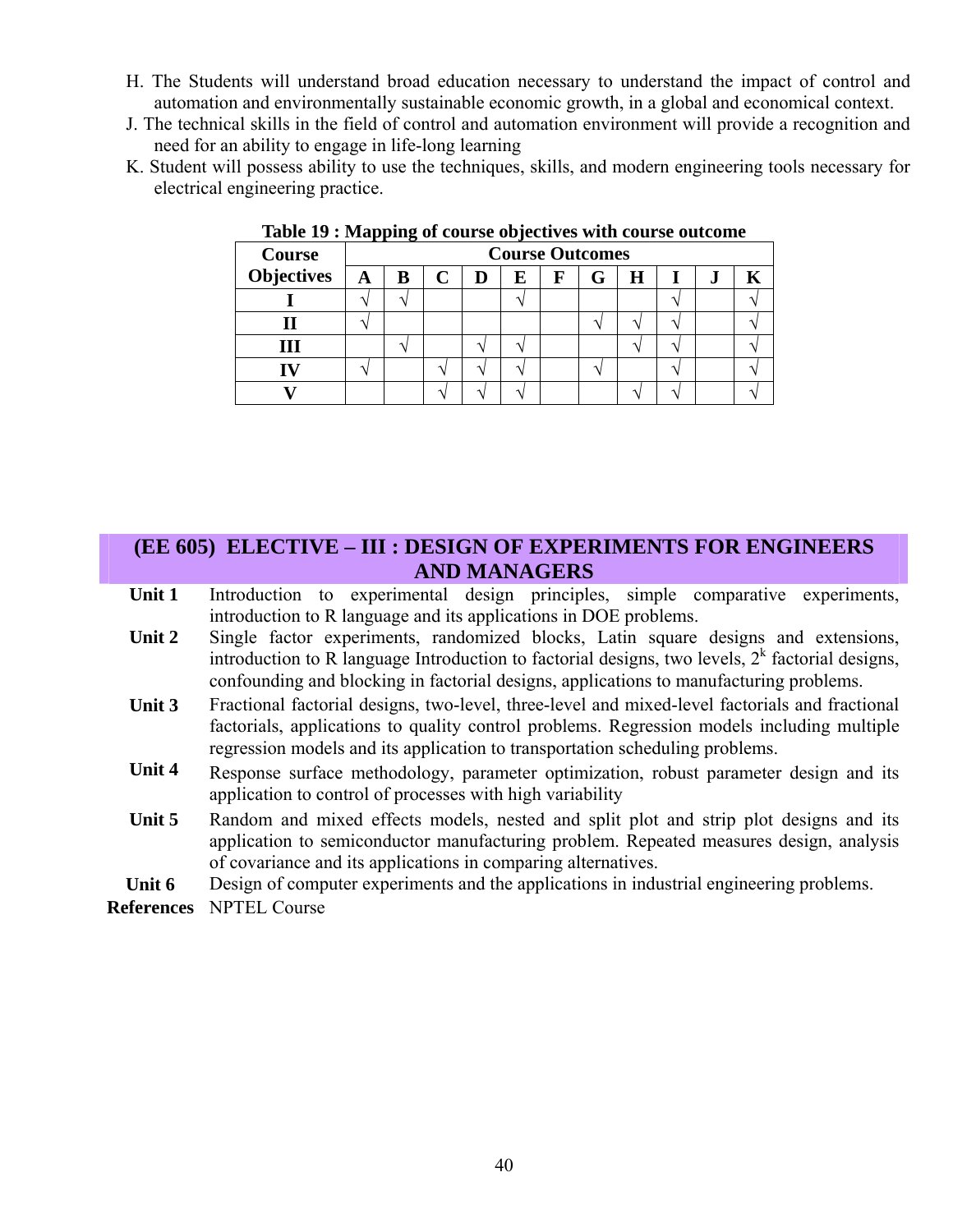### **(EE 605) ELECTIVE – III : ARTIFICIAL NEURAL NETWORK**

- Unit 1 Introduction and ANN Structure : Biological neurons and artificial neurons. Model of an ANN. Activation functions used in ANNs. Typical classes of network architectures. **Mathematical Foundations and Learning mechanisms : Re-visiting vector and matrix** algebra. State-space concepts. Concepts of optimization. Error-correction learning. Memory-based learning. Hebbian learning. Competitive learning
- **Unit 2 Single layer perceptrons :** Structure and learning of perceptrons. Pattern classifier introduction and Bayes' classifiers. Perceptron as a pattern classifier. Perceptron convergence. Limitations of a perceptrons.
- Unit 3 Feedforward ANN : Structures of Multi-layer feedforward networks. Back propagation algorithm. Back propagation - training and convergence. Functional approximation with back propagation. Practical and design issues of back propagation learning.
- **Unit 4 Radial Basis Function Networks :** Pattern separability and interpolation. Regularization Theory.Regularization and RBF networks.RBF network design and training. Approximation properties of RBF
- Unit 5 Competitive Learning and Self organizing ANN : General clustering procedures. Learning Vector Quantization (LVQ). Competitive learning algorithms and architectures. Self organizing feature maps. Properties of feature maps.
- **Unit 6 Fuzzy Neural Networks :** Neuro-fuzzy systems. Background of fuzzy sets and logic. Design of fuzzy stems. Design of fuzzy ANNs.

**References** NPTEL Course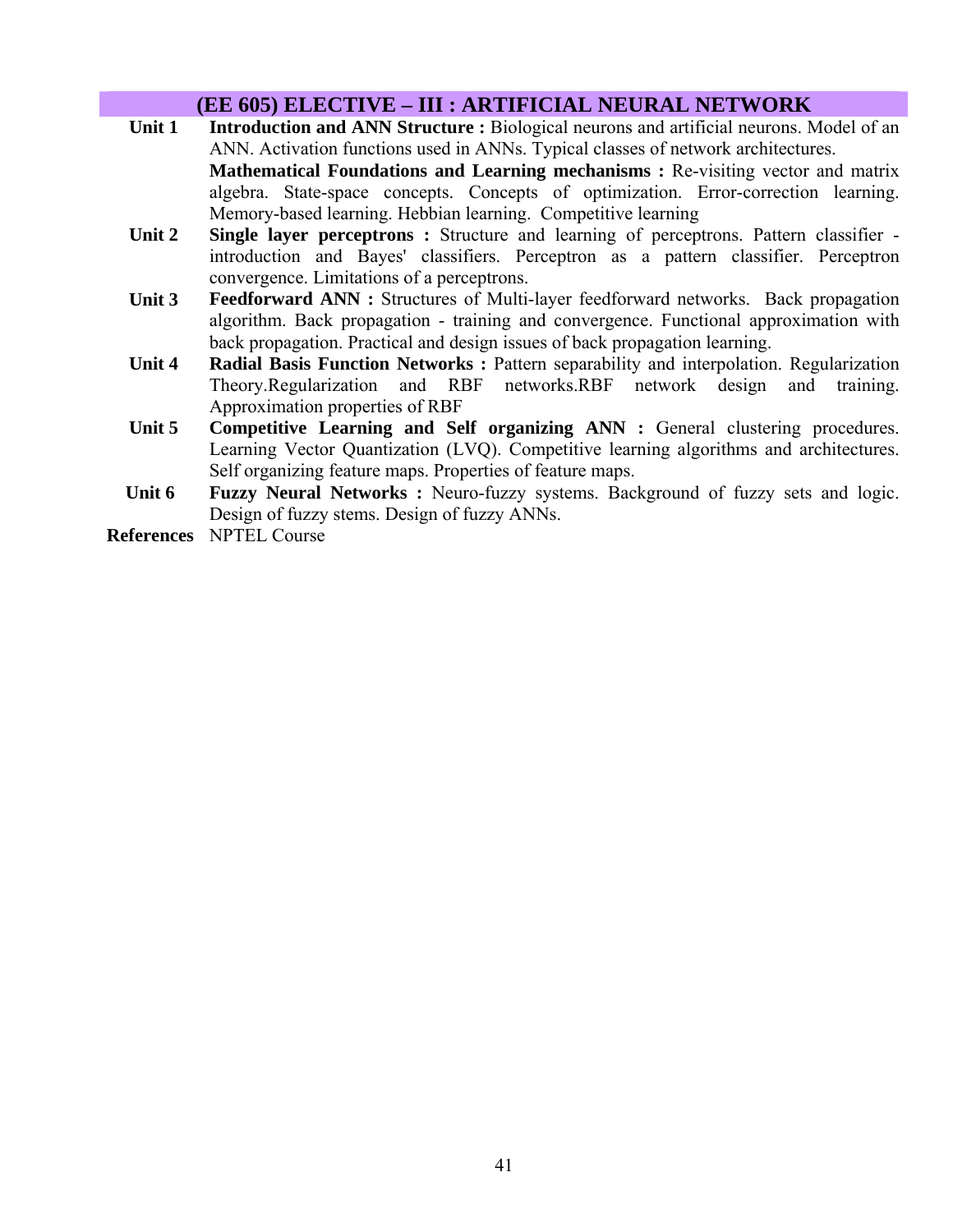# **SEMESTER VII**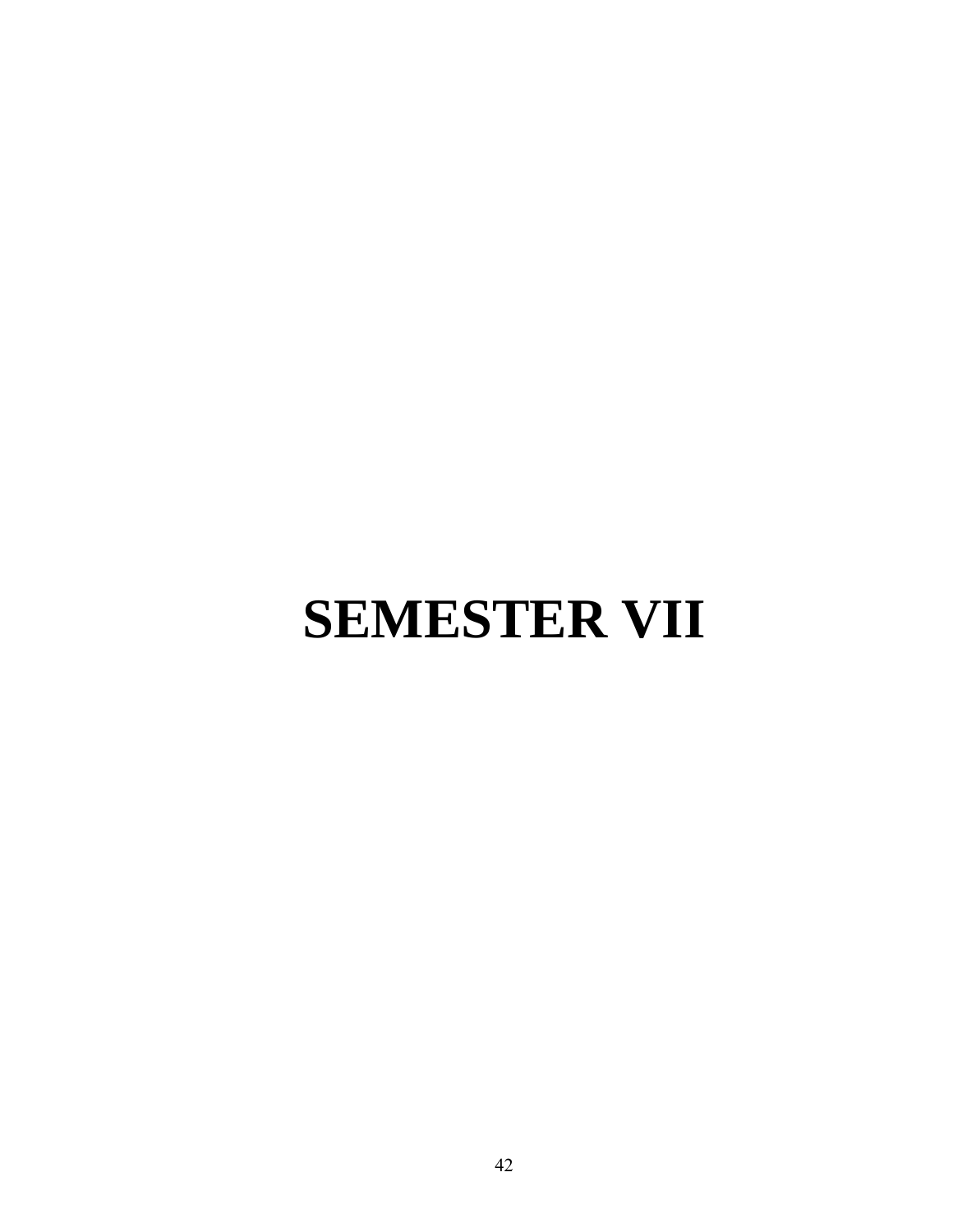# **Subject : EE701 – Special purpose Electrical Machines**

### **Course Objectives :**

- I 1 To prepare students for successful career in industries, for Post Graduate programmes and to work in research institutes.
- II 2 To differentiate between generalized machines and control machines
	- 3 To understand principle and working of different control machines.
	- 4 To be able to identify and implement control machines.
	- 5 To be able to draw different characteristics and make their interpretations.
- III 6 To possess knowledge of advanced and emerging topics in special control machines and their applications in the field of control Engineering.
- IV 7 To mold students professionally to possess in-depth knowledge by course contents along with advanced and emerging topics.

# **(EE 701) SPECIAL PURPOSE ELECTRICAL MACHINES**

- **Unit 1** Stepper Motor: Basic principle of working of stepper motor, Classification of stepper motor into: I) Variable reluctance stepper motor II) Single stack & multi-stack reluctance motors III) Permanent magnet & operated Stepper motor IV) Hybrid D.C. Stepper motors V) Electro hydraulic stepper motors VI) Linear stepper motors. Theory of operation of stepper motors & their characteristics, Terminology's related to stepper motors, Driving circuits & applications of stepper motors, Relative merits as a control device.
- **Unit 2** Hysteresis Motors: Magnetic field production & nature of torque, Applications. Reluctance Motors: F. H. P. Reluctance motors, switched reluctance motors, Principle of working & operation, Applications.

Control Motors: D C servomotors, transfer function of Armature and field controlled motors their applications, Construction of F. H. P. Induction two-phase servomotors, production of torque, Torque-speed curves-characteristics & features-dynamic equations, Methods of control, Applications. Numerical on DC and AC servos.

- Unit 3 Eddy Current Devices: Construction & operation of eddy current couplings & dynamometers, merits & limitations.
- **Unit 4** Tacho-Generators: Basic requirements of tacho-generators, Ideal characteristics, classification. I) D.C. Tacho Generators: Output characteristics, Deviation from no-load Characteristics, Dead-zone, Tooth ripples, Temperature effect, Accuracy class. II) Induction Tacho-generators: Operating principle, Output characteristics, Equivalent circuit, Reasons for deviation from desired characteristics, Corrective means, Advantages. III) A. C. Tacho-generators: Construction & operation, Output characteristics, Nonlinearities & tooth ripples, Advantages over other tacho-generators. Dynamic characteristics of tacho-generators, Applications of tacho-generators.
- Unit 5 Synchro & Synchro Transformers: Different types of single phase & threephase synchros, Differential synchros, Synchro-indicators, Their constructional features, Characteristics & applications, Synchrotransformers principle, Characteristics error, applications of synchrotransformers.
- **Unit 6** Linear Motors: Construction, Theory of operation of a linear induction motor, System with two-dimensional & three dimensional field patterns, Performance of linear induction motors, Effect of variation in the air gap, Effect of width  $\&$  thickness of the reaction plate, Thrust of linear induction motors, Applications.
- **References** 1. Bhimbhra P. S., 'Electrical Machine and Power Electronics' Tata-McGraw Hill Publication.
	- 2. Ogata K., 'Modem control Engineering', Prentice Hall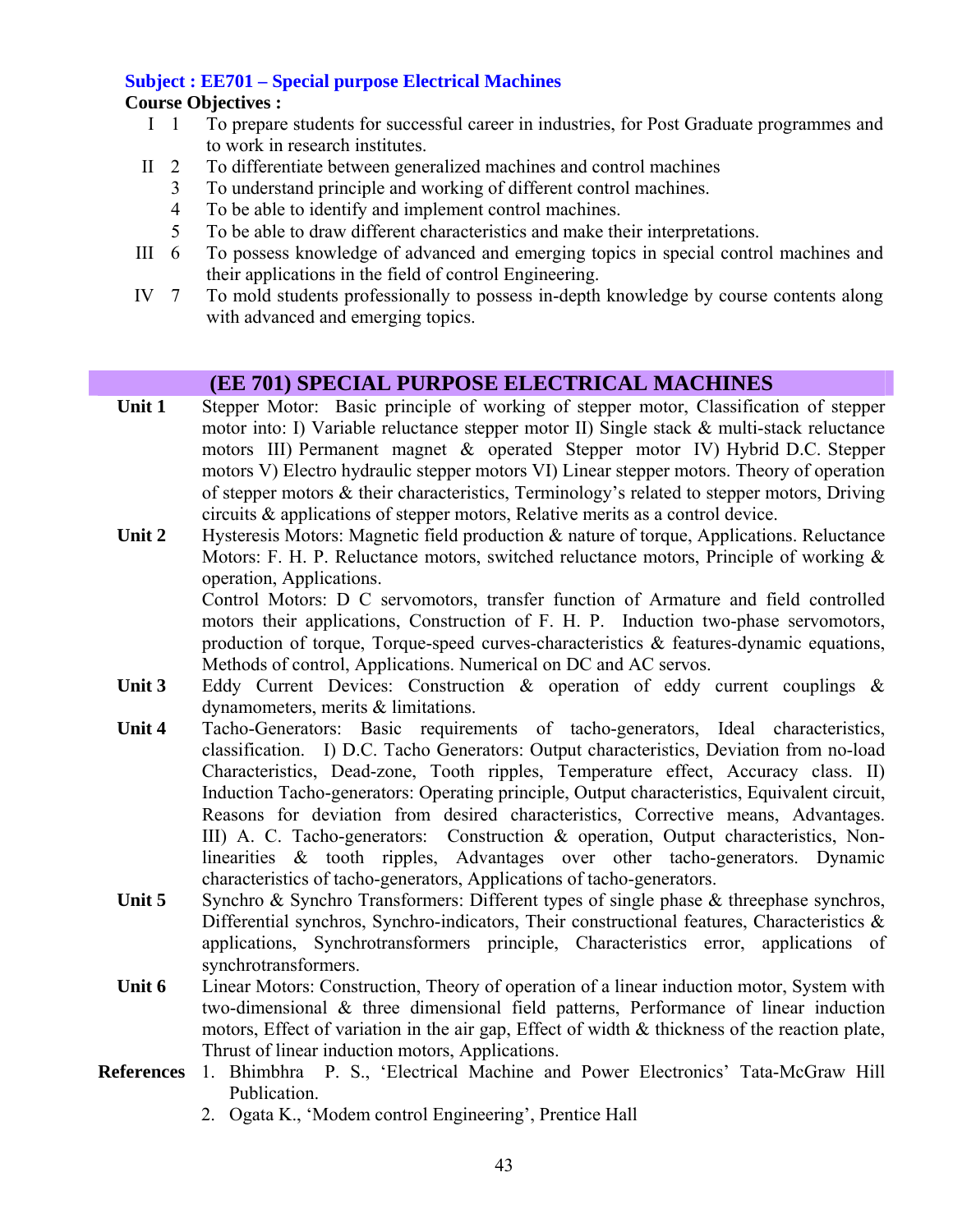#### **Course Outcomes :**

- A. Learner will be able to differentiate and compare different control machine used for this purpose and also will be able to choose a proper one as per the requirement of the problem.
- B. Develop an ability to design and conduct experiments as well as to analyze and interpret results for different application.
- E. Students will build an ability to identify, formulate and solve control engineering problems..
- G. With the basic knowledge of the control machines and course, students can prepare themselves to develop computer programs for the control techniques.
- H. The Students will understand broad education necessary to understand the impact of engineering solutions in a global and economical context.
- I. Students will understand procedure-oriented and object oriented applications of spscial purpose machines and concepts.
- K. Student will possess ability to use the techniques, skills, and modern engineering tools necessary for engineering practice.

| Course     |   | <b>Course Outcomes</b> |  |  |   |   |  |   |  |           |  |
|------------|---|------------------------|--|--|---|---|--|---|--|-----------|--|
| Objectives | A |                        |  |  | E | F |  | H |  | $\bullet$ |  |
|            |   |                        |  |  |   |   |  |   |  |           |  |
|            |   |                        |  |  |   |   |  |   |  |           |  |
|            |   |                        |  |  |   |   |  |   |  |           |  |
|            |   |                        |  |  |   |   |  |   |  |           |  |

**Table 20: Mapping of course objectives with course outcomes** 

#### **Subject : EE702 – Control Systems – II**

#### **Course Objectives: (CS – II)**

- 1. To make the students aware of the advanced control system techniques for non-linear systems and its use the field of engineering to develop real time applications to meet the needs of multinational industries.
- 2. To make the learner analyze state variables and design models like SISO and MIMO and guide them to do the analysis on controllability and observability, state feedback controller using pole and zero placement.
- 3. To make students understand the architecture, programming and interfacing of various controllers like PID, their requirements in system control applications, basic related to design of PID controllers etc.
- 4. Make aware the student digital control system, Z-transform and stability of discrete control system.
- 5. To introduce student with compensation techniques and its requirement in designing using Bode plot, Root-locus techniques.

#### **(EE 702) CONTROL SYSTEM – II**

Unit 1 **Non-linear Control Systems: Peculiar behavior of non-linear systems such as sub** harmonics, jump resonance, limit cycle, Different types of non-linearities, Phase plane method, Singular Points, Methods of isoclines, Limit Lines & dividing lines on phase plane, Construction of phase plane, Obtaining time domain response from phase plane plots, merits & demerits. Describing function (DF) method, definition  $\&$  assumptions, Derivation for describing

function for different non- linearities, Stability analysis using DF method.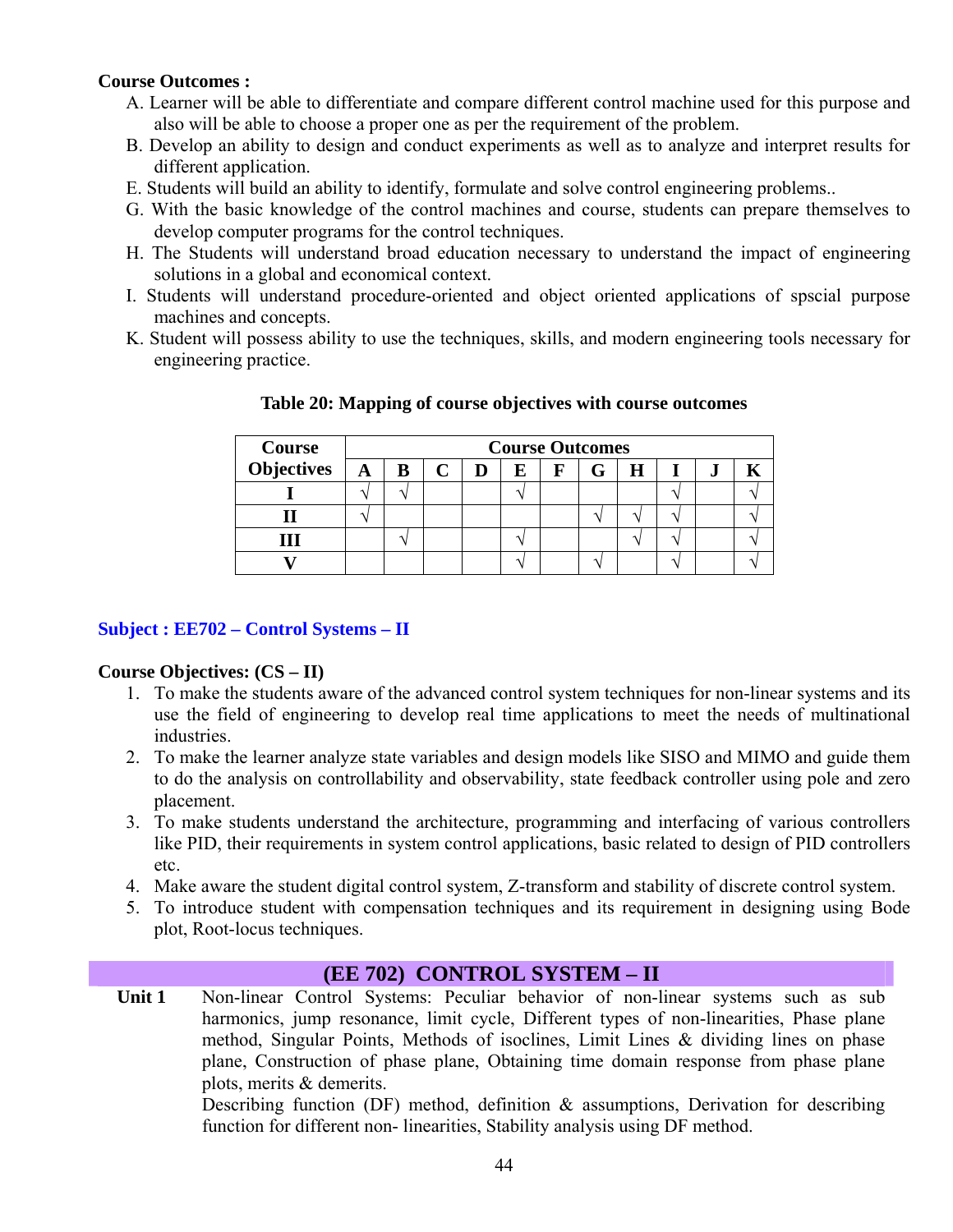- Unit 2 PID controllers: Introduction to Proportional (P), Integral (I) & Derivative (D) controller, individual effect on overall system performance, P-PI & PID control and effect on overall system performance, Numerical examples
- Unit 3 State Variable Technique: Concept of state & state variable, General form of state equations, formulation of state equations for the physical system, (RLC network, Armature controlled & Field controlled DC servo motor, mechanical systems).
- **Unit 4** State Variable Analysis: Different forms of state variable representations (Phase, physical & canonical form), Concept of diagonalization, Obtaining state equations from transfer function representation and vice versa, solution of state equations, State transition matrix (STM), Methods of finding STM, Power series method, Laplace transform method, Calay Hamilton method, Controllability & observability of linear system, Kalman's test
- **Unit 5** Discrete Data Control System: Methods of representation, Z-transform, Inverse Ztransforms, Pulse transfer function of closed loop system, Response between sampling instants, Concept of stability of discrete time systems, Stability by Jury's test.
- Unit 6 Introduction to control system design, Compensation technique-Cascade & Feedback, Compensation network (lag, lead & lag-lead), Design by reshaping of Bode plots & Root locus technique.
- **References** 1. Ogata K., 'Modem control Engineering', Prentice Hall
	- 2. Kuo B. C., 'Automatic Control System' Prentice Hall
	- 3. Nagarath I. J., Gopal M., 'Control System Engineering' Willey Eastern

#### **Course Outcomes:**

- A. Students can apply mathematical tools to solve engineering problems.
- B. Student will gain an ability to do mathematical modeling of non-linear systems and represent the system using advanced technique like state variable for analysis.
- D. Learner can use simple techniques to represent non-linearity and analyze non-linear system for stability, controllability and observability for any type of system (viz. mechanical, electrical electromechanical, electronics etc.).
- E. The learner would be able to design and analyze the systems in industrial control systems. Design PID controller for simple electrical systems.
- H. Student will be able to represent and analyze discrete control systems.
- I. Student will get familiar with advanced control techniques and applications of control system.
- K. Overall ability to use different techniques, skills, and modern engineering tools necessary for engineering practice.

| Course                                                          | <b>Course Outcomes</b> |  |  |  |  |  |  |  |
|-----------------------------------------------------------------|------------------------|--|--|--|--|--|--|--|
| Objectives $A \mid B \mid C \mid D \mid E \mid F \mid G \mid H$ |                        |  |  |  |  |  |  |  |
|                                                                 |                        |  |  |  |  |  |  |  |
|                                                                 |                        |  |  |  |  |  |  |  |
|                                                                 |                        |  |  |  |  |  |  |  |
|                                                                 |                        |  |  |  |  |  |  |  |
|                                                                 |                        |  |  |  |  |  |  |  |

#### **Table 21 : Mapping of course objectives with course outcomes**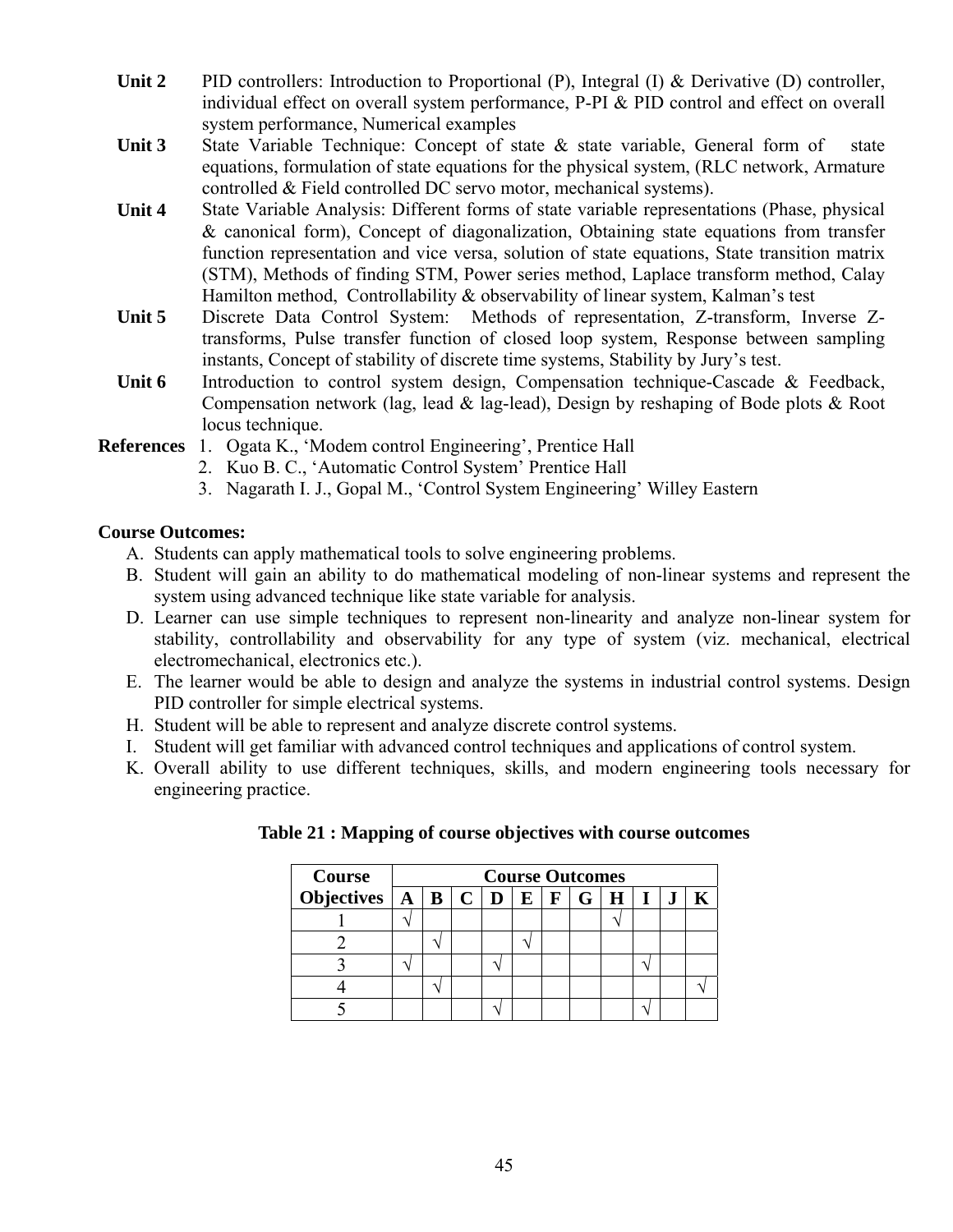#### **Subject : EE703 – Control Drives**

#### **Course Objectives:**

- 1. To describe the structure of Electric Drive systems and their role in various applications.
- 2. Understand the basic principles of control aspects in drives using controlled converters and pulse width modulation to synthesize the voltages in dc and ac motor drives.
- 3. To describe the need and function of different types of converter and there control techniques.
- 4. To design energy efficient economic and environment friendly controllers for DC and AC drives.
- 5. Review the basic concepts of operation and control aspects of dc and ac motor.
- 6. Explain power electronic applications in motor drives, and evaluate suitable converter types for different industrial application.

# **(EE 703) CONTROLLED DRIVES**

**Unit 1** Introduction : Advantages of Electrical Drives, Parts of Electrical drive, Choice of Electric drives

Dynamics of Electrical drives: fundamental torque equations, multiquadrant operation, nature and classification of load torques, steady state stability, concept of load equalization in drives

Unit 2 Control of Electrical Drives : Modes of operation: Steady state, Acceleration, Deceleration, Drive classification.

> Closed loop control of drives : Current limit control, torque control, speed control, position control, Control of multi motor drives, speed sensing, current sensing, Classes of motor duty & criteria for selection of motor

**Unit 3** DC Motor Drives : Review of basic characteristics of DC motors,

Single phase drives : Single phase half wave converter drives, semi converter drives, Full converter drives, Dual converter drives.

Three phase drives : Three phase half wave drives, semi-converter drives, full converter drives, dual converter drives,

DC-DC converter drives : Principle of rheostatic and regenerative braking control, combined control, two and four quadrant DC-DC converter fed drives.

Introduction to closed loop control of DC drives.

Unit 4 Induction Motor Drives : Review of starting, braking and speed control of three phase induction motors, Stator voltage control, Rotor voltage control, frequency control, Voltage and frequency control, Current control, Closed loop control of Induction motors, Principle of Scalar and Vector control of Induction motor, Multiquadrant operation of induction motor drives fed from Voltage Source Inverters.

Static rotor resistance control method, static slip power recovery control-Static Scherbius drive and Static Kramer drive.

Unit 5 Synchronous Motor Drives : Review of starting, pull in and braking of Synchronous motor Static variable frequency control for Synchronous motors

Load commutated inverter fed Synchronous motor drive, Introduction to closed loop control of Load commutated inverter fed Synchronous motor drive

Unit 6 Drives for Specific Applications : Textile Mill: various stages and drive requirements, control of ac motors for controlling torque. Steel Rolling Mill : reversing and continuous hot and cold rolling mills, Drive requirements, motors for mill drive. Cement mill : Stages in cement production, requirements of mill motors, Kiln drives,

crusher drives, fan/blower drives, compressor drive.

Sugar Mill : Requirements for various drive motors, selection of motors for various processes.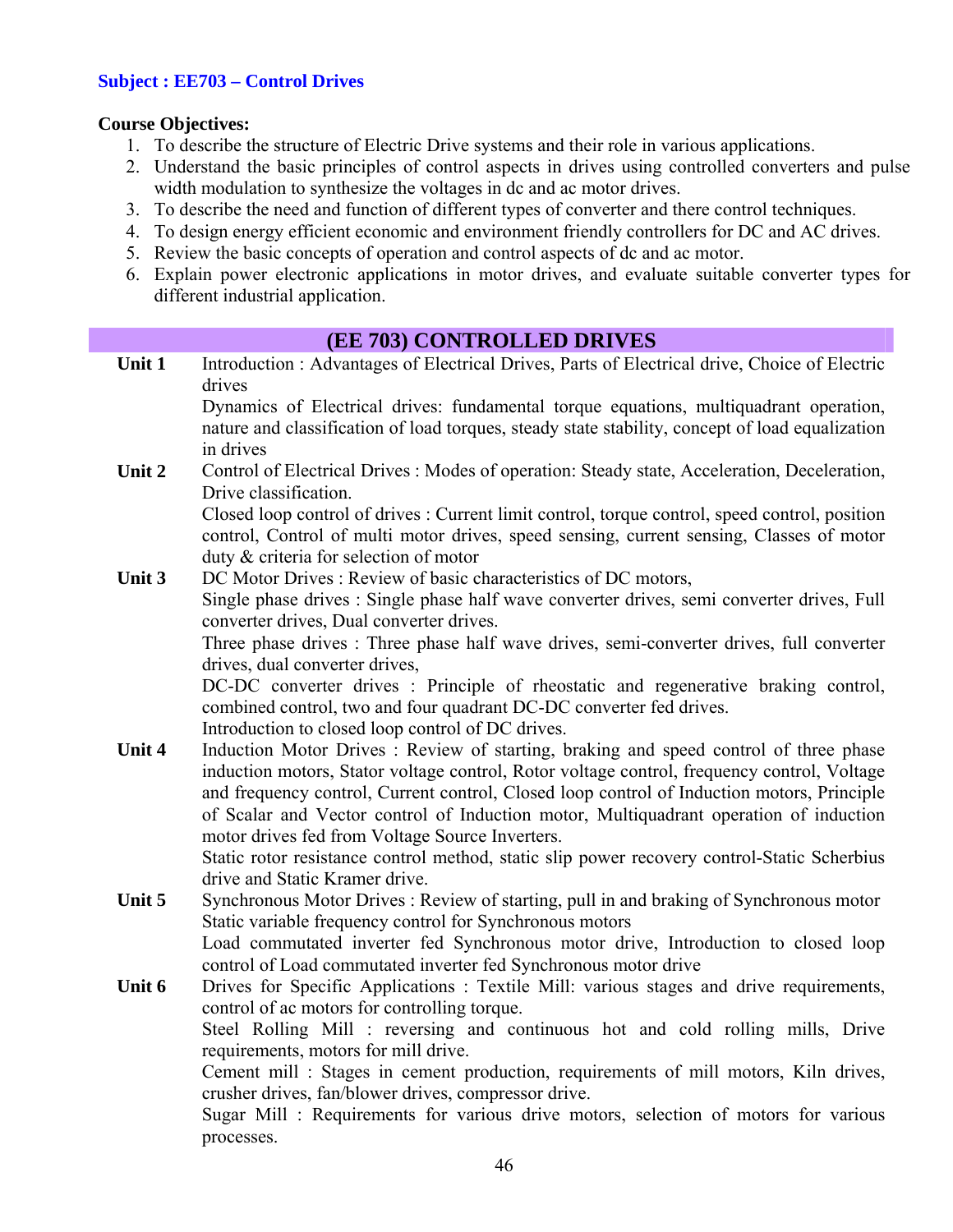#### **References** 2. Dubey G. K., "Fundamentals of Electrical Drives", Narosa Publishing house

- 3. De N. K., Sen P. K., "Electric Drives", Prentice Hall of India
- 4. Vedam Subramanyam, "Electrical Drives and Control", TMH Publications

#### **Course Outcomes:**

- A. Learner will apply knowledge of mathematics to solve numerical based on dynamics of drive to study various parameters of effective control of drives and converters to find output power.
- B. Students will able to design a circuitry Power Converter, Commutation and speed control of AC and DC motors. Students will understand advanced power electronics based control of AC and drives.
- C. Students will able to apply knowledge to solve problems on analysis of multidisciplinary teams.
- D. Student will be able to formulate and solve numerical by understanding converter and commutation specifications.
- E. Student will be able to understand the concept of drive dynamics control of converters , duel converters. Single and three phase inverters and AC voltage regulators use with asynchronous and synchronous motor operation.
- J. Describe the drive characteristics used in industry and of power semiconductor devices and identify suitable controller for a given application.
- K. Overall ability to use different techniques, and modern engineering tools necessary electrical drives.

| <b>Course</b> | <b>Course Outcomes</b> |  |  |   |             |   |    |       |  |
|---------------|------------------------|--|--|---|-------------|---|----|-------|--|
|               |                        |  |  | E | $\mathbf F$ | G | H. | $+1+$ |  |
|               |                        |  |  |   |             |   |    |       |  |
|               |                        |  |  |   |             |   |    |       |  |
|               |                        |  |  |   |             |   |    |       |  |
|               |                        |  |  |   |             |   |    |       |  |
|               |                        |  |  |   |             |   |    |       |  |
|               |                        |  |  |   |             |   |    |       |  |

**Table 22 : Mapping of course objectives with course outcomes** 

#### **(EE 704) ELECTIVE – IV : HVDC TRANSMISSION AND FACTS**

- **Unit 1** DC Power Transmission Fundamentals: Introduction, Economics of Dc Power transmission, comparison with AC system, Types of DC links, major components of converter station, planning of HVDC system.
- Unit 2 HVDC converter: Choice of converter configuration, analysis of Gratz circuit with and without overlap, working of converter as rectifier and inverter, equivalent circuit for HVDC link.
- Unit 3 **HVDC** System Control: Principles of DC link control, converter control characteristics, firing angle control, current and extinction angle control, Starting and stopping of HVDC link.
- **Unit 4** Converter Faults and Protection: Types of faults-commutation failure, Arc through, Misfire, short circuit in bridge, Over current and over voltage protection, Detection of line faults, Principle of DC circuit interruption, DC brakers, Types and characteristics of DC brakers, effects of proximity of AC and DC transmission lines.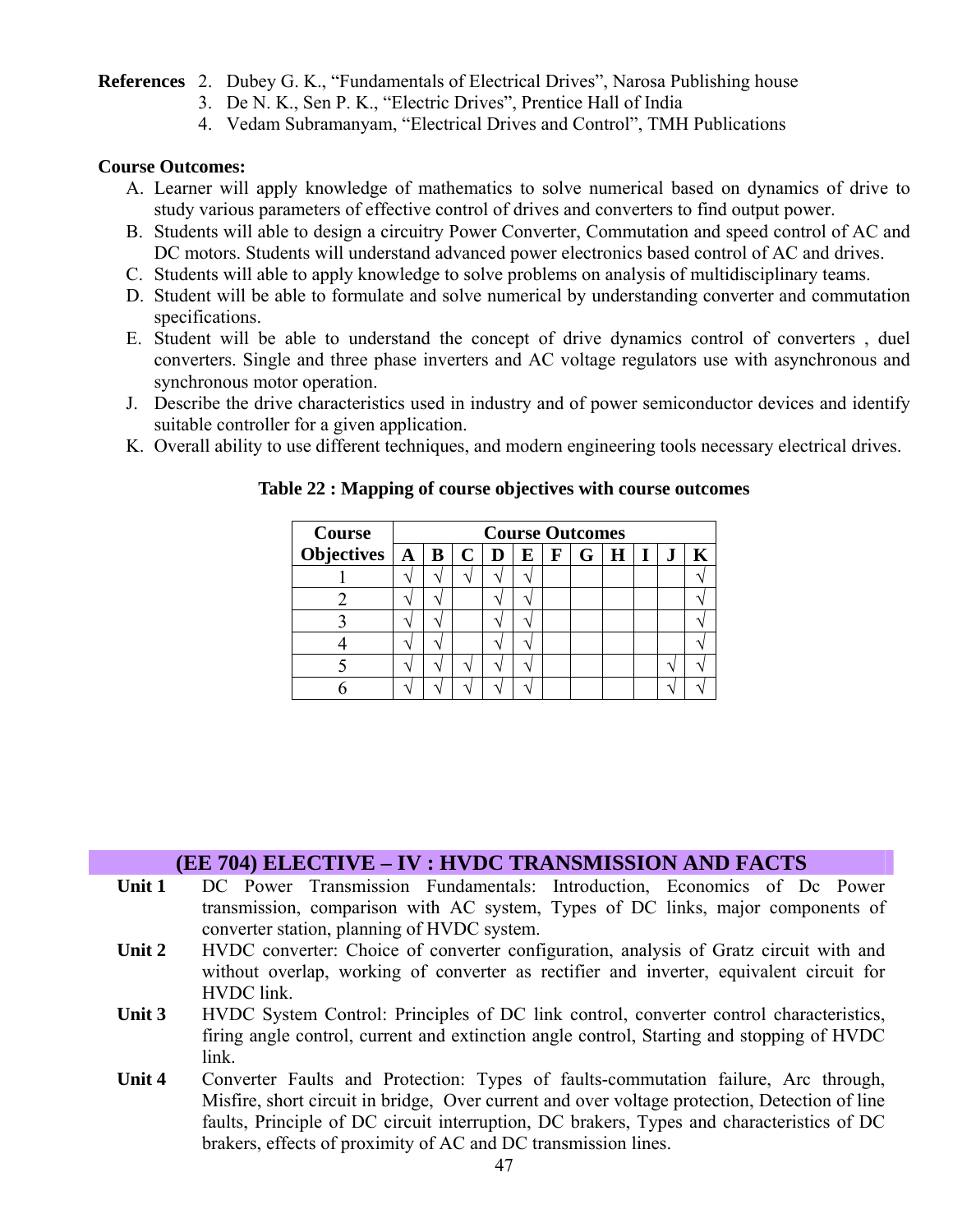- Unit 5 FACTS Concept and General System Considerations:- Transmission Interconnections, Flow of Power in an AC System, Loading Capability limits, Power Flow and Dynamic Stability Considerations of a Transmission Interconnection, Relative Importance of Controllable Parameters, Basic types of FACTS Controllers, Description and Definitions of FACTS Controllers, Benefits from FACTS Technology, Comparison between HVDC & FACTS.
- **Unit 6** Static Shunt Compensators: Objective of shunt compensation, Methods of Controllable Var Generation, Static Var Compensators: SVC and STATCOM, Comparison of SVC and STATCOM, Static Var Systems (SVS) Static Series Compensation: Objective of series compensation, Variable Impedance Type Series Compensators, Switching Converter Type Series Compensators
- **References** 1. Padiyar K. R., "HVDC Power Transmission Systems", New Age international.
	- 2. Kimbark, " HVDC Transmission", John Willey And Sons.
	- 3. Hingorani N. G., " Understanding FACTS", IEEE Press 2001
	- 4. Yong Hua Song, ' Flexible AC transmission systems (FACTS)'IEEE Press

#### **(EE 704) ELECTIVE – IV : ENTREPRENUERSHIP DEVELOPMENT**

- Unit 1 Entrepreneurship: Aim, alternative to seeking jobs, promote self employment and accelerate industrialization, EDP in India & Maharashtra (An over view), Institutions promoting entrepreneurship, their objective and mode of functioning.
- **Unit 2** Motivation: Requirements and constraints: Affiliation, power achievement, goal setting, financial and carrier risks and rewards, sources of information, where to go? for what? Entrepreneurship, personality, creativity and other qualities.
- Unit 3 Selecting the right Entrepreneurship field: Search, and scanning, small scale, medium scale industries, manufacturing / transporting / consultancy for selecting product for development, manufacturing.
- Unit 4 Feasibility report: Market survey, right infrastructure, location and government subsidies, sources of technology, recruiting right people, identifying customers, finding out competitors, preparation of feasibility report, project report.
- Unit 5 Organizational set- ups: Advantage and limitations of proprietorship, partner ship co operatives, private limited and public limited company, management in small scale firms, entrepreneurial skills, advertising, selling and scales promotion, sale forecast.
- Unit 6 Financial: Seed money, sources of finance, different financing institutions, different taxes and duties from government, certain do's and don'ts for successful entrepreneur.
- **References** 1. A Handbook for new entrepreneurship Entrepreneurship Development Institute of India, Ahmedabad
	- 2. G. S. Batra, "Entrepreneurship and Small scale Industries", Deep & Deep Publications Pvt. Ltd
	- 3. Banga, Sharma, "Industrial Organization and Management"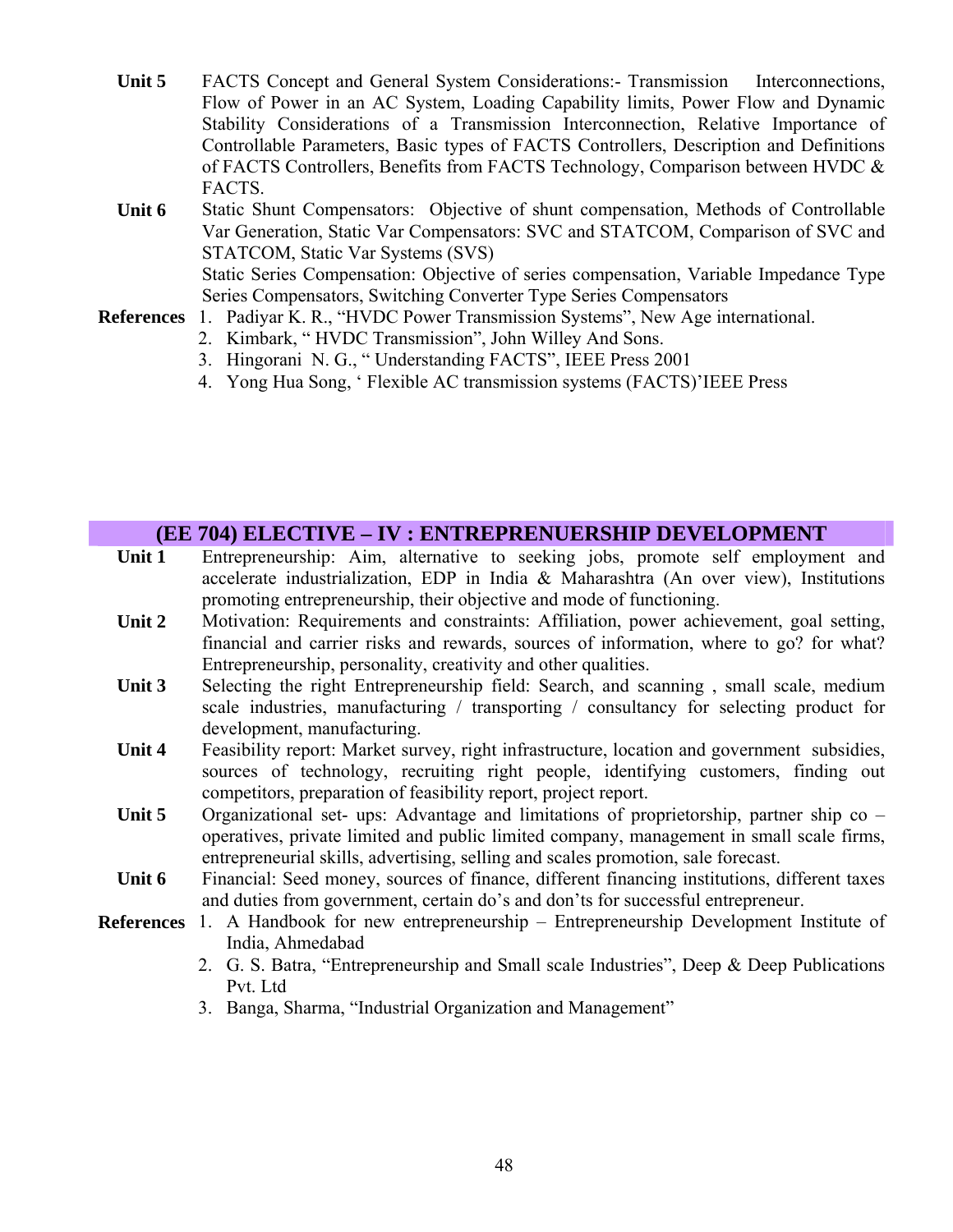|        | <b>(EE 704) ELECTIVE – IV : ARTIFICIAL INTELLIGENCE</b>                                                                                                                                                                                                                                                                                                               |
|--------|-----------------------------------------------------------------------------------------------------------------------------------------------------------------------------------------------------------------------------------------------------------------------------------------------------------------------------------------------------------------------|
| Unit 1 | Introduction: Definition of AI, AI techniques, Tic-Tac-Toe, pattern recognition, level of<br>the model, critiral for succen, problems and problem space, defining the problems,<br>production systems, control strategies, Futuristic search, problem characteristic,<br>decomposition of problems, solution steps, predictability, Absolute $\&$ relative solutions. |
| Unit 2 | Learning: General module of learning agents, inductive learning, learning decision trees,<br>learning general logical descriptions.                                                                                                                                                                                                                                   |
| Unit 3 | Fuzzy learning: Fuzzification of the system, Fuzzy logic and application to electrical<br>problems.                                                                                                                                                                                                                                                                   |
| Unit 4 | Knowledge based learning: Knowledge in learning, explanation (Rule) based learning,<br>Learning using relevance information, inductive logic programming, top-down learning<br>methods, application to electrical problems.                                                                                                                                           |
| Unit 5 | Neural Networks: Working of human brain, Neural Network structure, perceptron, Neural<br>network architecture, Back propagation learning, supervised and unsupervised learning,<br>Bayesian methods of learning.                                                                                                                                                      |
| Unit 6 | Applications: Application of Neural Network to the electrical systems.                                                                                                                                                                                                                                                                                                |
|        | <b>References</b> 1. Russell S. J., Peter Norvig P., 'Artificial Intelligencies- A modern approach'-Prentice<br>Hall of India<br>2. Koske B., ' Neural Networks & Fuzzy Systems: a dynamical systems approach to<br>machine intelligence ' Prentice Hall of India<br>3. Peterson D. W., 'Introduction to AI & Expert system' Prentice Hall of India                   |

|        | <b>(EE 704) ELECTIVE – IV : POWER QUALITY ISSUES</b>                                    |
|--------|-----------------------------------------------------------------------------------------|
| Unit 1 | Power Quality Issues: Definition, classification of power quality disturbances. Power   |
|        | quality issues, Sources of disturbance. Effect on the operation of equipments.          |
| Unit 2 | IEC & IEEE standards, guidelines and recommendations. Voltage sag, swell, interruption, |
|        | transients, flickers. Guidelines & recommended practices.                               |
| Unit 3 | Harmonics distortions: Harmonics in power systems, Sources, standards, effect on        |
|        | equipment and systems, audio and video communication systems, standards and indices.    |
| Unit 4 | Causes and conventional methods to minimize the effect of harmonics.                    |
| Unit 5 | Monitoring: Fourier transforms for voltage, current and power. Measurements, Event      |
|        | recorders, Error measurement, power quality analysis.                                   |
| Unit 6 | Power Quality Mitigation: Harmonic filters, active filters, phase multiplication, power |
|        | conditioners etc.                                                                       |
|        | <b>References</b> 1. Hayatt G. T., 'Electric Power Quality' Stars in Circle Publication |
|        | 2. Arrilaga J., Watson N. R., "Power quality assessment", John Willey And Sons          |
|        | 3. Arrilaga J. " Power system Harmonics Analysis", John Willey And Sons                 |
|        | 4. IEEE-519, IEC 61000, IEEE 1159 standards                                             |
|        |                                                                                         |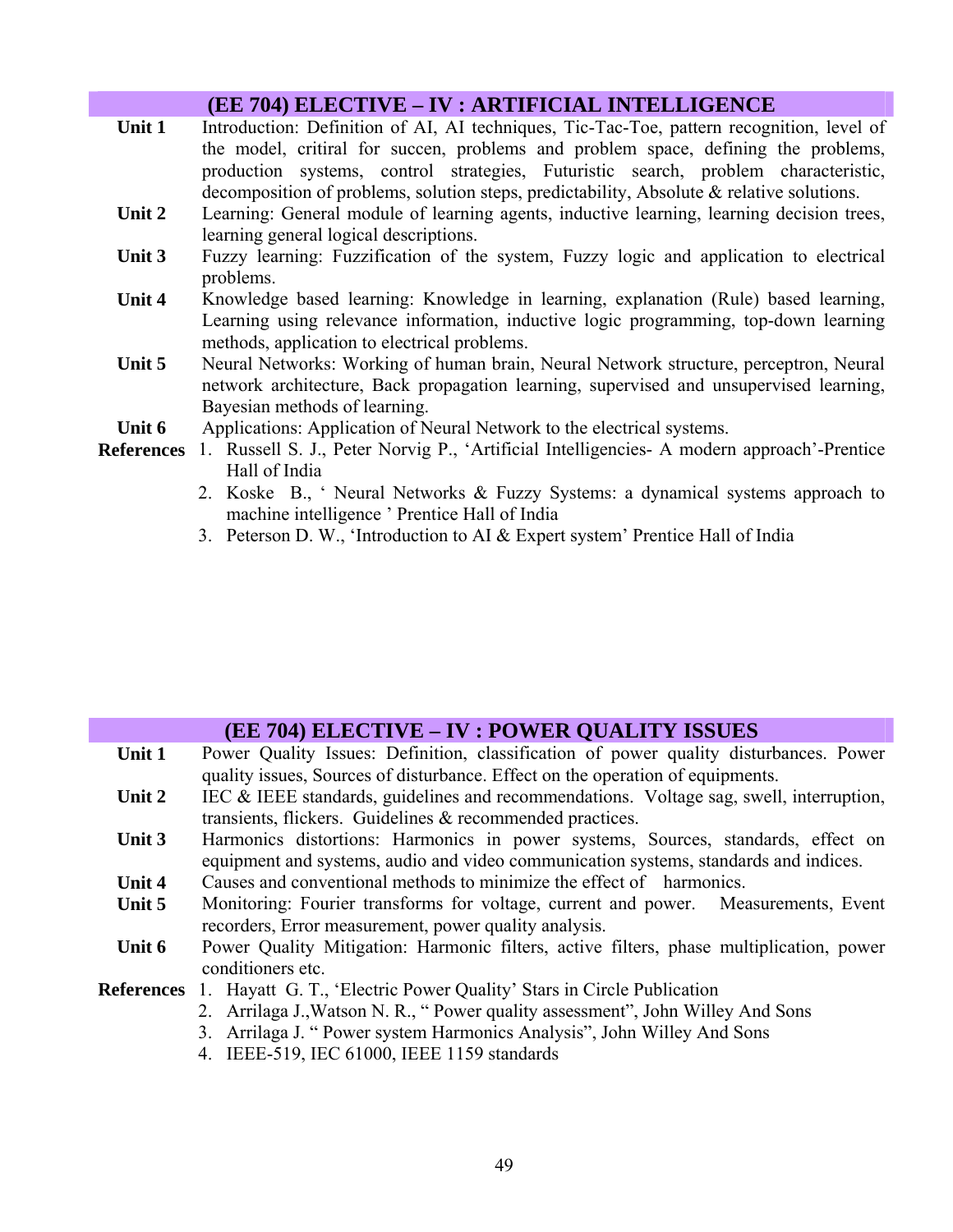#### **Subject : EE705 – Introduction to Power System Component Modeling**

#### **Course Objectives:**

- 1. To prepare students to study power system network and importance of modeling.
- 2. To understand and develop mathematical models for various components employed in electrical power system.
- 3. To mold students professionally to possess in-depth and advanced knowledge by course contents to attract and remain in core engineering field.

#### **(EE 705) INTRODUCTION TO POWER SYSTEM COMPONENTS MODELING**

- **Unit 1** Introduction to Characteristics of Power System Component : Structure of the power system, characteristics of power system components, need for modelling of power system component.
- **Unit 2** Transformer Modelling : Two winding, Three Winding, Phase shifting transformer modeling.
- **Unit 3** AC Transmission Line Modelling : Transmission Line Charatrictis, Performance Requirements, Thermal Limits, Loadability Charatrictis,
- **Unit 4** Synchronous machine modeling : Mathematical description of synchronous machine, equivalent circuits, stesdy state analysis.
- Unit 5 Excitation system modeling : Simplified view of excitation control. Excitation configuration, primitive systems, Definitions of voltage response ratio  $\&$  exciter voltage ratings.
- Unit 6 Power System Load Modelling : Basic load modeling concepts, Modelling of Induction Motor.
- **References** 1. Electric Power Systems: B.M. Weddy and B.J. Cory, John Wiely and Sons, Fourth edition (2002)
	- 2. Power System Analysis and Design : J. Duncan Glover, Mulukutla S. Sarma,
	- 3. Thomson Brooks/cole/ Third Edition (2003)
	- 4. Power System Analysis and Design, B.R. Gupta, S.Chand and Company (2004)
	- 5. Power System Stability and control, Prabha Kundur, TMH

#### **Course Outcomes:**

- A. Students will able to use mathematical tools and engineering knowledge for problem formulation.
- C. Learner will have an ability to analyze and design power system network to meet economical, safety and environment needs.
- J. Learner will be guided to study various subjects.
- K. Student will possess ability to use the techniques, skills, and modern engineering tools necessary for electrical machine utility practice

| <b>Course</b>                | <b>Course Outcomes</b> |  |  |  |  |  |  |  |  |  |  |
|------------------------------|------------------------|--|--|--|--|--|--|--|--|--|--|
| Objectives $A \mid B \mid C$ |                        |  |  |  |  |  |  |  |  |  |  |
|                              |                        |  |  |  |  |  |  |  |  |  |  |
|                              |                        |  |  |  |  |  |  |  |  |  |  |
|                              |                        |  |  |  |  |  |  |  |  |  |  |

**Table 23 : Mapping of course objectives with course outcomes**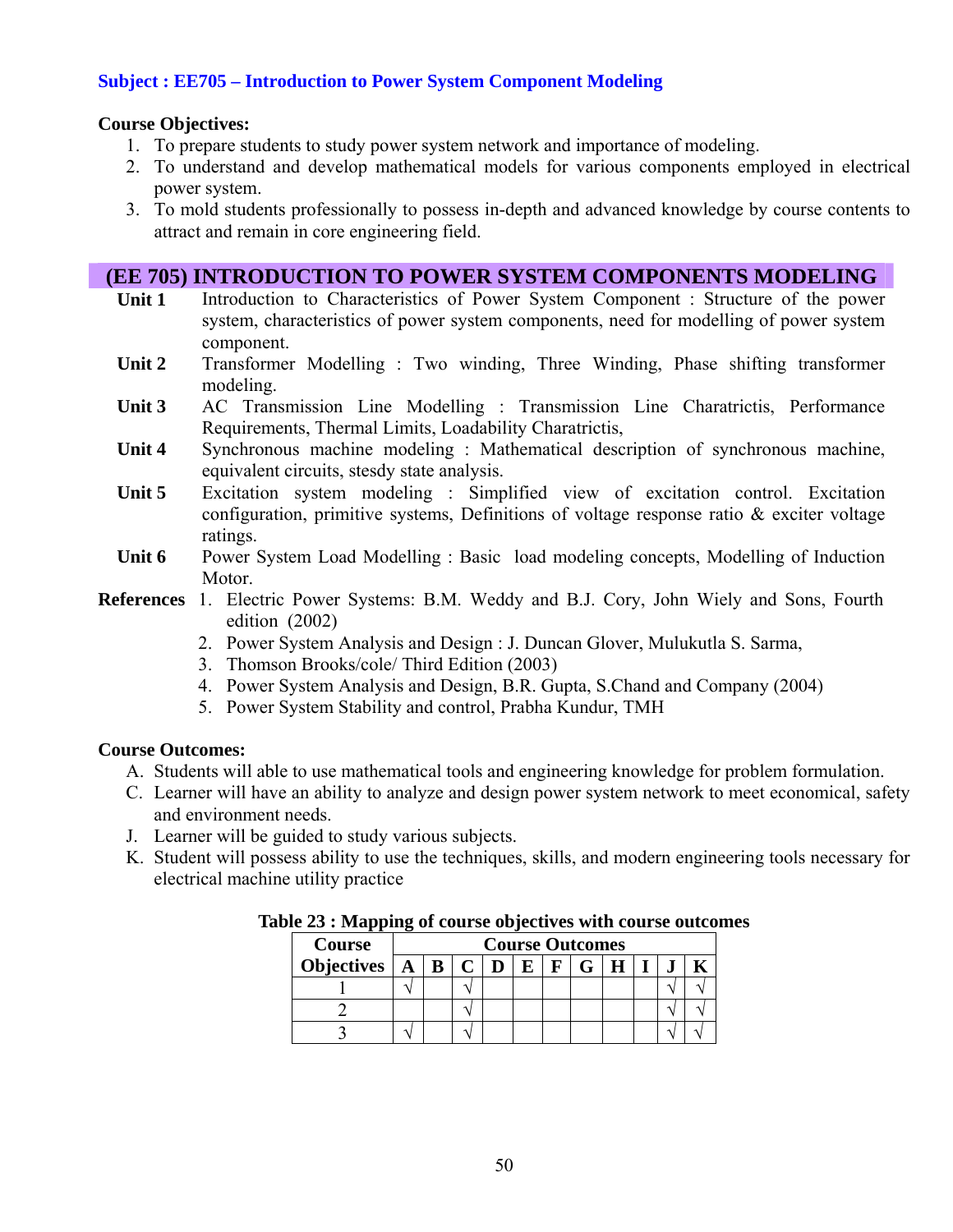# **SEMESTER VIII**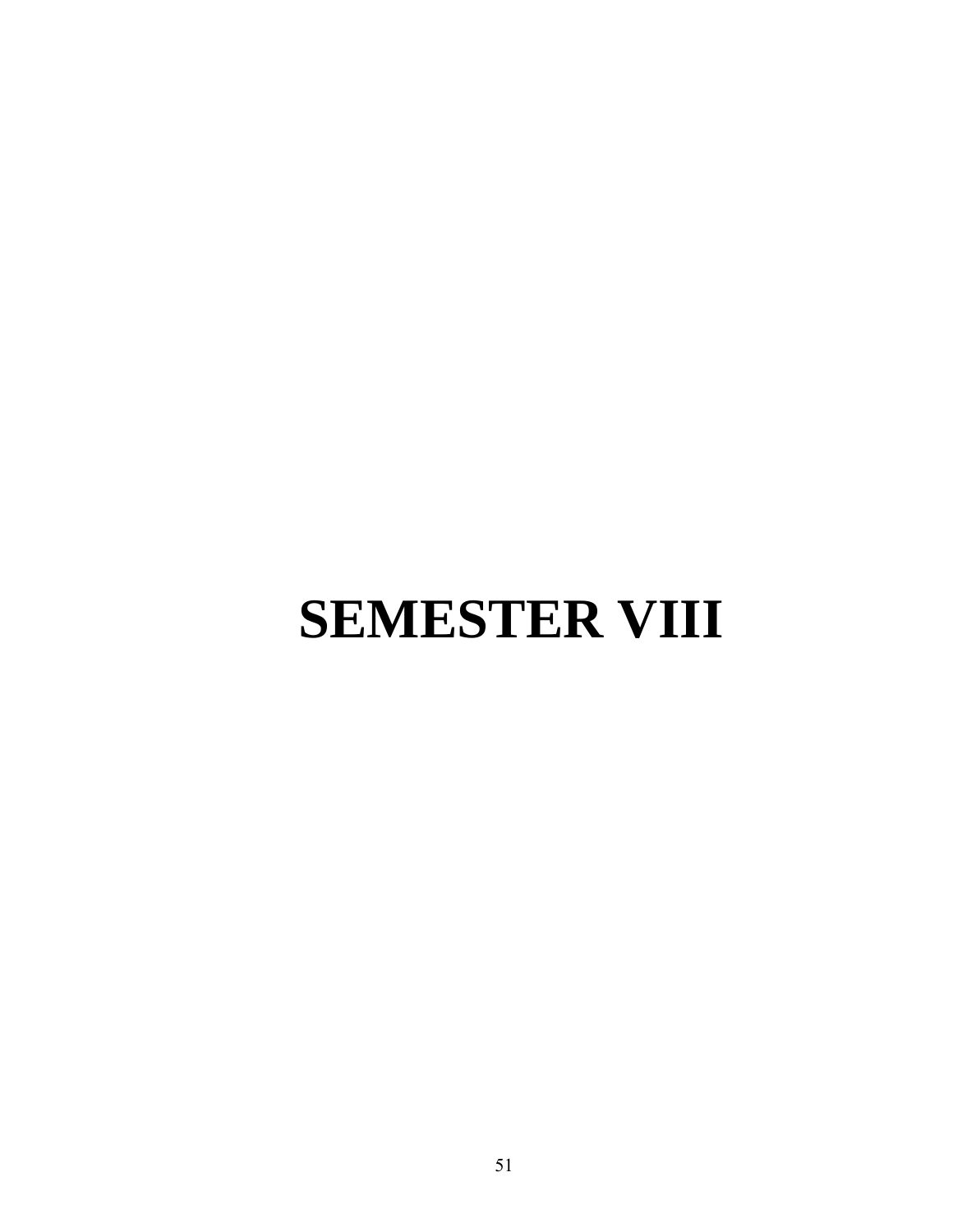# **Subject : EE801 – Electrical Utilization**

# **Course Objectives :**

- I 1 To prepare students for successful career in industries, for Post Graduate programmes and to work in research institutes.
- II 2 To understand and develop the concept of different drives and components employed in electrical industries.
	- 3 To be able to differentiate between type of drives and chose for applications depending on their loading concepts.
	- 4 To be able to develop conceptual designs and identify different materials for the important electrical apparatus for parts of machines.
	- 5 To be able to verify the designs and confirm dimensions.
- III 6 An ability to design and draw a system, or a component, to meet desired needs within realistic constraints
	- 7 To possess knowledge of advanced and emerging topics in traction mechanism and illumination Engineering and their applications in the field.
- IV 8 An ability to design a system, a component, to meet desired needs of an industry within realistic constraints and confirms manufacturability, and sustainability.
- V 9 To mold students professionally to possess in-depth and advanced knowledge by course contents along with emerging topics.

# **(EE801) ELECTRICAL UTILIZATION**

- **Unit 1** Industrial Utilization of Electric Motors: Review of nature of mechanical load, Matching of speed torque characteristics of load  $\&$  motor, Starting condition of the load  $\&$  calculation of starting time for motors, Standard loading at motors load equalization, Control devices, Pilot devices via push buttons, Limit switches, Float switches, Pressure switches, Thermostats, Plugging switches, Contactor relays & solenoid values, Simple line diagrams using above devices, Applications of electrical motors in textiles mills, Mines cranes, Lifts, Excavators, Marine drives pumps, Refrigerators & air conditioning.
- **Unit2** Electrolytic Processes: Faradays laws of electrolysis, Application of electrolysis, Like Electroplating, Anodizing electrical polishing & electroextraction, Accumulators & cell, Types & construction, Charging & discharging, recent trends in manufacturing of batteries.
- **Unit3** Lighting: Requirement of good lighting, Classification of light fitting & luminaries, Factor to be considered for design of indoor & outdoor lighting scheme, Design procedure for factory lighting, flood lighting & street lighting.
- **Unit4** Electrical Heating: Advantages of electrical heating, Resistance heating, Design of heating element in resistance oven, Control of temperature in resistance oven, Electric arc furnaces, Induction furnaces, Dielectric heating.

Electric Welding: Electric arc welding & Resistance welding, Modern welding techniques like Ultrasonic & Laser welding.

- Unit5 Electric Traction: Different systems of traction, Advantages & disadvantages, Systems of track electrification, Speed-time curve, Tract effort, Adhesive weight, Coefficient of adhesion, Specific energy consumption, Power supply arrangements, Current collecting systems
- **Unit6** Desirable characteristics of traction motors, Suitable motors for traction, Control of D.C. traction motors, Shunt transition, Bridge transition, Regenerative braking, Study of performance, operation & metering system, D.C. & A. C. transition.
- **References** 1. Taylor E. O., 'Utilisation of Electical Enginering', Longman.
	- 2. Partab H. P., 'Art & Science of Utilisation of Electical Enginering' Dhanpat Rai Publications.
	- 3. Gupta J. B., 'Utilization of Electric Power & Electric Traction' S. K. Kataria & Sons.
	- 4. Uppal S. L. , 'Electrical Power', Khanna Book Publication.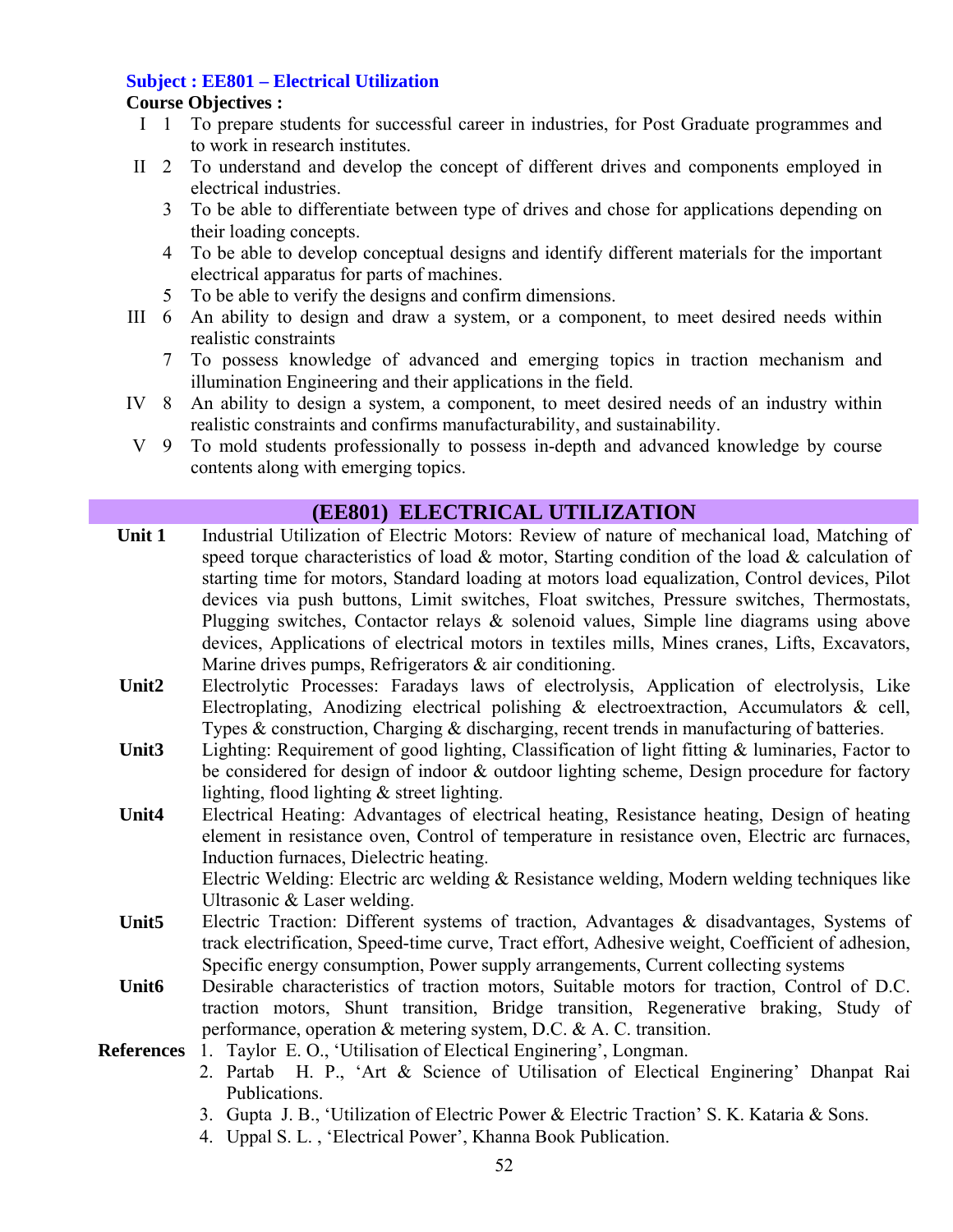#### **Course Outcomes :**

- A. Learner will be able to understand significance of electrical drives and components for industrial utility.
- B. Develop an ability to compare different types of drives, and equipments and also will be able to choose a proper one as per the requirement of the problem.
- C. An ability to design a system, a component to meet desired needs differentiate and will be able to compare different options based on results, and able to analyze and interpret results for different industrial application to meet desired needs within realistic constraints and confirms manufacturability
- E. Students will build an ability to identify, formulate and solve industrial problems related to machine and equipment problems.
- G. With the basic knowledge of the machines, equipments design and course, students will be able to develop computer programs for the utility and machine design techniques.
- H. The Students will understand broad education necessary to understand the impact of electrical machine utilization and design solutions in a global and economical context.
- I. Students will understand procedure-oriented and object oriented applications of electrical machine utility concepts.
- K. Student will possess ability to use the techniques, skills, and modern engineering tools necessary for electrical machine utility practice.

| <b>Course</b>     | <b>Course Outcomes</b> |   |  |   |   |   |   |   |  |    |  |
|-------------------|------------------------|---|--|---|---|---|---|---|--|----|--|
| <b>Objectives</b> | $\mathbf{A}$           | В |  | D | E | F | G | Н |  | ., |  |
|                   |                        |   |  |   |   |   |   |   |  |    |  |
|                   |                        |   |  |   |   |   |   |   |  |    |  |
|                   |                        |   |  |   |   |   |   |   |  |    |  |
|                   |                        |   |  |   |   |   |   |   |  |    |  |
|                   |                        |   |  |   |   |   |   |   |  |    |  |

#### **Table 24: Mapping of course objectives with course outcome**

#### **Subject : EE802 – Energy Audit and Conservation**

#### **Course Objectives:**

- a. To review power scenario and substantiate use of renewable energy sources to substitute for energy crises.
- b. To understand energy needs of different energy sector viz industry, commercial, agricultural, domestic and to calculate energy efficiency of energy conversion equipments used in different sector including utility.
- c. To describe the need of energy audit and identify energy conservation measures for different energy sector.
- d. To describe energy audit process and its application.
- e. Review the basic concepts of energy process in different application.
- f. Explain the economics of energy conversion and conservation for different energy sectors.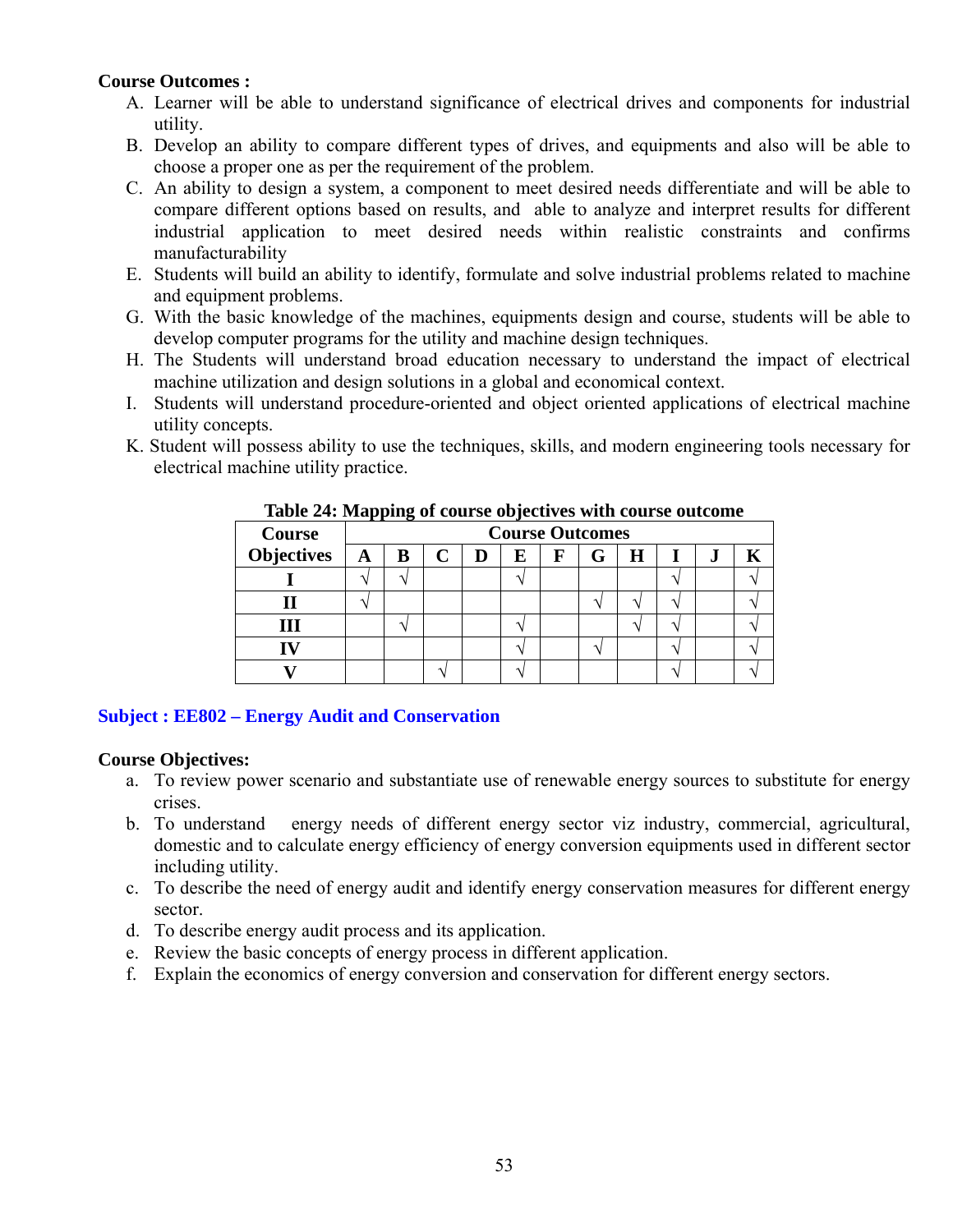# **(EE802) ENERGY AUDIT AND CONSERVATION**

- Unit 1 Sources of Energy: Energy resources, Stored & running resources, Non-conventional energy sources, Necessity of conserving resources.
- **Unit 2** Energy In Industries: Energy inputs in industry, Comparison of various energy inputs, Use of electric energy in industries for motive power, Heating (Space, Furnace, Water), Lighting, Air conditioning, Welding, Energy efficiency of the apparatus in above energy conversion processes, Energy efficient design of above processes
- **Unit 3** Energy In Non-industrial Sector: Different forms of energy used in agricultural, commercial, domestic & municipal sectors
- **Unit 4** Energy Audit: Audit, A prerequisite for energy conservation, Principles of energy audit, Measurement & measuring devices, Analysis of data, Flow diagram, its use, ABC analysis.
- **Unit 5** Energy Conservation In Utilities: Energy conservation in generation, transmission, distribution & utilization, Demand side energy management, Energy efficient lighting system, Energy efficient drives-Critical study  $\&$  analysis of certain case studies
- Unit 6 Economics of Energy Conservations: Energy Conservation: Energy conservation using energy audit data, Principles of energy conservation in industrial, commercial, domestic, agricultural & municipal sectors, Planning, Implementation & monitoring of energy conservation project, payback period calculations.
- **References** 2. Sukhatme S.P., 'Solar Energy : Principles of thermal collection and storage' Tata-McGraw Hill
	- 3. Keth & Fecher, 'Energy Efficiency Handbook' CRC Publication
	- 4. Sinha H. P., 'Power System-I' Khanna Publication

#### **Course Outcomes:**

- A. Learner will apply knowledge of science and engineering to substantiate use of renewable energy sources and to identify efficient energy conservation measures.
- B. Students will able to analyze energy scenario, energy consumption and identify suitable energy efficient device to improve energy efficiency of system.
- D. Students will able to apply knowledge to solve problems on analysis of multidisciplinary teams.
- E. Student will be able to apply knowledge to solve numerical by understanding energy conversion and conservation process
- J. Student will be able to understand the concept of energy audit and conservation measures in different energy sectors.
- K. Learners will able to apply knowledge of engineering in to improve economic and environment issues for a given application.

| <b>Course</b>                            | <b>Course Outcomes</b> |  |  |  |   |                      |     |  |              |  |  |
|------------------------------------------|------------------------|--|--|--|---|----------------------|-----|--|--------------|--|--|
| Objectives $A \mid B \mid C \mid D \mid$ |                        |  |  |  | E | $\perp \mathbf{F}$ . | G H |  | $\mathbf{L}$ |  |  |
|                                          |                        |  |  |  |   |                      |     |  |              |  |  |
|                                          |                        |  |  |  |   |                      |     |  |              |  |  |
|                                          |                        |  |  |  |   |                      |     |  |              |  |  |
|                                          |                        |  |  |  |   |                      |     |  |              |  |  |
|                                          |                        |  |  |  |   |                      |     |  |              |  |  |
|                                          |                        |  |  |  |   |                      |     |  |              |  |  |

**Table 25 : Mapping of course objectives with course outcomes**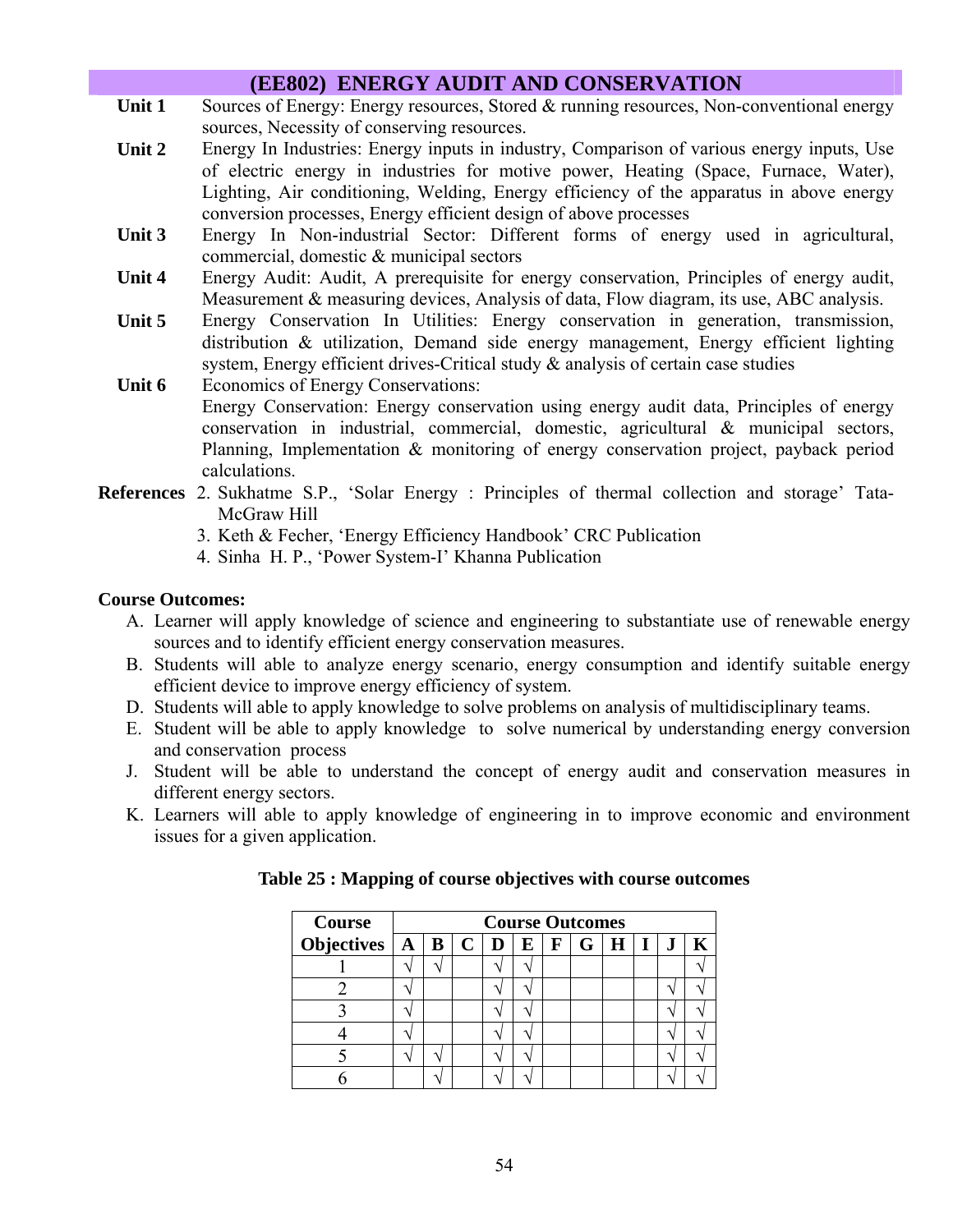#### **Subject : EE803 – High Voltage Engineering**

#### **Course Objectives:**

- 1. To prepare students for Basic understanding of the conceptual and practical approach of failure of engineering material.
- 2. To understand different techniques of failure of dielectric material.
- 3. To understand the different methods of high voltage generation applied in industries and in research laboratory.
- 4. To understand the different methods of high voltage measurement applied in industries and in research laboratory.

### **(EE803) HIGH VOLTAGE ENGINEERING**

- Unit 1 Conduction & breakdown in gases: Gases as insulation media, ionization processes, Townsend's current growth equation, current growth in presence of secondary processes, Townsend's criterion for breakdown in electronegative gases, time lags for breakdown, Streamers theory, Paschen's law, breakdown in non-uniform fields and corona discharge, corona under positive  $\&$  negative polarities, glow  $\&$  arc discharge, considerations in using gases for insulation purpose.
- Unit 2 Conduction & breakdown in liquid dielectrics: Pure and commercial liquids, breakdown in pure and commercial liquids, theories of breakdown in liquids. Breakdown in solid dielectrics: Intrinsic, electromechanical & thermal breakdown, chemical, electrochemical deterioration, treeing, tracking, internal discharges, breakdown in composite insulation, properties of solid insulators & other materials used in practice. Insulating materials: In power transformers, rotating machines, circuit breakers, cables, power capacitors & other equipments.
- Unit 3 Over voltage due to lightening phenomenon: propagation of lightning voltage & current waves on transmission lines, reflection & transmission of traveling wave at junction, system control of over voltage due to switching protection of transmission lines against over voltage. Insulation co-ordination, surge diverters, equipment insulation level & coordination of substations.
- **Unit 4** Generation of high voltages & currents: generation of a) high d. c voltage b) power frequency high alternating voltage c) high frequency a. c. d) impulse voltages Standard impulse waves shapes and it's equation, multistage impulse generator, matrix circuit, generation of switching surges, tripping  $\&$  control of impulse generators, generation of impulse currents.
- **Unit 5** •• Measurement of high voltages & currents: Measurement of high d. c., power frequency a. c., high frequency a. c.,  $\&$  impulse current, measurement of resistivity, dielectric constant  $\&$ loss factor, partial discharges measurement, radio interference measurement.
- Unit 6 I. E. C. & IS codes for high voltage tests on electrical appliances & power apparatus & electrical motors, non- destructive testing, testing of insulators, bushings, isolators, circuit breakers, cables, transformers, surge diverter, layout of high voltage laboratories & test facilities.
- **References** 1. Kamaraju V. & Naidu M. S., 'High Voltage Engineering', Tata-McGraw Hill
	- 2. C. L. Wadhwa, "High Voltage Engineering", New Age International Pvt. Ltd
	- 3. Subir Ray, "An Introduction to High Voltage Engineering", Prentice\_Hall of India Pvt. Ltd.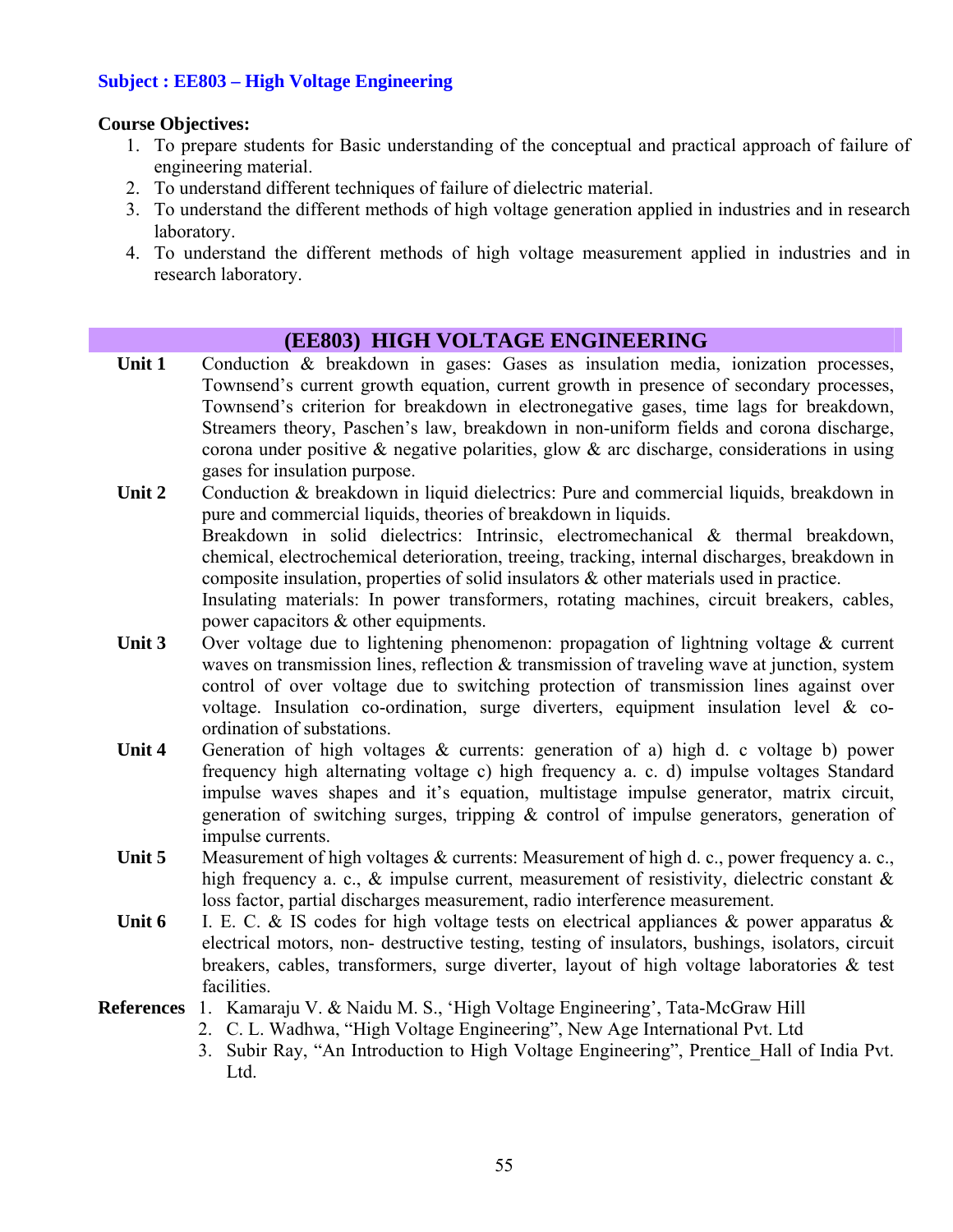#### **Course Outcomes:**

- C. The will understand the electrical failure of the different engineering materials used in real life of industries.
- D. Students will be able to understand importance of material study, and physics.
- E. They will be able to generate the high voltages for A.C. and D. C. supply systems.
- G. They will do the measurement of high voltages for A.C. and D. C. systems.
- I. They will learn the high voltage wave propagation phenomenon.
- K. Learners will able to apply knowledge of engineering in to improve economic and environment issues for a given application.

| <b>Course</b>                                                   | <b>Course Outcomes</b> |  |  |  |  |  |  |  |  |  |  |
|-----------------------------------------------------------------|------------------------|--|--|--|--|--|--|--|--|--|--|
| Objectives $A \mid B \mid C \mid D \mid E \mid F \mid G \mid H$ |                        |  |  |  |  |  |  |  |  |  |  |
|                                                                 |                        |  |  |  |  |  |  |  |  |  |  |
|                                                                 |                        |  |  |  |  |  |  |  |  |  |  |
|                                                                 |                        |  |  |  |  |  |  |  |  |  |  |
|                                                                 |                        |  |  |  |  |  |  |  |  |  |  |

#### **Table 26 : Mapping of course objectives with course outcomes**

#### **(EE804) ELECTIVE – V : ELEMENTS OF PROJECT MANAGEMENT**

- Unit 1 Concept of Product & Project: a) Concept of products & projects, Standard & customized products, Scope & definition of project, Concept of turnkey projects & green field project, feasibility, Study. b) Types of projects, expansions & modernization, typical examples.
- **Unit 2** Project Planning: Importance of project planning, Resources planning considerations in choice of project, Site & Location, Planning statement of work, Planning major milestones, Planning cycle, Project co-ordination, monitoring & control.
- **Unit 3** Phases of Project: Categories of project, Phases of project lifecycle, Role & responsibility of project manager & skill requirements.

Project Organization: Traditional organization, Line- staff organization, Matrix organization, Modification of matrix, Structure in small company.

- Unit 4 Forecasting and Planning Techniques: Project scheduling, concept of activities & event, Bar charts & run charts in project scheduling, Programme evaluation & review techniques (PERT) & Critical path method (C. P. M.) in project management, Activity scheduling  $\&$ networking, Concept of optimistic & realistic times, Float availability & numerical.
- **Unit 5** Project costing & Budgeting: Project costing & budgeting, On line cost, Overhead rates, material support cost, Cash flow management, Cost overruns & their control, Application of just in time (J. I. T.) in cost control.
- **Unit 6** Electrical Project Management: Choice & grading of major electrical equipments, And systeming in project management, Economics of single v/s multiple units, Co-ordination of ratings of equipments in electrical projects.
- **References** 1. Harold Kertzner & Cyrric O' Donald, ' Principles & Practice of Management
	- 2. Joseph K. Manclass, 'Entrepreneurship & Venture Management'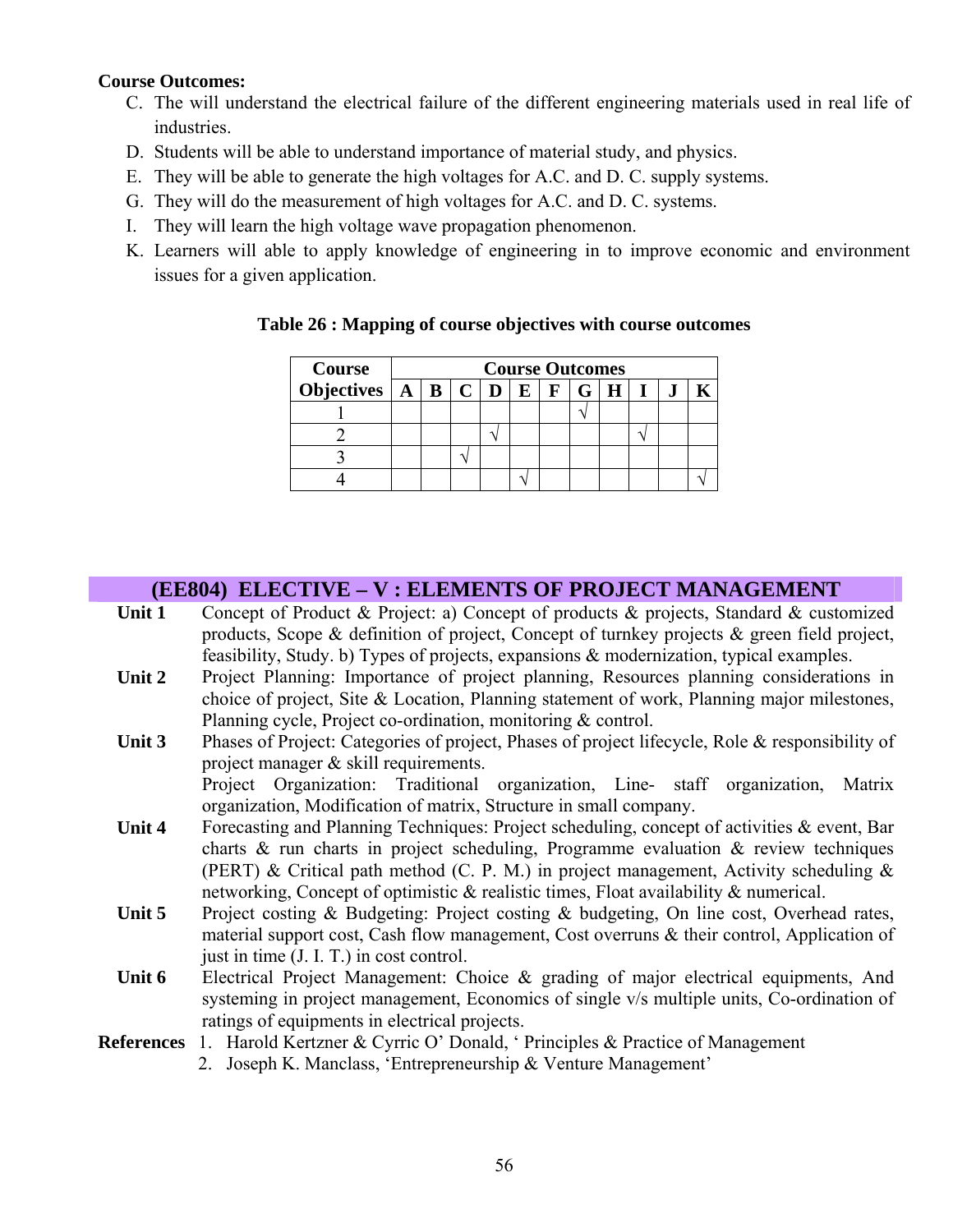|                   | (EE804) ELECTIVE – V : ROBOTICS AND AUTOMATION                                                                                                                                                                                                                                                                                   |
|-------------------|----------------------------------------------------------------------------------------------------------------------------------------------------------------------------------------------------------------------------------------------------------------------------------------------------------------------------------|
| Unit 1            | Introduction: Need for automation, robotics fundamentals, classification of robots based on<br>co-ordination system, method of components of robotics, flexible automation.                                                                                                                                                      |
| Unit 2            | Mechanical system: Components of robot manipulator, controller, sensory devices, ower<br>conversion unit, motion conversion, rotary to rotary, rotary to linear, linkages, modeling of<br>mechanical system, translation, rotational, kinetic chain, Langragian analysis of<br>manipulator, end vector, control of robotic joint |
| Unit 3            | Transformation and Kinematics: Homogeneous co- ordinate vector operation, co-ordinates<br>reference frames, homogeneous transformation and manipulator orientation, relative point,<br>reference frame, Denavit Hankenberg (D-H)matrix, inverse of back solution.                                                                |
| Unit 4            | Problems of obtaining inverse back solution, techniques using direct and geometric<br>approach motion, generation, position trajectory, velocity profile, Cartesian motion of<br>manipulator, Jacobian in terms of D-H matrix                                                                                                    |
| Unit 5            | Computer consideration for robotic system: Robot programming, fixed instruction,<br>sequence control, general programming languages, specfic programming language.<br>Consideration                                                                                                                                              |
| Unit 6            | Artificial intelligence and robotics: Artificial intelligence , real time consideration, event<br>driven processes, sensor information process, path planning, co- ordination motion,<br>automatic programming                                                                                                                   |
| <b>References</b> | 1. Klafter R. D., Chmielewski T. A., Negin M., ' Robotic Engineering an integrated<br>approach' Prentice Hall<br>2. Fu K.S., Lee C. S. and Gonzalez R.C., ' Robotics: Control, Sensing, Vision and<br>Intelligence 'McGraw Hill                                                                                                  |

#### **(EE804) ELECTIVE – V : MICROCONTROLLER AND INTERFACING**

- **Unit 1** 8051 Microcontroller: Introduction, Internal Architecture and other details of the chip, compare microcontrollers vs microprocessors
- Unit 2 Instruction set of microcontroller 8051.
- Unit 3 Addressing modes of 8051 microcontroller, programming techniques and assembly language programming.
- **Unit 4** Timer/Counter mode operation and Programming, Interrupts of 8051 microcontroller and programming.
- Unit 5 Real World Interfacing I : Interfacing of LCD, ADC, sensors.
- Unit 6 Real World Interfacing II : Interfacing of stepper motor, Keyboard, DAC.
- **References** 1. Mazidi M. A., Mazidi J. G., ' 8051 Microcontroller and Embedded Systems', Pearson Education
	- 2. Ayala K. J.., 8051 ' Microcontroller: Architecture, Programming and Applications, Penram International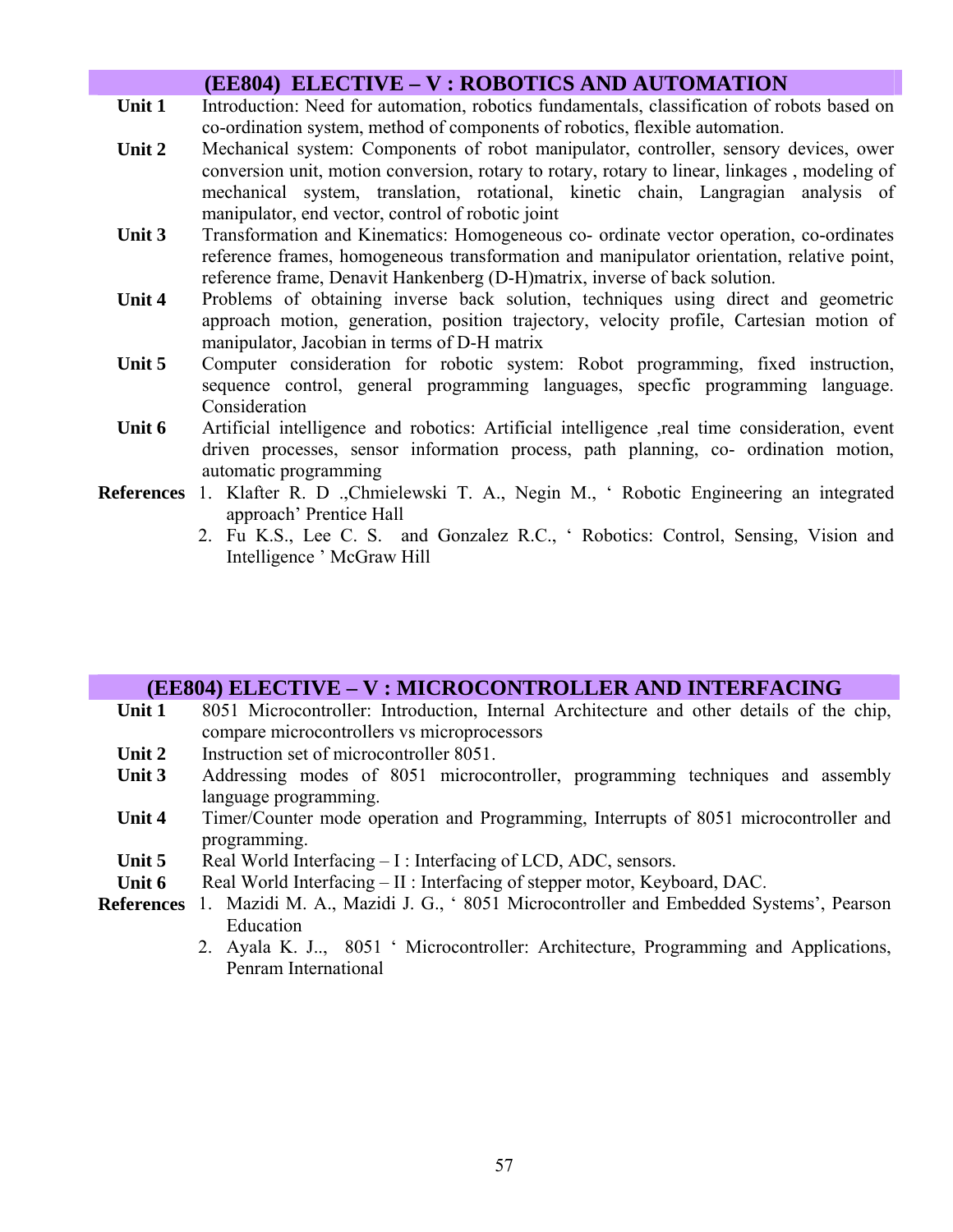|                   | (EE804) ELECTIVE-V (DIGITAL SIGNAL PROCESSING)                                                                                                                                                                                                                                                                                                                                                                    |
|-------------------|-------------------------------------------------------------------------------------------------------------------------------------------------------------------------------------------------------------------------------------------------------------------------------------------------------------------------------------------------------------------------------------------------------------------|
| Unit 1            | Characterization & Classification of Digital Signals: Digital Signal Processing of<br>continuous signals. Discrete time signals- sequences, representation of signals on orthogonal<br>basis, sampling, aliasing, quantization $\&$ reconstruction of signal.                                                                                                                                                     |
| Unit 2            | Discrete systems: attributes, z-transform, analysis of LTI system. Frequency analysis,<br>inverse systems, Discrete Fourier transform. Fast Fourier implementation of discrete time<br>system.                                                                                                                                                                                                                    |
| Unit 3            | Digital filters: structures, sampling, recursive, non-recursive A to D $\&$ D to A conversion.<br>FIR, IIR & lattice filter structures, Design of FIR digital filters. Window method, Park<br>McCellan's method. Design of IIR digital filters. Butterworth, chebyshev, elliptic<br>approximations, low-pass, band-pass, band-stop & high-pass filters. Effect of finite register<br>length in FIR filter design. |
| Unit 4            | Multirate signal processing: motivation-application, decimation $\&$ interpolation, sample<br>rate conversion, polyphase implementation of sampling rate conversion, Filter bank<br>theory- DFT filter banks, Adaptive filtering theory.                                                                                                                                                                          |
| Unit 5            | DSP Processors and Applications: DSP Microprocessor architectures, fixed point, floating<br>point precision, algorithm design, mathematical, structural and numerical constraints.                                                                                                                                                                                                                                |
| Unit 6            | DSP programming, filtering, data conversion; communication application. Real time<br>processing considerations including interrupts.                                                                                                                                                                                                                                                                              |
| <b>References</b> | NPTEL courses.                                                                                                                                                                                                                                                                                                                                                                                                    |

**Subject : EE805 – Power System Stability and Analysis** 

#### **Course Objectives:**

- 1. Students should able to use mathematical tools and engineering knowledge for problem formulation.
- 2. Learner should able to use various numerical methods for power system analysis.
- 3. Learner can analyze power network behavior under normal and abnormal conditions.
- 4. Students should able to understand and analyze functioning of mechanical systems in power system stability analysis.

|        | (EE805) POWER SYSTEM STABILITY AND ANALYSIS                                                                                                                                                                                                                                                                                                    |
|--------|------------------------------------------------------------------------------------------------------------------------------------------------------------------------------------------------------------------------------------------------------------------------------------------------------------------------------------------------|
| Unit 1 | Modeling of Power system components: Transmission lines, Power transformer, Phase<br>shifting transformer, Tap changing transformers, Synchronous Machine, Lighting arresters,<br>Loads.                                                                                                                                                       |
| Unit 2 | Power Flow Analysis: Solution of Power flow equation by Gauss Seidal and Newton<br>Raphson method, Decoupled load flow, Fast decoupled load flow (FDLF).                                                                                                                                                                                       |
| Unit 3 | Fault Analysis by Computer methods: Programmable method for formulating [Z] -<br>sequence fault impedance matrix, general fault analysis equation, line current calculation.                                                                                                                                                                   |
| Unit 4 | Transient Stability: Solution of Swing equation using classical model, application of equal<br>area creation on point by point solution                                                                                                                                                                                                        |
| Unit 5 | Power system Dynamic Performance: Effects of various types of disturbance parameters<br>and controls on stability.                                                                                                                                                                                                                             |
| Unit 6 | Effect of excitation control and turbine governing. Augmentation of stability of<br>conventional methods.                                                                                                                                                                                                                                      |
|        | <b>References</b> 1. Gross C. A., 'Power System Analysis' McGraw Hill<br>2. Arrilaga J., 'Computerised Power system Analysis' McGraw Hill<br>3. Foud Anderson, 'Power system control dynamics' McGraw Hill<br>4. Kaushik, 'Computerised Power system Analysis' McGraw Hill<br>5. Padiyar K. R., 'Power system dynamics, 'New Age International |
|        |                                                                                                                                                                                                                                                                                                                                                |